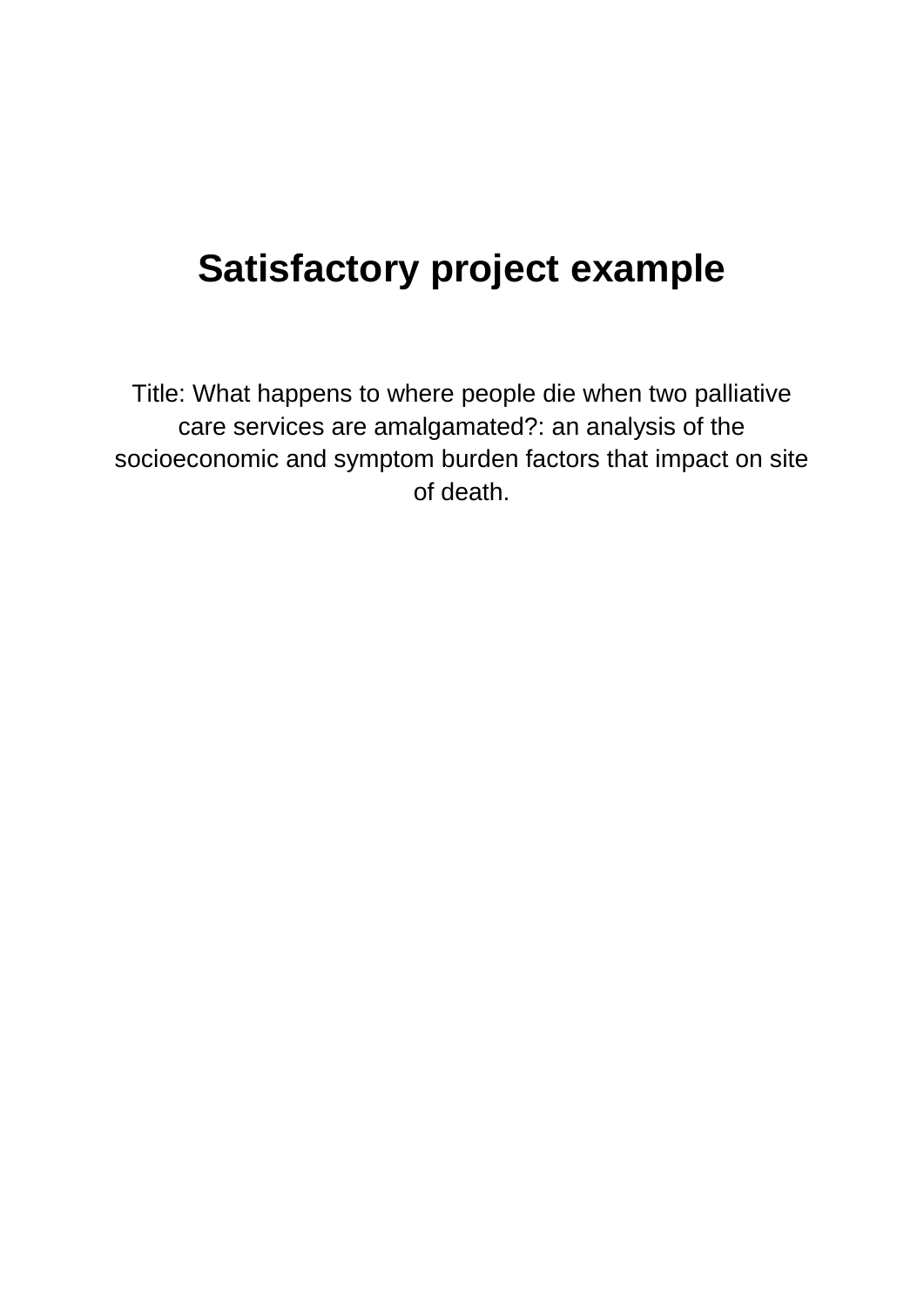#### **Abstract**

The SA Health Palliative Care Services plan (2009-2016) called for amalgamation of Modbury (MH) and Lyell McEwin (LMH) services into the regional level 6 service, Northern Adelaide Palliative Service (NAPS).

This study investigated the change in patient demographics, site of death and impact of the move of inpatient palliative care beds to MH in 2013, compared with the independent MH and LMH hospital based palliative care beds in 2009.

Data were collected from a client management engine (CME) database for 1237 patients who died under palliative care in the NAPS catchment in 2009 and 2013. Socioeconomic suburb status was obtained from the Australian Bureau of Statistics 2011 Census and distance from hospital to home was plotted for the patients. These data were analysed utilising Chi Square analysis and Mann-Whitney U tests.

The growth in the service was 14.6% between the two years; patient demographics were similar and referral of non-malignant disease increased. Time from referral to death decreased between 2009 and 2013. General hospital death rates increased while inpatient palliative care bed deaths decreased. Community death rates across the NAPS increased from 31 to 37%, reflecting increased resourcing and home support resulting from the merger of the services.

The second aspect of this study identified end-of-life site of preference, Palliative Care Outcomes Collaborative (PCOC) scores and qualitative data for 68 patients reviewed in the community. This data showed the importance of making a conscious decision to die in the home setting. Pain and carer distress were the dominant reasons patients changed their preference to die in the hospital setting. Patients whose preferred site of care was the hospital setting showed increasing symptom burden during the terminal phase of their illness.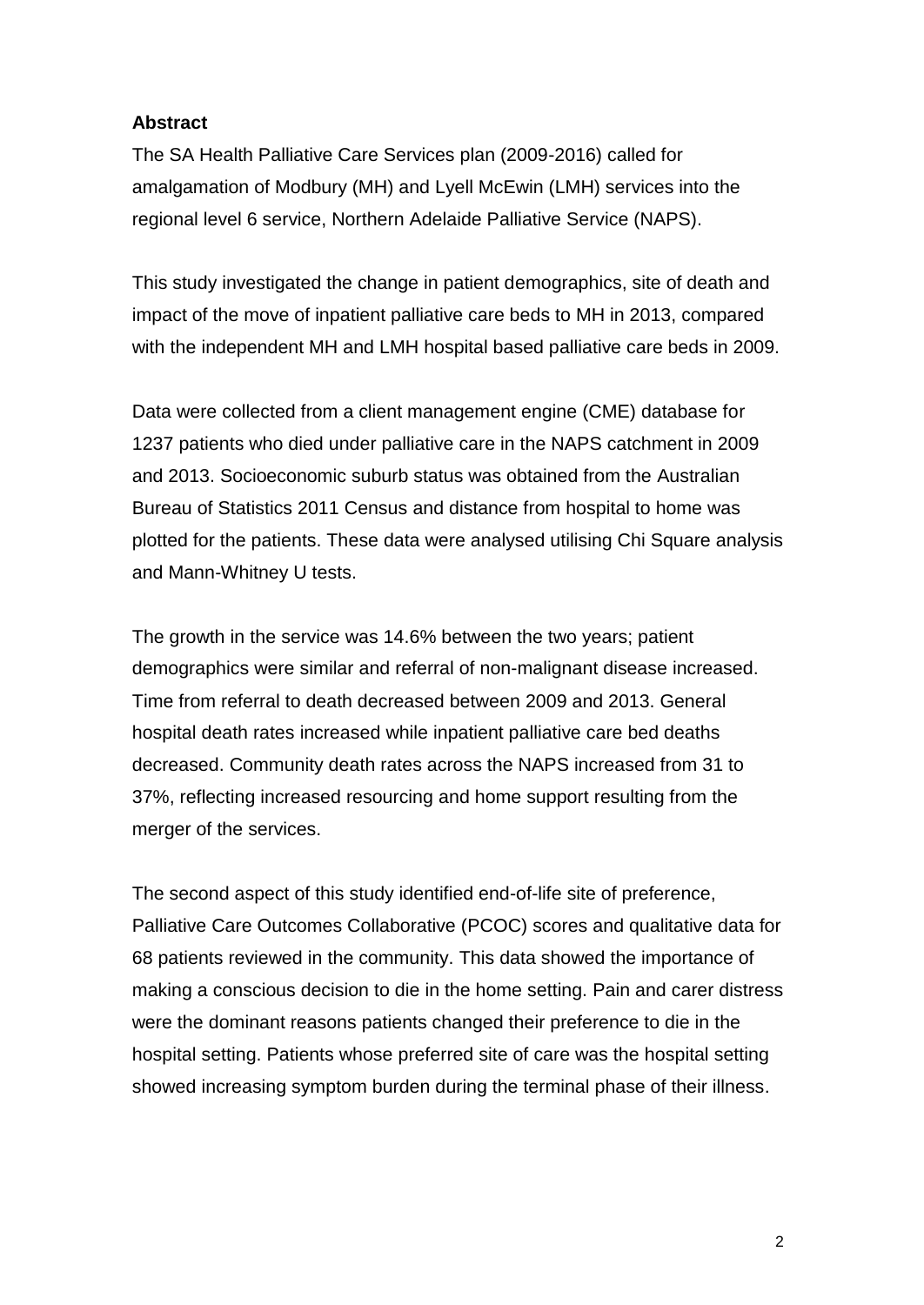#### **Five Key Words.**

palliative care, site of death, socioeconomic, symptom burden, health service merger.

## **Introduction**

The South Australian (SA) Health Palliative Care Services plan (2009-2016) highlighted two primary issues for the state. First, the issue of an aging population with fewer family carers, and second, the financial pressure imposed by an aging workforce.<sup>1</sup> This plan also identified a need to rationalise palliative care from individual hospital based services to integrated regional services.<sup>2</sup> The result was the amalgamation in 2012 of five adult SA palliative care services into three new specialised services which provide support to local providers of palliative care in urban and rural areas.

The Lyell McEwin Hospital (LMH) is a hospital located in the northern periurban fringe of Adelaide. LMH expansion has seen bed numbers increase by 60 beds to 396. It is now designated to be equipped as one of three tertiary hospitals in Adelaide. The population demographic demonstrates significant problems with low socioeconomic status, unemployment, and substance abuse. The LMH palliative care service, before 2010, was located within the LMH. There were two palliative medicine physicians and advance trainees and junior medical staff. There was an extensive nurse-focused community outreach program with medical and social work support, outpatient clinic, social work and bereavement programs and volunteer groups in addition to an inpatient unit. Country outreach was to Gawler, Barossa and Yorke Peninsula.

Modbury Public Hospital (MH) is 17 kilometres from the LMH. It has a strong community focus and had various models of care including public/private collaboration. There was a palliative community nursing outreach team and social work support. In 2009, LMH had nominally 10 and MH 14 palliative care beds. In 2010-2012 LMH had no specifically designated palliative care beds but were utilising beds under general medical and other hospital specialty bed cards still providing some direct care.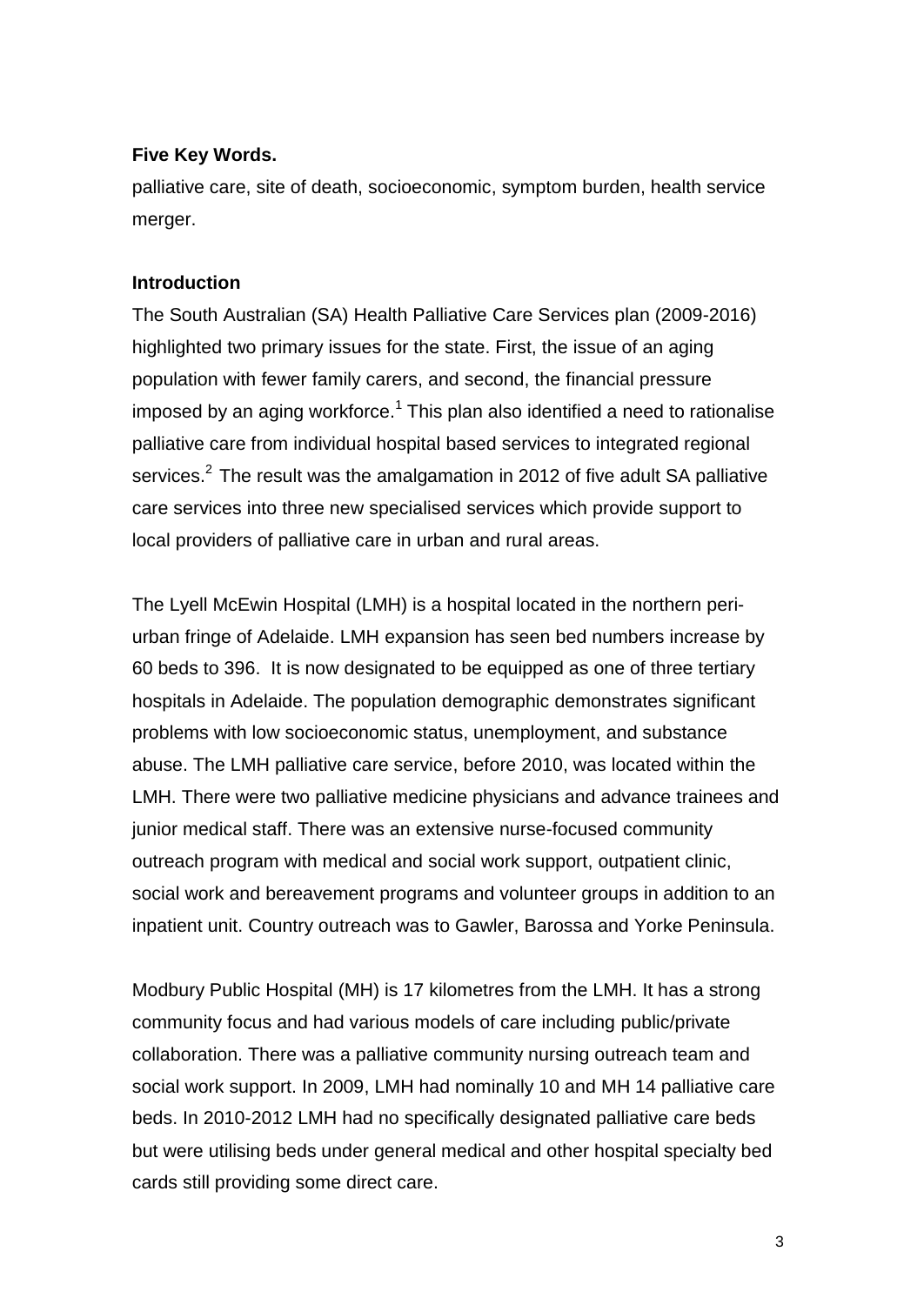By 2013, the Lyell McEwin Hospital (LMH) and Modbury Public Hospital (MH) palliative care services and inpatient palliative care beds were amalgamated to a single service, the Northern Adelaide Palliative Service (NAPS), which offers service to similar geographical area as its predecessors, with 18-20 designated palliative care inpatient beds based at MH. $<sup>1</sup>$ </sup>

Post amalgamation, there was increased junior medical staffing with more advanced trainees in palliative medicine. The community teams containing administration, outreach community nursing, social work and bereavement programs were amalgamated and located at MH. The staffing profile was enhanced to include advance practice roles including nurse practitioner candidates, specialist occupational therapy, physiotherapy, psychology and pharmacy as part of the team. NAPS provides inpatient care, consultation liaison services and community services to the urban northern Adelaide catchment area of 350,000 people, as well as to rural areas of Gawler, Barossa, Port Pirie Regional, Yorke Peninsula, Clare Valley and Lower North areas of South Australia.<sup>3</sup>

Pre and post merger, specialist palliative care medical advice was available to patients by telephone outside of service hours. In addition, extended care paramedics (ECP) were utilised after hours to assist in assessing and controlling symptoms in the home setting, with specialised medical backup via telephone. This service had grown in capacity between 2009 and 2013. $4$ 

Previous studies demonstrated that 70% of the population of South Australia would prefer to die at home when asked when well or with a low symptom burden.<sup>5</sup> Dying at home is seen as almost a right or at least an expression of personal autonomy. It also may be seen as beneficial in reducing hospital bed pressure and cost of health care. There is no consistent evidence identifying the factors that support patients dying in the community setting.<sup>5,6</sup>

This research was constructed as two distinct studies that provide complementary information. A literature review was conducted to ascertain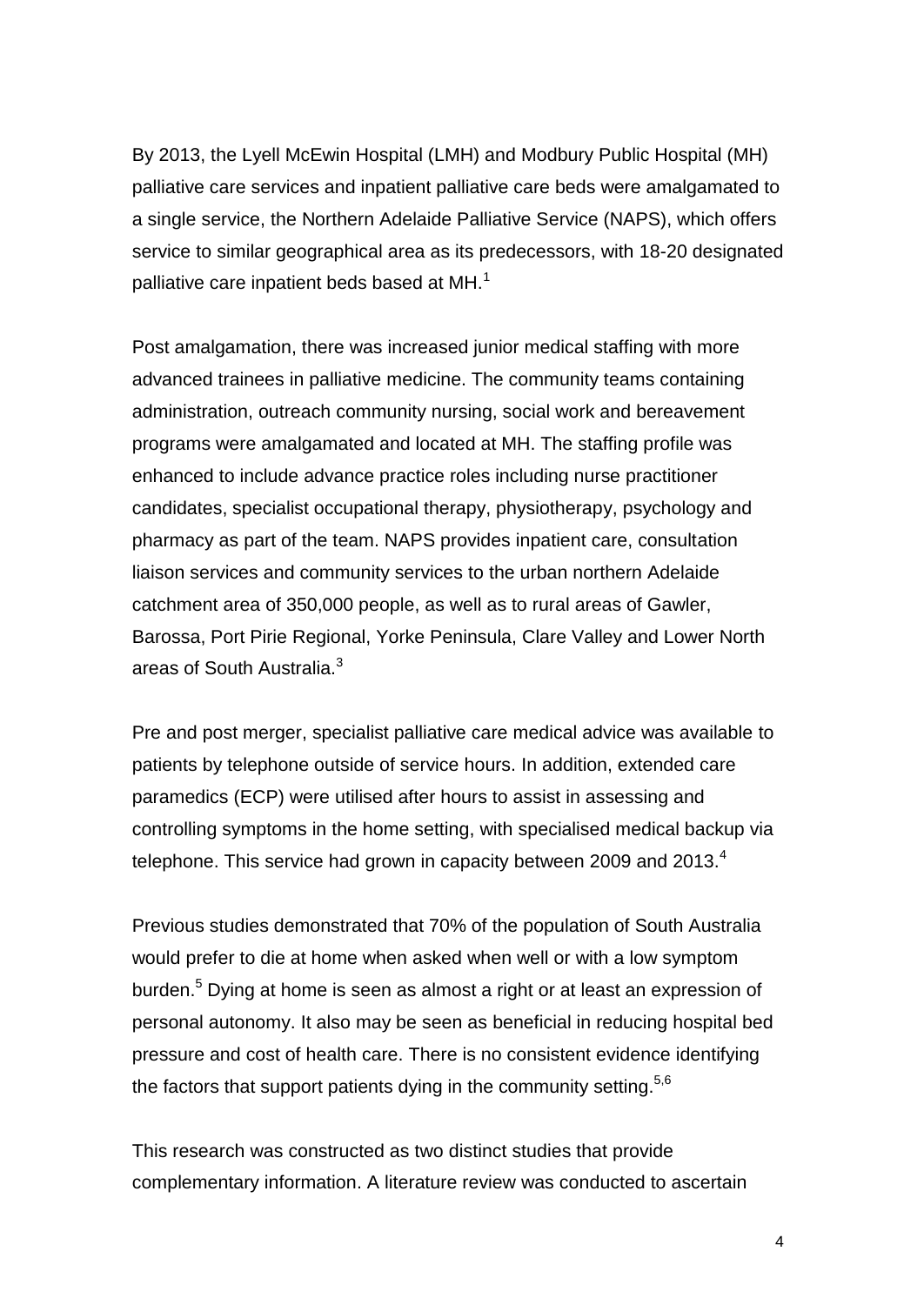current knowledge of socioeconomic and geographical factors influencing site of death (Appendix 1). The first study investigated changes in site of death for the geographical catchment area of NAPS and the influence of shifting inpatient palliative care beds to a single site. It compared patient and service demographic factors for a total 1237 patients dying in the service; in the years 2009 prior to the merger in comparison to 2013, after the merger was complete. The research question was; Did changing the palliative care service model result in a change in where people died? The second study considered factors that influenced choice and actual site of death for 68 consecutive patients seen by a single palliative medicine advanced trainee. These reviews were undertaken across the breadth of the NAPS community area.

#### **Ethics Approval**

These studies were approved by the Human Research Ethics Committees of The Queen Elizabeth Hospital (TQEH), LMH and MH (Protocol Number HREC/14/TQEHLMH/24).

#### **Study 1**

#### **Method – data collection**

SA Health maintains a client management engine (CME) database for palliative care services within the state. The CME database was used to collect data on patients within the same geographical boundaries dying under the care of MH and LMH palliative care services in 2009 and NAPS in 2013. The 2009 LMH geographical area divided into northeast (NE) and northwest (NW) and MH geographical area, divided into central (C) and east (E), continued within NAPS in 2013.

Data were collected for 'date of referral', 'date of death, 'age at death', 'sex', 'referral source', 'main diagnosis', 'site of death', 'marital status', 'living arrangements', 'suburb' and 'postcode'. Geographical distance from home to palliative care bed was measured from the centre of each suburb to the relevant hospital while population demographics considering relative socioeconomic advantage and disadvantage were collected from the Australian Bureau of Statistics 2011 Census Socio-Economic Indexes for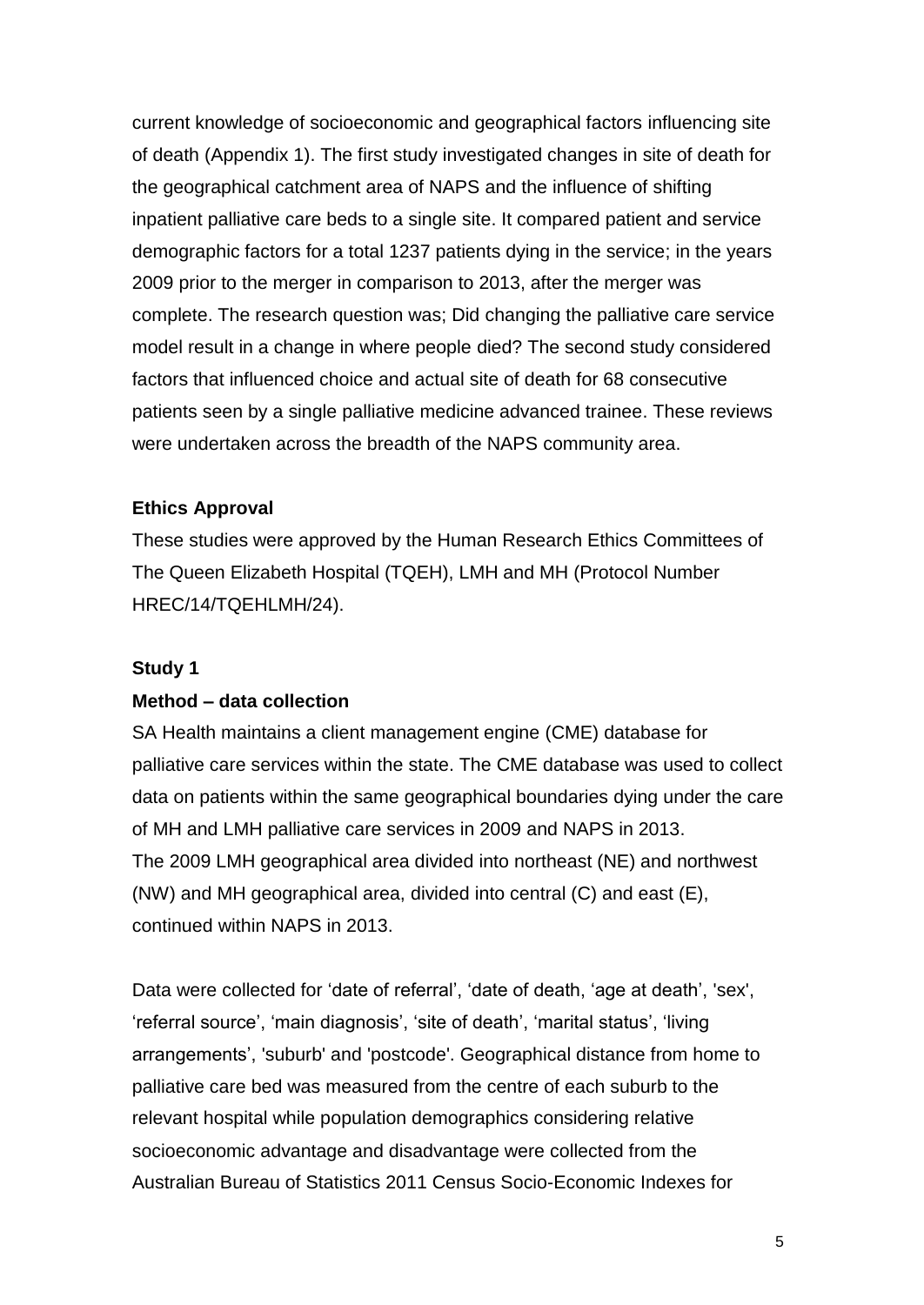areas report (SEIFA).<sup>7</sup> Decile data in the ABS SEIFA report identified the census population as divided into 10 equal rankings based on socioeconomic data. Identifying data including address and case number were deleted. 'Length of referral' was calculated by using 'date of death' and 'date of referral'.

## **Statistical analyses**

'Length of referral' and 'age at death' population comparisons were analysed utilising Mann-Whitney U tests. The discrete data sets: population number, sex, marital status, living arrangements, diagnosis and site of death were analysed via Chi square analysis.

## **Results (Appendix 2)**

Seventy-four per cent of referrals to NAPS occurred while the patient was a hospital inpatient. The total number of deaths in the NAPS catchment was 668 in 2009 and 753 in 2013. However, 36 urban patients were geographically out of area for NAPS and 150 patients were country patients supported by NAPS in conjunction with the local palliative care services. The data for these patients were excluded from analysis leaving a total of 1237 patients.

The East/Central (E/C) and Northeast/Northwest (NE/NW) areas grew comparably between the years 2009 and 2013 (p=0.64) with the urban death rate increasing from 576 to 661 patients (14.6%, Table 1). Country patients increased additionally in this time period from 67 in 2009 to 83 in 2013 in line with the state-wide palliative care plan (23.9%).<sup>1</sup> There was no significant difference in gender distribution within each geographical area. (E/C p=0.14, NE/NW p=0.07). However, across the entire NAPS population gender differences were apparent (p=0.02), with women under-represented compared to men in 2009 (45% v 55% respectively) and over-represented in 2013 (52% v 48%, Table 2).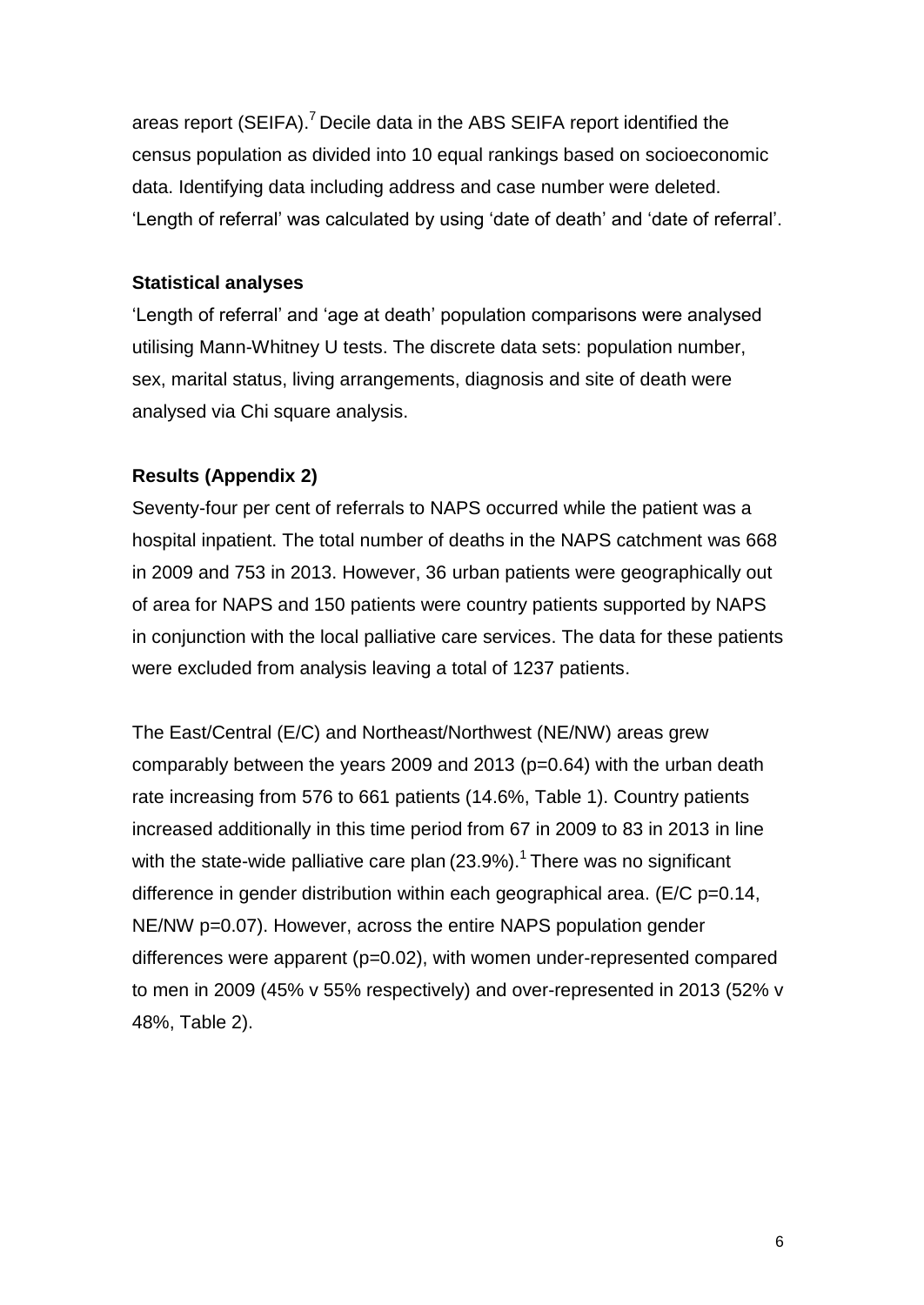There was no significant difference in distribution of patient age at death between 2009 and 2013, with a median age of 76.0 in 2009 and 76.2 in 2013 (p=0.39, Table 3).

The time from initial referral to death decreased in both geographical areas between 2009 and 2013 (Table 4). The median referral decreased from 51 days in 2009 to 38 days in 2013 (p<0.01). During this time period, patients with periods of palliative care less than 28 days increased from 37.4% in 2009 to 43.7% in 2013. When excluding these patients with an initial referral within 28 days of death, the difference between median referral times remained significantly different with a median of 109 days in 2009 compared with 88 days in 2013 (p<0.01, Table 5).

There was no significant difference in marital status between the two cohorts (p=0.97, Table 6). Living arrangements changed between the cohorts with greater numbers of patients living in residential aged care facilities (RACF) in 2013. Decreasing patients lived alone during this period (p<0.01, Table 7, 8).

Recorded diagnosis is shown in Table 9, and also as collapsed variables of malignant and non-malignant disease in Table 10. Non-malignant disease incidence increased between 2009 and 2013 for E/C (26 v 36% respectively, p=0.05) and for NAPS overall (24 v 26%, p=0.03). This increase was not reflected in NE/NW. However, the number of non-recorded diagnoses excluded from analyses in 2013 was high (82) compared to 2009 (7), which may weaken the accuracy of these findings.

The SEIFA data applied to each suburb in the geographical areas revealed that suburbs within the east area were of higher socio-economic advantage with median decile ranking of 6-7. The central suburbs had moderate socioeconomic advantage, with median decile 4.0, while both northeast and northwest suburbs were relatively disadvantaged with both NE and NW decile 2-3 (Table11).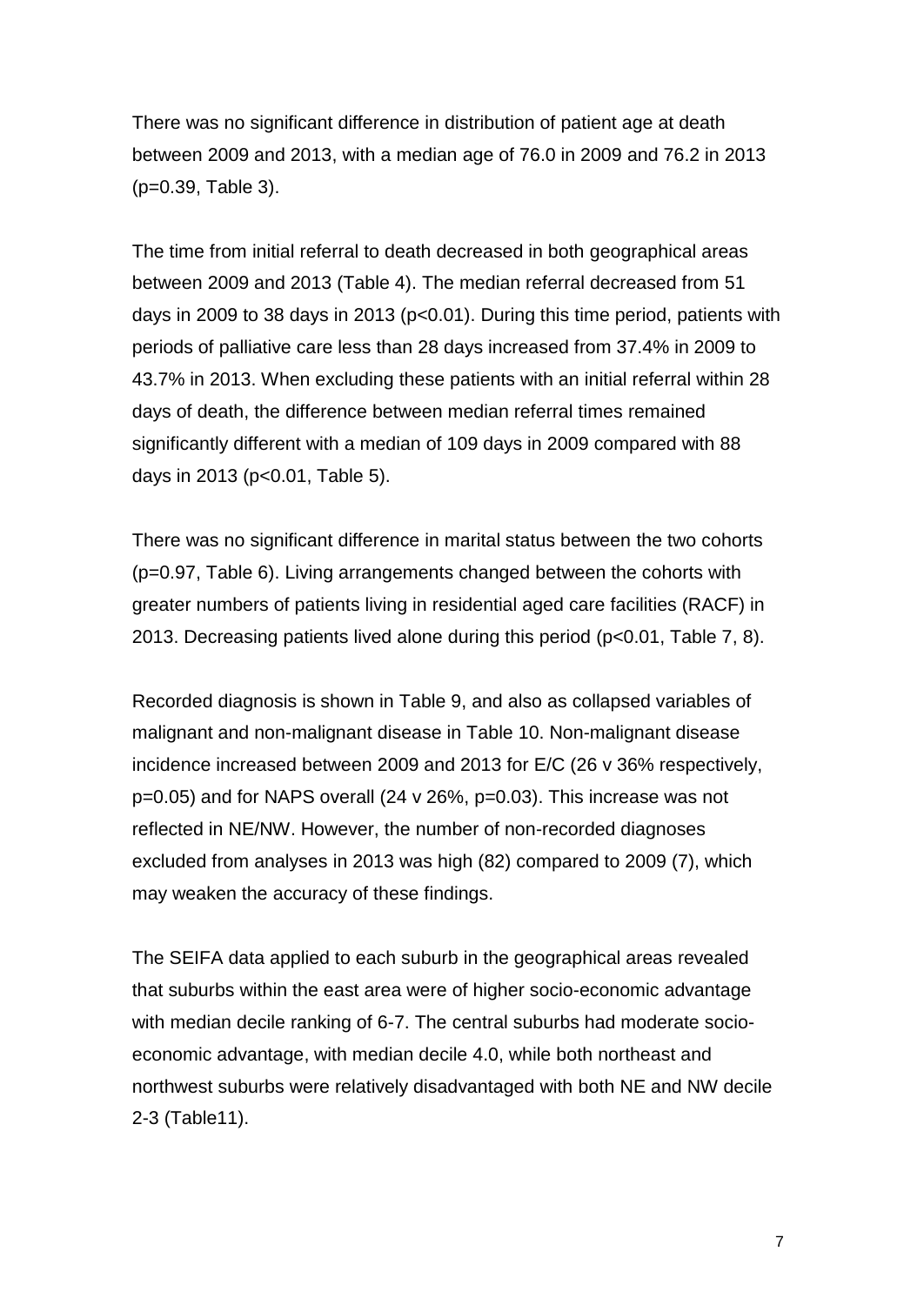Moving the site of palliative care beds did not impact travel distance from home for the E/C areas, while it doubled the travel distance for the outer suburbs, N/E, N/W (Table 12).

In NAPS overall, home and RACF (community) death rate increased from 31% in 2009 to 37% in 2013. There were marked differences in site of death across the total NAPS area between 2009 and 2013 (p<0.01). However site of death in NE/NW areas was unchanged despite palliative care beds being moved from LMH to MH (p=0.78, Table 13). In 2009, 98 patients from NE/NW died under a palliative care bed card at LMH. In 2013, 103 NE/NW patients died at MH after either being admitted directly or transferred from the LMH. Analysing NE and NW independently, where distance to palliative care bed was doubled, showed no significant differences in site of death between 2009 and 2013 in either geographical area (NE p=0.31, NW p=0.60, Table 14). Results were similar when 'referral to death' time periods of less than 28 days were removed (NAPS  $p=0.01$ ,  $E/C p<0.01$ , NE/NW  $p=0.94$ , Table 15). The significant changes in NAPS site of death overall arose from C and E areas (MH) and three main contributions to this significance were identified: (i) Home deaths increased between the two years. (ii) Palliative care inpatient deaths fell over the same period. (iii) Greater public hospital general bed deaths occurred over this period (Table 16, 17).

#### **Discussion**

This study compared two demographically similar populations between 2009 and 2013, during which the number of urban deaths in the service grew by 14.6%.

There was statistically significant increased referral for non-malignant disease across NAPS. Medical units increased referrals to palliative care to facilitate provision of equipment in the community and symptom management. With inpatient beds at MH, where most non-malignant referral had increased, the increased hospital presence and growth of NAPS, combined with bed pressure resulted in many dying patients being managed in the palliative care unit, even with low symptom burden. This decision was based on nursing care as well as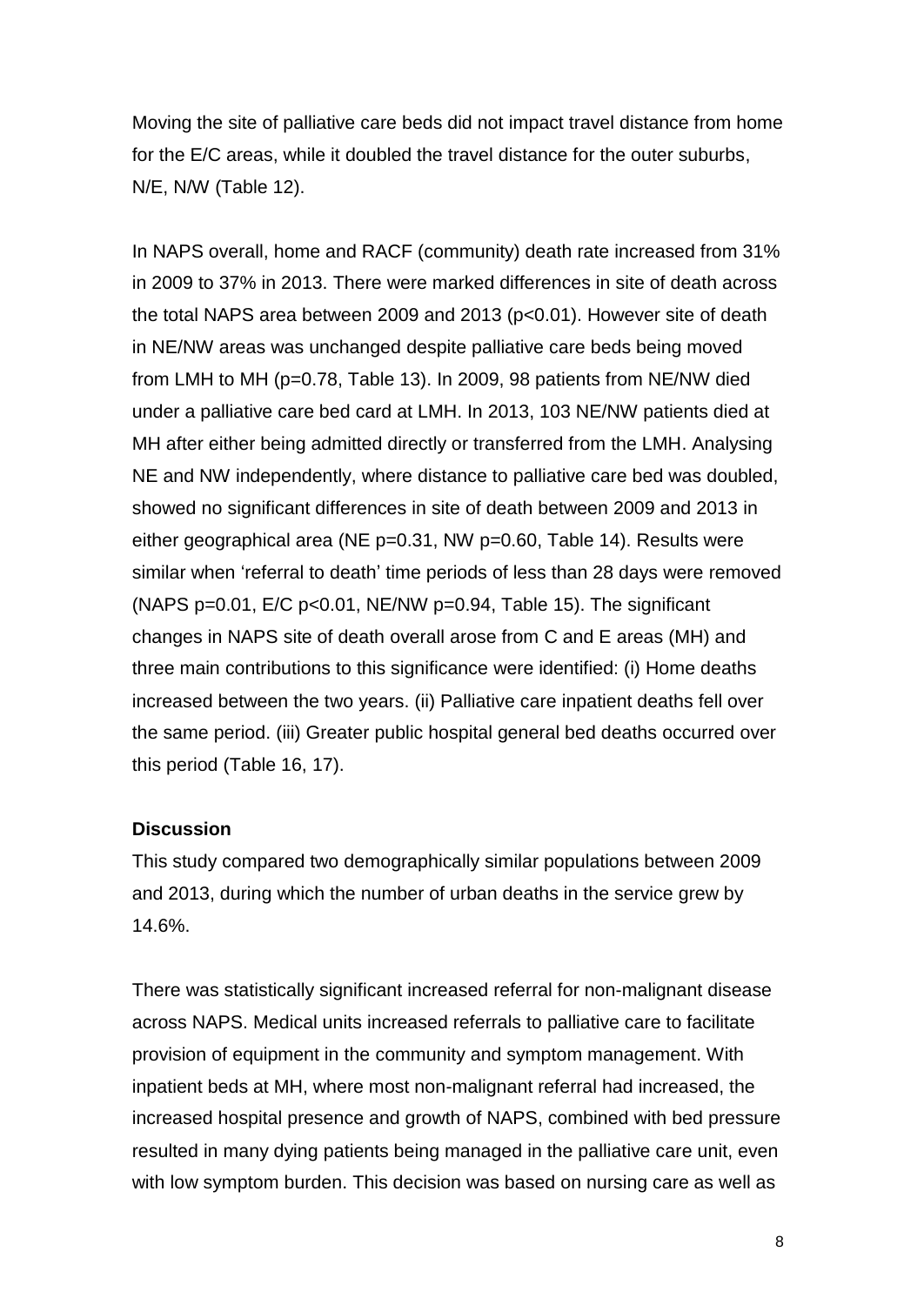medical need and was reflected by the relatively low public general hospital bed deaths in the E/C areas in both years. The impact of increased nonmalignant disease raises the problem of less predictable disease trajectory. Many of these patients in 2013 were opened and closed by the service based on symptoms requiring specialised palliative care input at that time.

However, despite less predictable disease trajectory, the interval of patient care between initial referral and death decreased. The decreasing 'length of referral' from initial review to death represents the changing nature of palliative care delivered in NAPS. This represents, in part, a data management practice with the closure and subsequent reopening of palliative episodes for patients with minimal symptoms. Patients with low symptom burden were discharged from the service and reopened when clinical need increased. Referrals in the last week of life had increased. This was most evident at LMH, which had increased oncology, respiratory, cardiovascular and general medical services between the cohorts. However, median referral time decreased even with the removal of late referrals.

The risk of shorter palliative care episodes of care is identified in the literature. Earlier referral to palliative care in community, intensive care unit (ICU) and general ward hospital settings is associated with greater rates of home death and greater family satisfaction and survival. Complicated bereavement is more common with late referrals.  $8,9,10$  There is always a tension between service provision and budget and the question raised by the shorter episodes of care is whether the service was more efficient or has decreased its standard of care.

Similar to the results of previous studies, this study demonstrated that the preferred site of death in the home setting was 68%.<sup>5,11</sup> Desired place of care and place of death are not identical, and patient preferences change over time.<sup>12,13,14</sup> The involvement of specialised palliative care and symptom management is shown to increase likelihood of dying at home.<sup>15</sup> However, as demonstrated in this study, less than 40% of palliative care patients die in the home setting.

9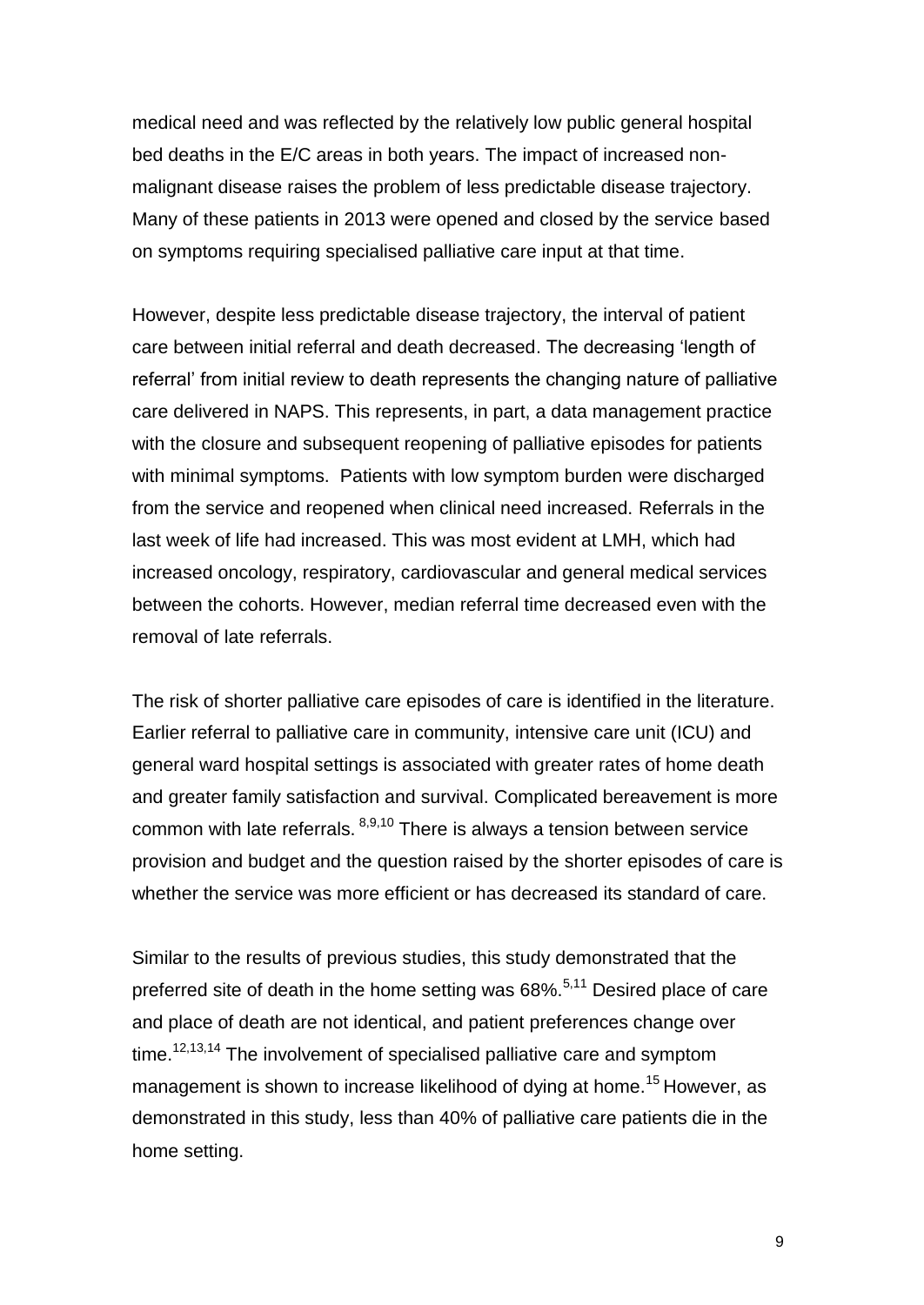Although the number of patients living in RACFs had increased between the cohorts, numbers of patients dying in RACFs did not increase. This study showed that despite increasing resources, many RACF patients were still referred to hospital for end of life care.<sup>16</sup> Studies have shown 40% of people who die in the hospital setting have no direct medical reason, such as symptom management, requiring inpatient care but rather nursing requirements or patient or family choice. Hospitalisation, unnecessary investigations and medical treatments at the end of life have been shown to reduce quality of life and increase risk of complicated bereavement.<sup>1,11,16,17</sup> The importance of advanced care directives (ACD) and planning for end-of-life care to enable death in a RACF is shown in the literature.<sup>18</sup>

It is difficult to identify common community factors influencing preferred site of death. Gill et al identified a lack of a consistent framework to assist in predicting the location of death.<sup>6</sup> Ethnic, socioeconomic, and geographical variables have been shown to have an impact on site of death but these factors are site specific and not broadly applicable.<sup>2,19,20,21,22,23,24,25,26,27</sup>

This study demonstrated that increasing geographical distance from palliative care inpatient beds for the most socioeconomic disadvantaged patients made no difference to the number of these patients dying in the community or hospital setting. The death rate for the geographical areas serviced by LMH showed no statistical significance despite the distance to palliative care beds being doubled. This is in part due to inter-hospital transfers from LMH to MH as well as direct admissions to MH palliative care inpatient beds.

What was demonstrated, as in the literature, is the importance of the availability of inpatient beds at the end of life. Studies identify the importance of proximity to home to allow friends and families easy access to support the patient.<sup>2</sup> Shifting the palliative care beds from LMH, did not significantly alter the number of patients dying under general medical bed cards at LMH. Hospital deaths remained similar across the cohorts for palliative and general beds. This mirrors Cassel et al who demonstrated introducing palliative care beds in the hospital setting did not increase overall hospital death rates, but did

10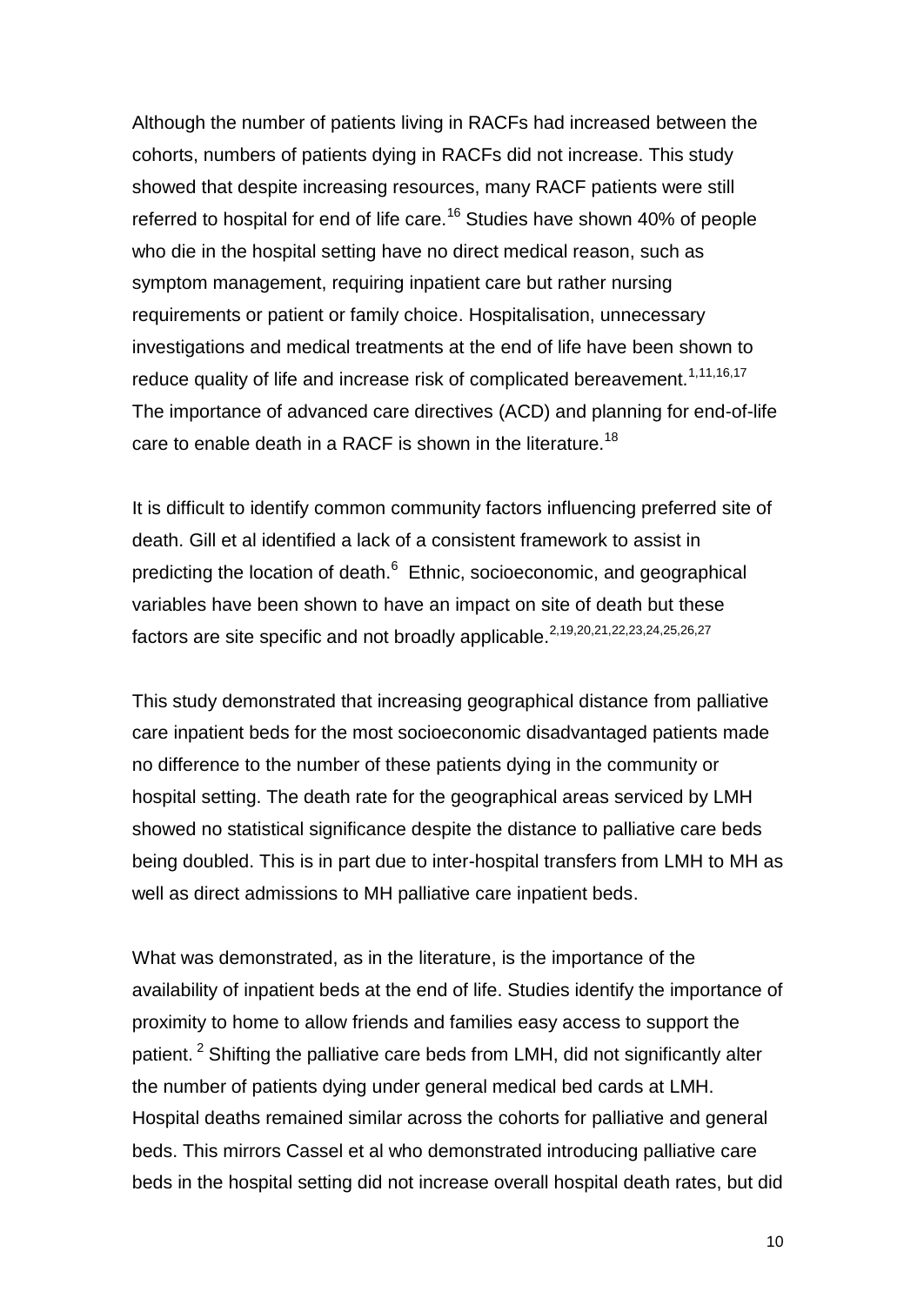change the intra-hospital site and improved the quality of patient deaths. $^{28}$  This study of one service operating at two sites has shown similar numbers of palliative care bed card deaths; but moved from LMH to MH. This result was discussed with consultant and nursing staff employed at the LMH in 2013. They identified the ethos of LMH, had always focused strongly on education and consultation liaison palliative care. While there was provision for inpatient palliative care beds in 2009, the service predominantly ran as a consultation liaison service with the inpatient beds utilised for only the patients with most severe symptom management. At that time the hospital instituted end of life pathways based on the Liverpool Care Pathway (LCP) $^{29}$  and actively promoted end of life decision-making. As such, with the continuation of the consultation liaison service, the impact of shifting beds in 2013 was lessened.

Transfers incurred costs, both financially in ambulance transfer, additional medical and nursing costs in repeating admission documentation and patient and family costs in travel time. There were patients who would have benefitted from transfer, but who were too unwell and died in the acute hospital setting at LMH.

The E/C areas underwent the largest change in site of death, with markedly increased home deaths, moderately increased general hospital deaths and decreased palliative care inpatient deaths. This reflected the merger of the two services that increased the resourcing of the E/C areas. It added occupational therapy, physiotherapy and community pharmacy services. Social work and community nursing continued with greater support. There was increased consultant and junior medical support for the community patients. The care emphasis shifted from reactivity to proactivity with greater emphasis on patient goals of care. This is consistent with research identifying patient and family factors favouring home death. These include availability of carers, being married, younger age and a perception of responsive community nurses. Service factors include equipment resourcing and 24 hour responsiveness to perceived family need. <sup>12,13,26,30,31,32,33, 34</sup> This responsiveness was enhanced by the consolidation of the ECP service between the cohorts assisting 'out of hours' care plus the greater 'within hours' palliative care staffing available to

11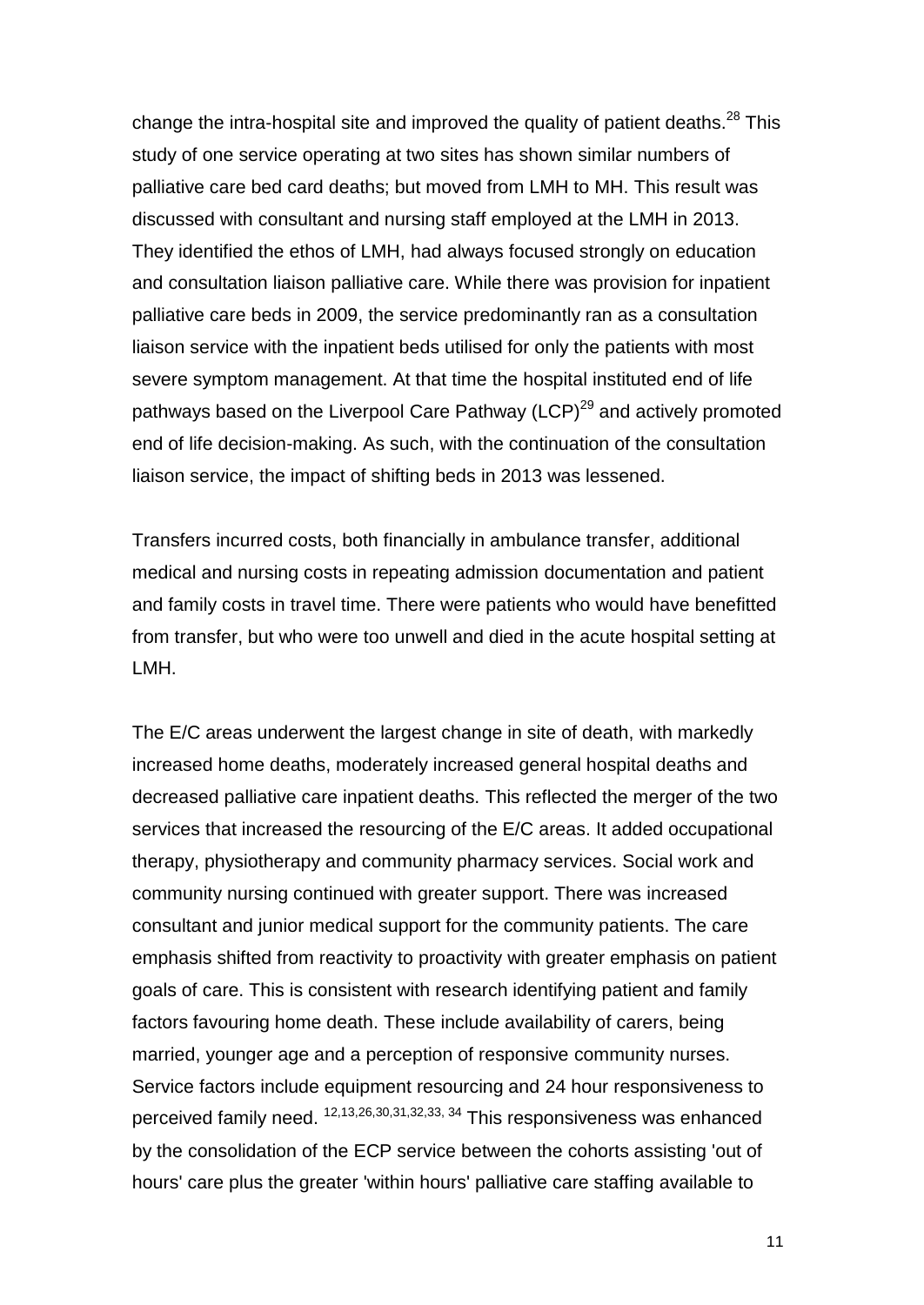families. This greater resourcing supported families and achieved higher rates of home deaths.

At the same time, with two referring hospitals, the inpatient waiting list and bed pressure increased at MH. This resulted in deteriorating palliative care patients admitted under general medicine whilst waiting for inpatient palliative care beds. Patients awaiting transfer from LMH took priority from patients on general wards in MH. This accounted for some of the fall in palliative care inpatient deaths and increase in general medical deaths across the service. The RACF death rate did not significantly change between the cohorts despite increased patients living in RACF facilities. This may reflect increased discharge from the service and usage of primary health care to support these patients. However RACF staffing levels may make timely symptom management difficult leading to acute hospitalisation. Improved symptom management, staff attitudinal change and utilisation of advanced directives has been shown to increase capacity for end-of-life care in RACFs. <sup>16,35,36,37</sup> Increasing RACF staff education, supporting ACDs and encouraging supported end-of-life may improve these figures.

## **Study 2 - Patient reviews Method**

## In the second half of 2013, one palliative medicine consultant, two advanced trainees and two doctors not in a training program comprised the NAPS medical community service. The advanced trainees, with consultant support saw patients with greater symptom burden determined at multidisciplinary meetings and as requested by the community nurses and allied health

practitioners.

Sixty-eight patients were reviewed consecutively in the community by a palliative medicine advanced trainee. These patients were not a homogenous representation of the service. They exhibited symptoms significant enough for specialised medical review, but not to the extent of requiring immediate admission. These patients were already known to the service and had received nursing and possible allied health and medical review. At each of these initial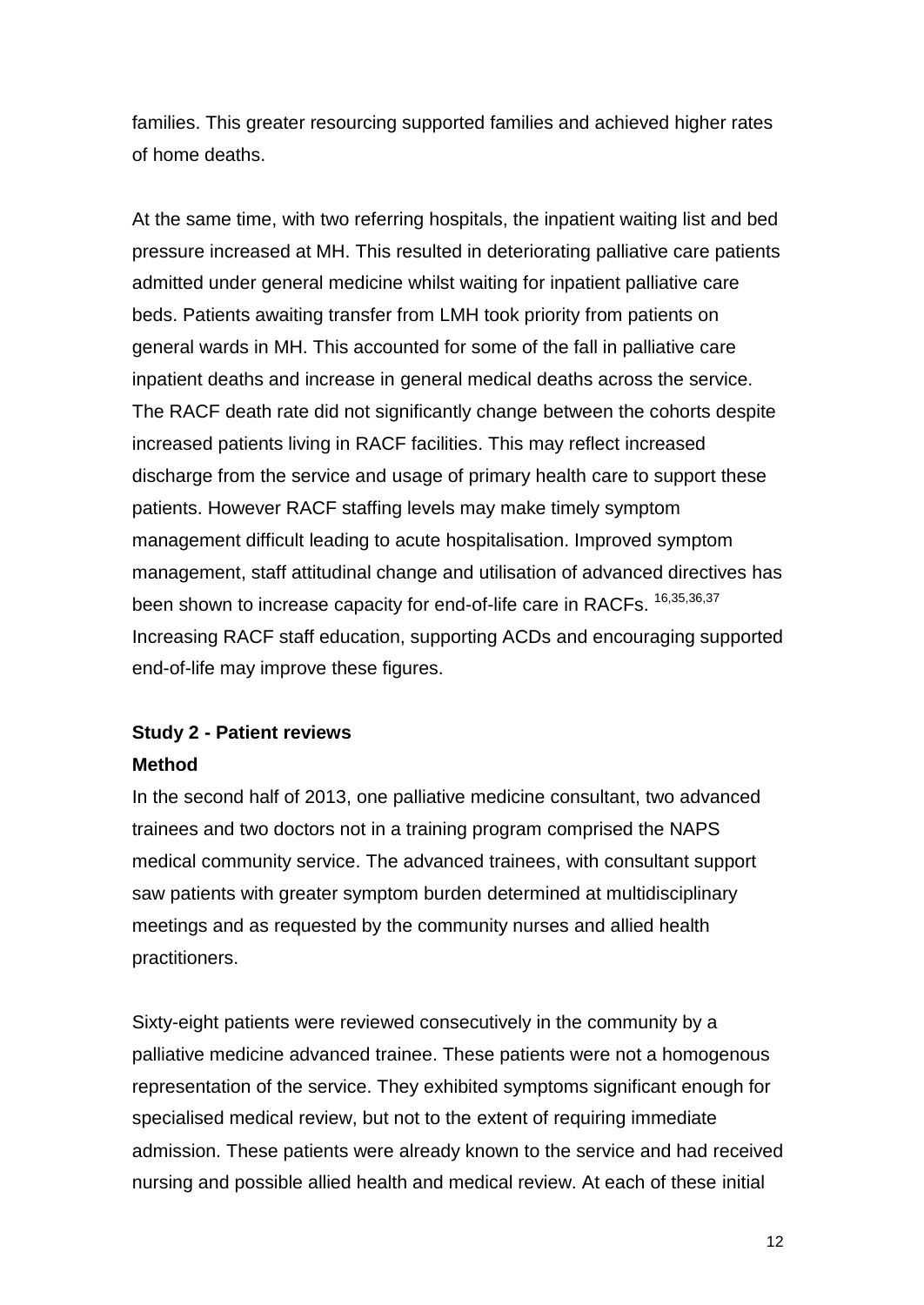advanced trainee medical reviews, prospective goals of care, end-of-life preferences and Palliative Care Outcome Collaborative (PCOC) data was collected.<sup>39</sup> Data was retrospectively collected from terminal admission data or final community review from Snapshot, a SA Health database and compared to the prospective data.

The collected PCOC data comprised:

- 1) a functional dependence assessment using Resource Utilisation Groups Activities of Daily Living scale (RUG-ADL).
- 2) severity of symptoms utilising Problem Severity Scores (PSS).
- 3) performance status utilising Australia-Modified Karnofsky Performance Scale (AKPS, Appendix 3). 38

In addition to collection of quantitative data, qualitative reasons for admission were drawn from case note and hospital discharge letters.

#### **Results**

From 68 assessed patients, eight remained alive and three died of complications from active treatment including repair of a fractured neck of femur, and two from complications arising from chemotherapy. From the remaining 57 patients, 38 patients had data at both initial review and at end of life/terminal admission (Table 18). The overall rate of home or RACF death of this patient subgroup was 50%.

All patients reviewed showed a decrease in AKPS, indicating decreasing function, and an increase in RUG-ADL, indicating increasing dependency on others for activities of daily living. These scores identified the increasing care required by the patients as their terminal disease progressed. Although limited nursing support was available, it indicated increasing responsibility and demands on patients' carers.

The data demonstrated the breadth of site of preference for terminal care in this population. Of the 57 patients at initial review, 28 wished to die in a private residence (49%) and 10 in a RACF (18%) comprising a total community death rate of 38 (68%). Twelve patients wished to die in hospital (21%), and seven had no preference or refused to discuss site of death (12%).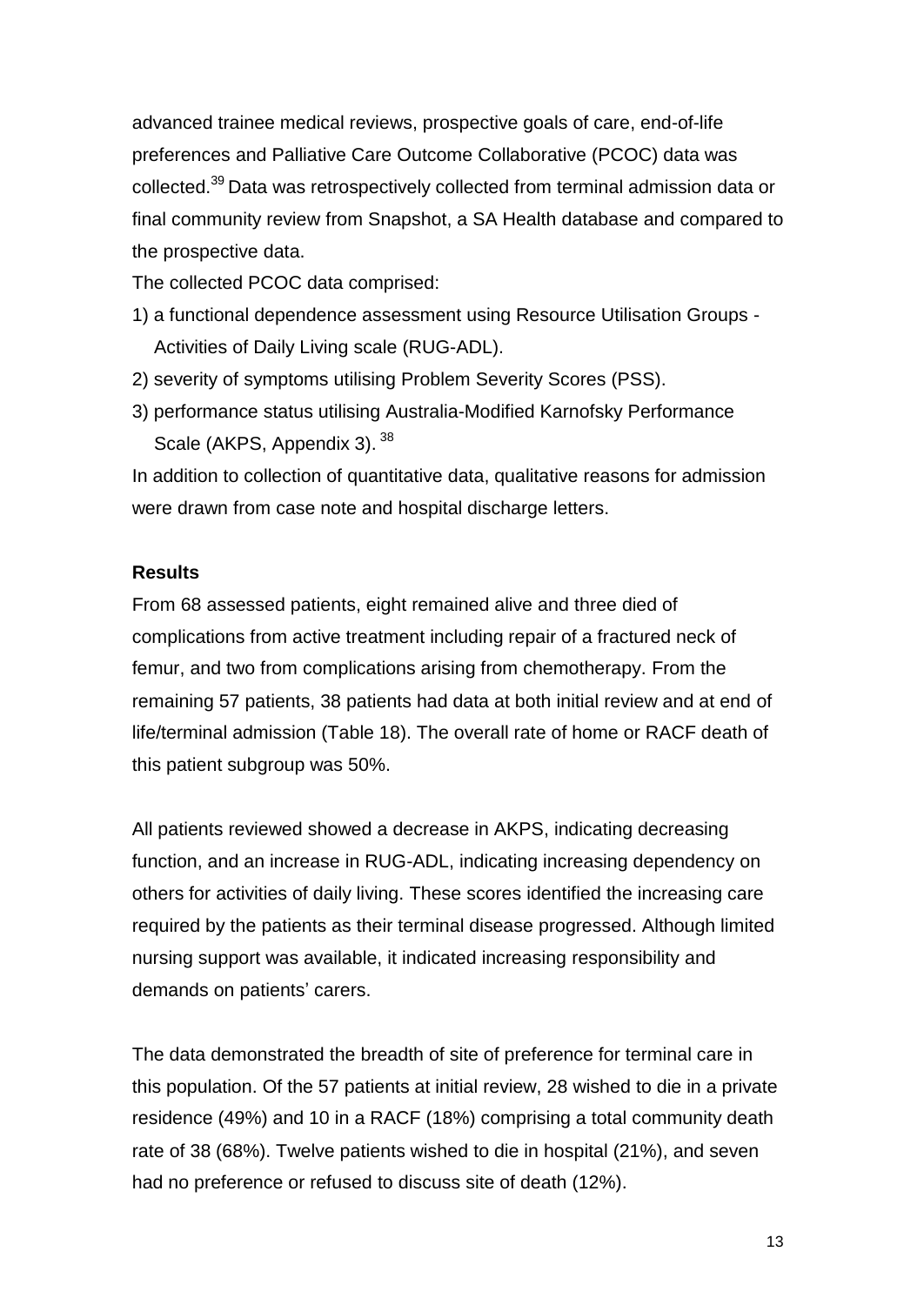There were a total of eight patients who wished to die at home but died in hospital (14%). Their average PSS scores revealed an overall average increase for pain (PSS-pain=0.6) and carer distress (PSS-carer=0.4). In this group of patients, confusion and carer distress, and patient isolation featured most strongly in qualitative descriptions for admission. Although increased pain in PCOC scores was identified, pain was not qualitatively described as the precipitating factors for admission in this subgroup.

Residential aged care patients who died in the facility had an average total decreased PSS of 3.8, with most pronounced decreases in pain and carer distress. Patients who chose to, and died at home, showed reduced symptom severity across the all the PSS categories, averaging a reduction of 1.15 per patient, with a notable average reduction in carer distress of 0.54 per patient.

The subgroup of six patients who had no preference or refused to discuss site of death and died in hospital, showed averaged increased pain (PSS-pain=1) and carer distress per patient (PSS-carer distress=0.33). The qualitative descriptions of reasons for admission reflected symptom management for pain, fatigue and home stress. Only one patient died suddenly at home without previously identifying a preference for site of death.

The 12 patients who chose to die in hospital at initial advanced trainee review showed worsening symptoms overall with average increasing scores (PSS=1.5) with pain (PSS-pain=0.6) and carer distress (PSS-carer distress=0.8) featuring strongly. This patient group identified that their carer would not manage, or they wished to protect carer and children, or identified an absence of carer as main reasons to die in hospital. Although symptom control was identified of lesser importance, pain, delirium and general deterioration were the main admission diagnoses.

#### **Discussion**

As expected, patients had declining function and increased dependency on others in the terminal phase of their illness.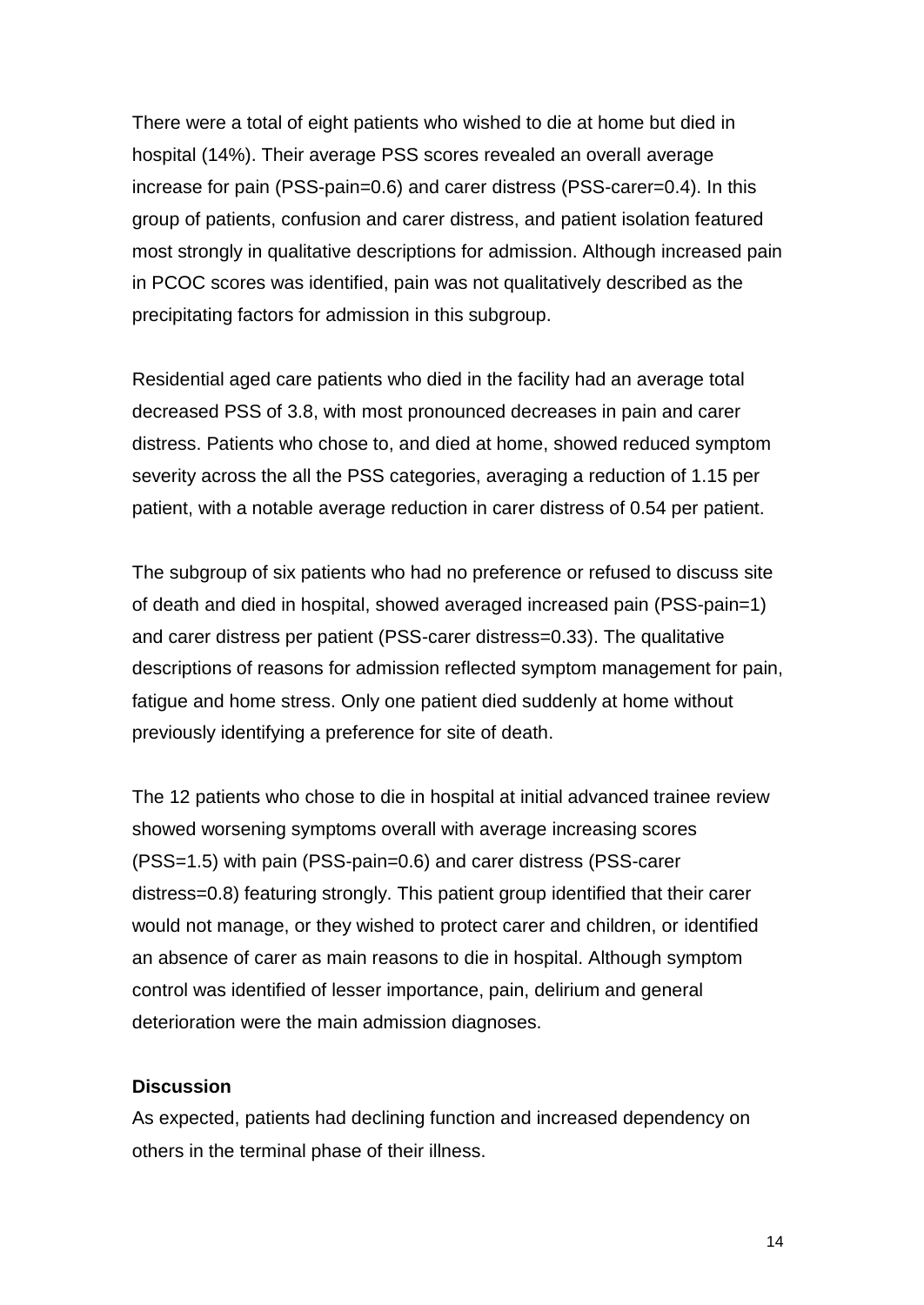Symptom management was shown to be a significant factor in site of death. This study showed patients dying at home and in RACF's generally showed reduced symptom burden (PSS) between their two reviews. The greatest reduction in PSS in these community patients was in pain and carer distress. For urban areas, it has been shown in this and other studies that the symptoms associated with terminal disease rather than location plays a greater role determining actual site of death.<sup>39</sup> In rural and semi rural areas, geography may be significant as timely resourcing and responsiveness is more difficult. Despite this, many patients choose to die in the home setting. 33,40,41

During disease progression, patients and families have been shown to change their minds for preference of site of death. $12,13,14,42$  Symptom management, carer support and perceived responsiveness of service are demonstrated to have an impact on this decision making.  $26,30$  The 14% of patients in this study who died in hospital despite their previously expressed wish to die at home demonstrated increased burden of symptoms. Their admission was often precipitated by an unexpected acute deterioration; pain, delirium, breathlessness or inability of carers to manage terminal care. Pain and decreased function were described as admission reasons. This partially reflects a biomedical rationale for admission.

The importance of a plan to die in the community demonstrated by Pekmezaris was reinforced in this study.<sup>18</sup> Patients who did not wish to discuss, or had no fixed ideas regarding site of death in this study died in hospital with increased PSS scores in pain and carer distress. The increasing carer distress may reflect the unwillingness or ambivalence of the patient and family in planning for end-of-life, resulting in less preparedness when deteriorating and entering the terminal phase. This too emphasises the importance of patients making a conscious choice to die in the community.<sup>30</sup> Supporting the group of ambivalent patients in regards to site of death did not reduce admission rates, but may have reduced length of stay by supporting the patients longer in the community. Repeated clarification of site of end-of-life care during the episode of care may have been useful in preparing patients and families.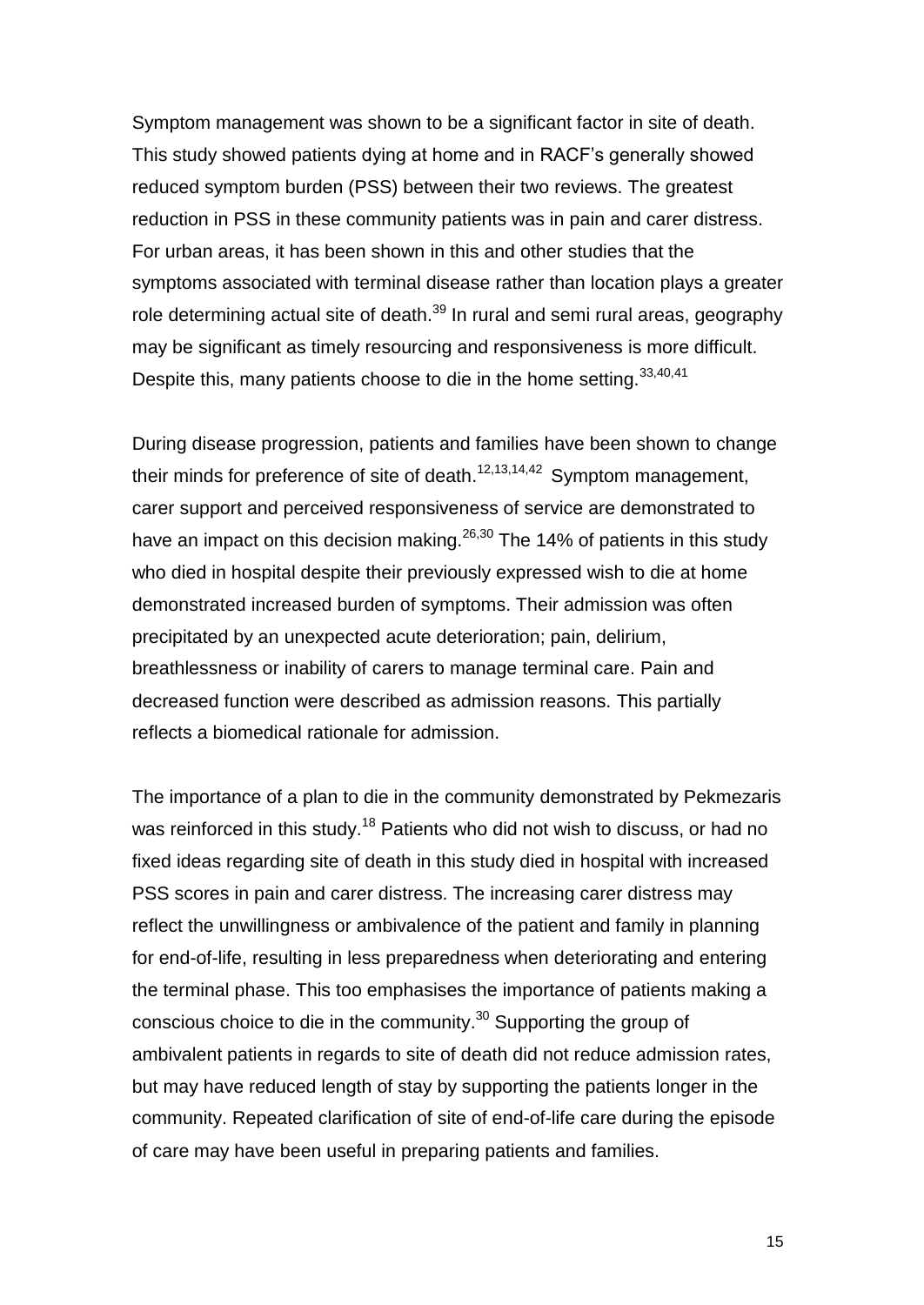Patients who elected to die in hospital showed increasing overall PSS scores, particularly in pain and carer distress. This was anticipated at the original interview, with patients identifying families and carers at risk of not managing and/or wishing to protect them from death at home. This subset of patients wished to manage at home as long as possible but die in the hospital setting. Many features of inpatient palliative care beds actually make them a preferred site for dying, such as increased resourcing and meeting cultural community needs.<sup>9,43</sup> Palliative care in this setting can reduce length of stay and enable planned admissions for end-of-life care.

Although the palliative model in NAPS is increasingly moving towards acute palliative care beds, there is still a community perception that NAPS provides hospice care. It raises the broader community question of where the aging northern Adelaide population should die. There are less health costs associated with a community death. But patient and family autonomy should be taken into consideration. Some patients will always elect to die in the hospital setting and this is increasingly difficult with hospital bed pressure.

Overall, providing community resources for carers, anticipating symptoms and providing help on demand had the most positive impact for dying in the community setting. Developing an end of life plan was crucial. However, many patients still chose to die in the hospital setting.

#### **Limitations/Further Research**

The databases for the geographical areas within NAPS were incomplete for 2009 and 2013. They did not fully capture the case-mix, (excluding living patients and closed episodes) and they were analysed retrospectively. Similarly, the data for the community patients was incomplete with comparable PCOC data for only 38 of the 68 patients. Although the initial goals of care and PCOC data were collected prospectively, the subsequent comparisons were collected retrospectively eight months later. This meant some of the subgroups were very small and statistical analysis was not performed. The qualitative description for reason for terminal admission was also varied depending upon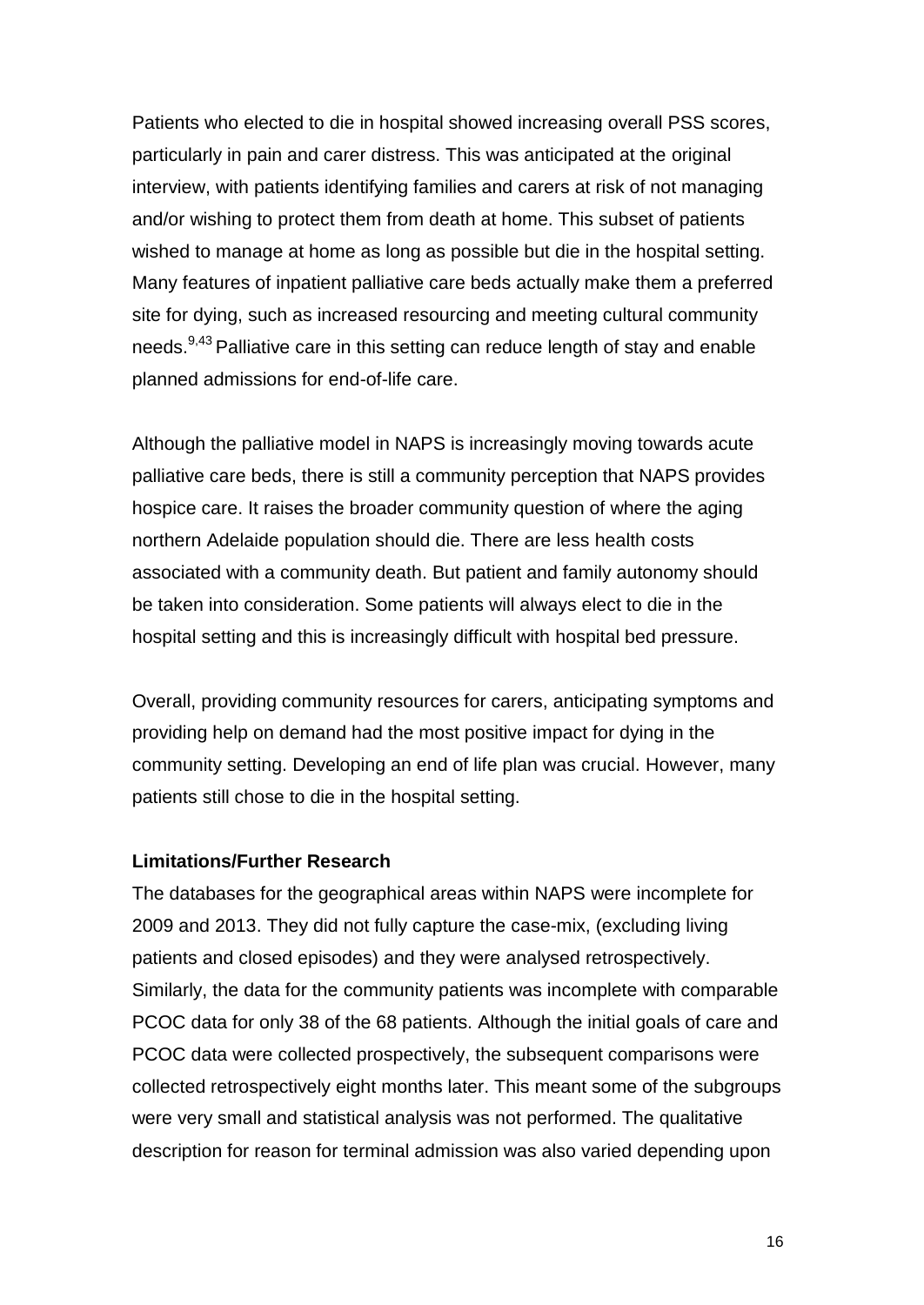the composition of the medical team at the time. Similarly, patients dying in the community setting had less detailed qualitative descriptions.

Length of stay and total hospital days was not captured in these studies, nor were the total number of community visits and cost of community resources. The impact on quality of life of patients and carers from consolidating palliative care services was not evaluated. Involvement of general practitioners and nonspecialised palliative care services was also not captured. General hospital services were not reproduced at both hospital sites and patients required transfer for investigations and treatment such as MRIs, radiotherapy etc and the associated costs were not captured.

The impact of additional travel time and strain on the low socioeconomic families was anecdotally described as significant for some families. Although NE/NW patients were transferred to MH for inpatient palliative care demonstrating the regionalisation of services did not detract from inpatient palliative care, the patient and carer experience of this changed care needs exploration.

Finally, the merger of the service had a significant impact on staff, which is not addressed in this study. Outpatient, consultation liaison and community services were still provided, but at the cost of increased travel time for staff to the NE/NW areas.

#### **Conclusion**

Overall, combining two pre-existing palliative care services resulted in better resourcing of one unit. In northern Adelaide, palliative care service uptake and site of death was largely unchanged through the consolidation of inpatient palliative care beds. The most significant change was the growth of home deaths in the E/C area due largely to better resourcing of the service in that area.

Despite studies showing better outcomes with early referral to palliative care, the length of time between referral to death in the palliative service decreased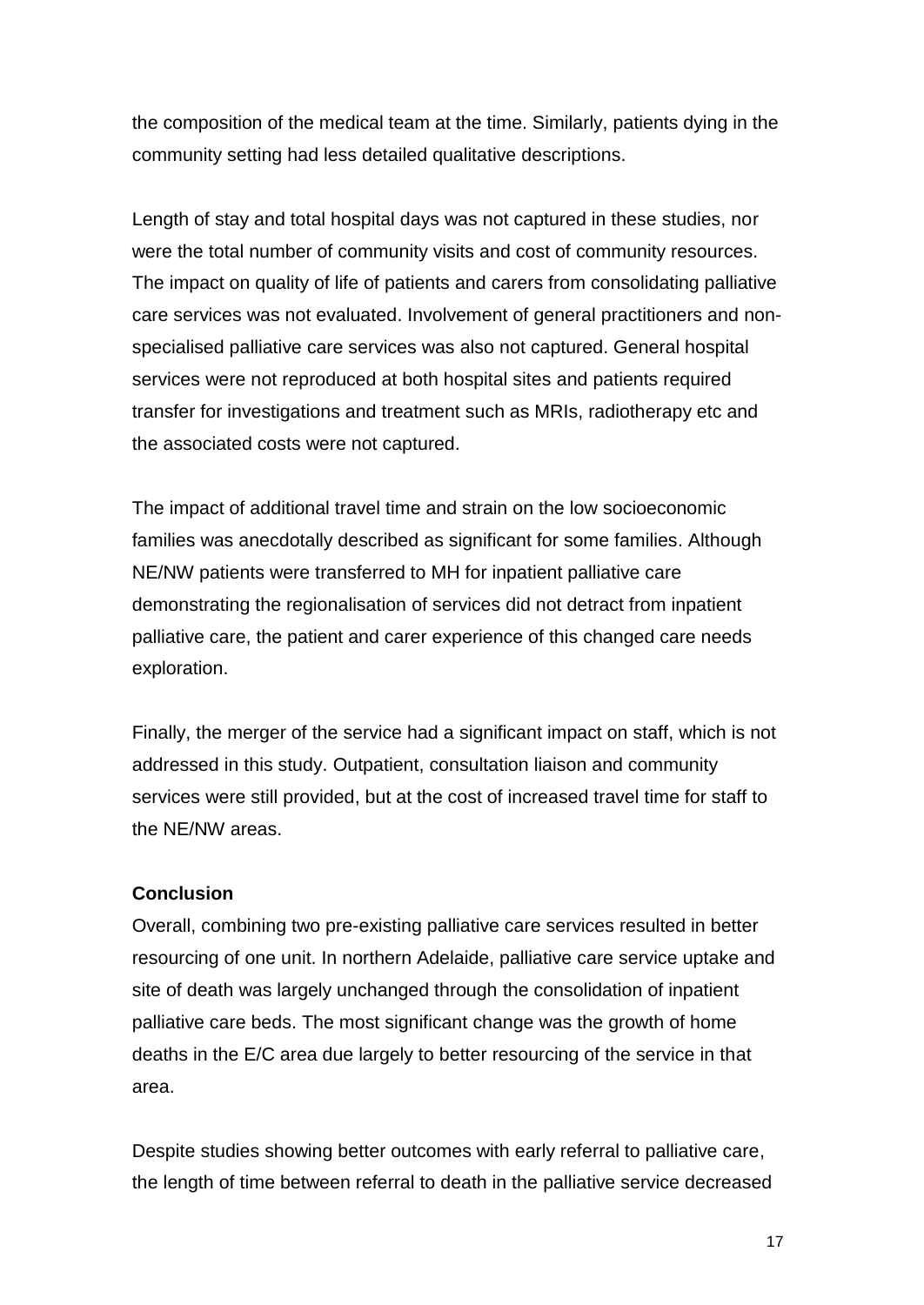significantly between the cohorts. This deserves further study to determine whether it reflects greater efficiency, decreased level of service or an administrative episodic closure of patients.

Symptom control and outreach support remain critical features in supporting people dying in the community setting. The decision to die in the community setting is an active decision and improved community death rates could potentially be realised with earlier discussions regarding goals of care and preferred site for end of life care. There is a subset of patients whose site of preference is the hospital setting and this group displays greater carer distress and patient symptom scores.

This study does not address changes in patient and carer satisfaction nor length of hospital stay. It highlights the importance of community services, and recognises the strength in consolidating resources. It also identifies the value in supporting end of life care under general medical units. Further RACF and community resourcing may potentially increase numbers of patients able to die in the community setting.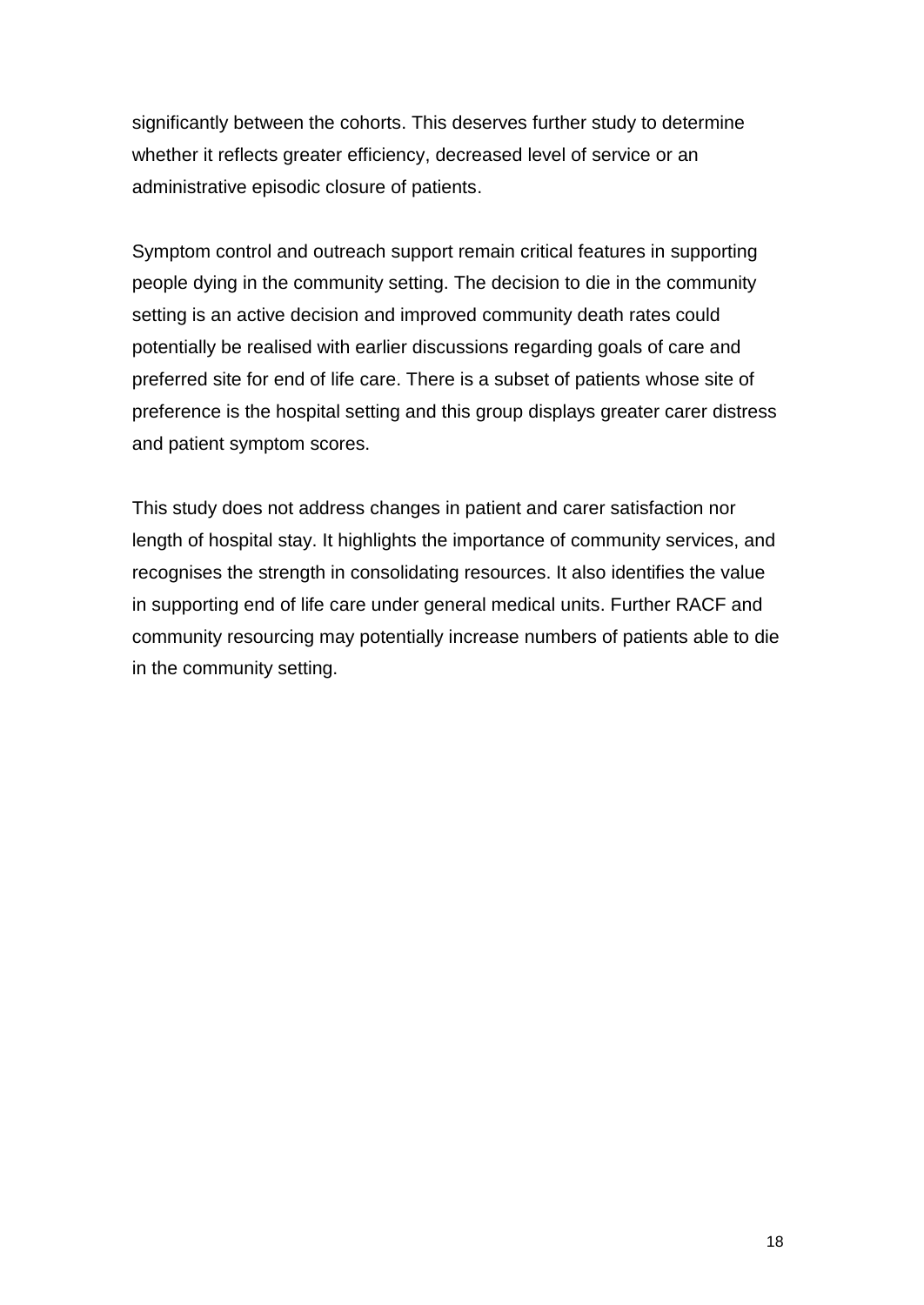## **References**

1. South Australian Parliament. SA Health Statewide Service Strategy Division. SA Health: A Palliative Care Services Plan 2009-2016; 1-73.

2. Currow D, Allingham D, Bird S, Yates P, Lewis J, Dawber J, Eagar K. Referral patterns and proximity to palliative care inpatient services by level of socio-economic disadvantage. A national study using spatial analysis. BMC Health Serv Res. 2012; (12):424.

3.Mains M. Northern Adelaide Local Health Network Annual Report 2011-12. Government of South Australia. 2012; 1-63.

4. SA Health. Extended Care Paramedics (ECPs) SA Ambulance Service fact sheet SA Ambulance Service. 2009; http://www.saambulance.com.au/LinkClick.aspx?fileticket=7dKFTy8RTL0%3d &tabid=82. Accessed online Jan 4th 2015.

5. Foreman L, Hunt R, Luke C, Roder D. Factors predictive of preferred place of death in the general population of South Australia. Palliat Med. 2006; 20:446-53.

6. Gill A, Laporte A, Coyt P. Predictors of home death in palliative care patients: a critical literature review. J Palliat Care. 2013; 29(2):113-9.

7. Australian Bureau of Statistics. Census of population and housing: socioeconomic indexes for areas (SEIFA), Australia - data only, 2006, ABS. Canberra. 2008.

8. Sekiguchi K, Bell C, Masaki K, Fischberg D. [Factors associated with in](http://flinders-primo.hosted.exlibrisgroup.com/primo_library/libweb/action/display.do?tabs=detailsTab&ct=display&fn=search&doc=TN_crossref10.1089%2fjpm.2013.0596&indx=1&recIds=TN_crossref10.1089%2fjpm.2013.0596&recIdxs=0&elementId=0&renderMode=poppedOut&displayMode=full&frbrVersion=&dscnt=0&frbg=&scp.scps=scope%3A%2861FUL%29%2Cscope%3A%28FUL_METALIB%29%2Cscope%3A%28FUL_DSPACE%29%2Cprimo_central_multiple_fe&tab=default_tab&dstmp=1415689461901&srt=rank&mode=Basic&&dum=true&vl(freeText0)=%20Factors%20Associated%20with%20In-Hospital%20Death%20by%20Site%20of%20Consultation%20among%20Elderly%20Inpatients%20Receiving%20Pain%20and%20Palliative%20Care%20Consultations&vid=FUL)[hospital death by site of consultation among elderly](http://flinders-primo.hosted.exlibrisgroup.com/primo_library/libweb/action/display.do?tabs=detailsTab&ct=display&fn=search&doc=TN_crossref10.1089%2fjpm.2013.0596&indx=1&recIds=TN_crossref10.1089%2fjpm.2013.0596&recIdxs=0&elementId=0&renderMode=poppedOut&displayMode=full&frbrVersion=&dscnt=0&frbg=&scp.scps=scope%3A%2861FUL%29%2Cscope%3A%28FUL_METALIB%29%2Cscope%3A%28FUL_DSPACE%29%2Cprimo_central_multiple_fe&tab=default_tab&dstmp=1415689461901&srt=rank&mode=Basic&&dum=true&vl(freeText0)=%20Factors%20Associated%20with%20In-Hospital%20Death%20by%20Site%20of%20Consultation%20among%20Elderly%20Inpatients%20Receiving%20Pain%20and%20Palliative%20Care%20Consultations&vid=FUL) inpatients receiving pain [and palliative care consultations.](http://flinders-primo.hosted.exlibrisgroup.com/primo_library/libweb/action/display.do?tabs=detailsTab&ct=display&fn=search&doc=TN_crossref10.1089%2fjpm.2013.0596&indx=1&recIds=TN_crossref10.1089%2fjpm.2013.0596&recIdxs=0&elementId=0&renderMode=poppedOut&displayMode=full&frbrVersion=&dscnt=0&frbg=&scp.scps=scope%3A%2861FUL%29%2Cscope%3A%28FUL_METALIB%29%2Cscope%3A%28FUL_DSPACE%29%2Cprimo_central_multiple_fe&tab=default_tab&dstmp=1415689461901&srt=rank&mode=Basic&&dum=true&vl(freeText0)=%20Factors%20Associated%20with%20In-Hospital%20Death%20by%20Site%20of%20Consultation%20among%20Elderly%20Inpatients%20Receiving%20Pain%20and%20Palliative%20Care%20Consultations&vid=FUL) J Palliat Med. 2014; 17(12):1353-8.

9. Rickerson E, Harrold J, Kapo J, Carroll J, Casarett D. [Timing of hospice](http://flinders-primo.hosted.exlibrisgroup.com/primo_library/libweb/action/display.do?frbrVersion=8&tabs=detailsTab&ct=display&fn=search&doc=TN_wj10.1111%2fj.1532-5415.2005.53259.x&indx=1&recIds=TN_wj10.1111%2fj.1532-5415.2005.53259.x&recIdxs=0&elementId=0&renderMode=poppedOut&displayMode=full&frbrVersion=8&dscnt=0&vl(15290103UI0)=any&fromSitemap=1&onCampus=false&query=any%2Ccontains%2CTiming+of+Hospice+Referral+and+Families%E2%80%99+Perceptions+of+Services%3A+Are+Earlier+Hospice+Referrals+Better%3F&scp.scps=scope%3A%2861FUL%29%2Cscope%3A%28FUL_METALIB%29%2Cscope%3A%28FUL_DSPACE%29%2Cprimo_central_multiple_fe&loc=local%2Cscope%3A%2861FUL%29%2Cscope%3A%28FUL_METALIB%29%2Cscope%3A%28FUL_DSPACE%29%2Cprimo_central_multiple_fe&dstmp=1415687814959&dym=true&highlight=true&pcAvailabiltyMode=false&vl(freeText0)=Timing%20of%20Hospice%20Referral%20and%20Families%E2%80%99%20Perceptions%20of%20Services%3A%20Are%20Earlier%20Hospice%20Referrals%20Better%3F&group=ALL&vid=FUL&institution=61FUL)  [referral and families' perceptions of services: Are earlier hospice referrals](http://flinders-primo.hosted.exlibrisgroup.com/primo_library/libweb/action/display.do?frbrVersion=8&tabs=detailsTab&ct=display&fn=search&doc=TN_wj10.1111%2fj.1532-5415.2005.53259.x&indx=1&recIds=TN_wj10.1111%2fj.1532-5415.2005.53259.x&recIdxs=0&elementId=0&renderMode=poppedOut&displayMode=full&frbrVersion=8&dscnt=0&vl(15290103UI0)=any&fromSitemap=1&onCampus=false&query=any%2Ccontains%2CTiming+of+Hospice+Referral+and+Families%E2%80%99+Perceptions+of+Services%3A+Are+Earlier+Hospice+Referrals+Better%3F&scp.scps=scope%3A%2861FUL%29%2Cscope%3A%28FUL_METALIB%29%2Cscope%3A%28FUL_DSPACE%29%2Cprimo_central_multiple_fe&loc=local%2Cscope%3A%2861FUL%29%2Cscope%3A%28FUL_METALIB%29%2Cscope%3A%28FUL_DSPACE%29%2Cprimo_central_multiple_fe&dstmp=1415687814959&dym=true&highlight=true&pcAvailabiltyMode=false&vl(freeText0)=Timing%20of%20Hospice%20Referral%20and%20Families%E2%80%99%20Perceptions%20of%20Services%3A%20Are%20Earlier%20Hospice%20Referrals%20Better%3F&group=ALL&vid=FUL&institution=61FUL)  [better?](http://flinders-primo.hosted.exlibrisgroup.com/primo_library/libweb/action/display.do?frbrVersion=8&tabs=detailsTab&ct=display&fn=search&doc=TN_wj10.1111%2fj.1532-5415.2005.53259.x&indx=1&recIds=TN_wj10.1111%2fj.1532-5415.2005.53259.x&recIdxs=0&elementId=0&renderMode=poppedOut&displayMode=full&frbrVersion=8&dscnt=0&vl(15290103UI0)=any&fromSitemap=1&onCampus=false&query=any%2Ccontains%2CTiming+of+Hospice+Referral+and+Families%E2%80%99+Perceptions+of+Services%3A+Are+Earlier+Hospice+Referrals+Better%3F&scp.scps=scope%3A%2861FUL%29%2Cscope%3A%28FUL_METALIB%29%2Cscope%3A%28FUL_DSPACE%29%2Cprimo_central_multiple_fe&loc=local%2Cscope%3A%2861FUL%29%2Cscope%3A%28FUL_METALIB%29%2Cscope%3A%28FUL_DSPACE%29%2Cprimo_central_multiple_fe&dstmp=1415687814959&dym=true&highlight=true&pcAvailabiltyMode=false&vl(freeText0)=Timing%20of%20Hospice%20Referral%20and%20Families%E2%80%99%20Perceptions%20of%20Services%3A%20Are%20Earlier%20Hospice%20Referrals%20Better%3F&group=ALL&vid=FUL&institution=61FUL) Geriatrics. 2005; 53(5):819-23.

10. Temel J, Greer J, Muzikansky A, Gallagher R, Admane S, Jackson V, Dahlin C, Blinderman C, Jacobson J, Pirl W, Billings A, Lynch T. Early palliative care for patients with metastatic non–small-cell lung cancer. N Engl J Med. 2010; 363(8):733-42.

11. Cooper J. [Investigating place of death preference among cancer patients](http://flinders-primo.hosted.exlibrisgroup.com/primo_library/libweb/action/display.do?frbrVersion=7&tabs=detailsTab&ct=display&fn=search&doc=TN_informit265250162466342&indx=1&recIds=TN_informit265250162466342&recIdxs=0&elementId=0&renderMode=poppedOut&displayMode=full&frbrVersion=7&dscnt=0&frbg=&scp.scps=scope%3A%2861FUL%29%2Cscope%3A%28FUL_METALIB%29%2Cscope%3A%28FUL_DSPACE%29%2Cprimo_central_multiple_fe&tab=default_tab&dstmp=1415690090271&srt=rank&mode=Basic&&dum=true&vl(freeText0)=Investigating%20place%20of%20death%20preference%20among%20cancer%20patients%20and%20their%20carers%3A%20often%20you%20hear%20and%20see%20the%20saying%20%27home%20is%20where%20the%20heart%20is%27%2C%20but%20for%20people%20living%20with%20a%20life-limiting%20illness%20in%20Australia%20and%20hoping%20to%20die%20at%20home%2C%20this%20may%20not%20be%20an%20option%20or%20choice.%28Focus%3A%20Palliative%20Care%29%28Report%29%28Author%20abstract%29&vid=FUL)  [and their carers.](http://flinders-primo.hosted.exlibrisgroup.com/primo_library/libweb/action/display.do?frbrVersion=7&tabs=detailsTab&ct=display&fn=search&doc=TN_informit265250162466342&indx=1&recIds=TN_informit265250162466342&recIdxs=0&elementId=0&renderMode=poppedOut&displayMode=full&frbrVersion=7&dscnt=0&frbg=&scp.scps=scope%3A%2861FUL%29%2Cscope%3A%28FUL_METALIB%29%2Cscope%3A%28FUL_DSPACE%29%2Cprimo_central_multiple_fe&tab=default_tab&dstmp=1415690090271&srt=rank&mode=Basic&&dum=true&vl(freeText0)=Investigating%20place%20of%20death%20preference%20among%20cancer%20patients%20and%20their%20carers%3A%20often%20you%20hear%20and%20see%20the%20saying%20%27home%20is%20where%20the%20heart%20is%27%2C%20but%20for%20people%20living%20with%20a%20life-limiting%20illness%20in%20Australia%20and%20hoping%20to%20die%20at%20home%2C%20this%20may%20not%20be%20an%20option%20or%20choice.%28Focus%3A%20Palliative%20Care%29%28Report%29%28Author%20abstract%29&vid=FUL) Aust Nurs Midwifery J. 2014; 21(10):44-5.

12. Costantini M. [Editorial: Place of death. It is time for a change of gear.](http://flinders-primo.hosted.exlibrisgroup.com/primo_library/libweb/action/display.do?frbrVersion=5&tabs=detailsTab&ct=display&fn=search&doc=TN_medline18838490&indx=1&recIds=TN_medline18838490&recIdxs=0&elementId=0&renderMode=poppedOut&displayMode=full&frbrVersion=5&dscnt=0&frbg=&scp.scps=scope%3A%2861FUL%29%2Cscope%3A%28FUL_METALIB%29%2Cscope%3A%28FUL_DSPACE%29%2Cprimo_central_multiple_fe&tab=default_tab&dstmp=1415690198076&srt=rank&mode=Basic&&dum=true&vl(freeText0)=Editorial%3A%20Place%20of%20death.%20It%20is%20time%20for%20a%20change%20of%20gear&vid=FUL) J Palliat Med. 2008; 22(7):785-6.

13. Agar M, Currow D, Shelby-James T, Plummer J, Sanderson C, Abernethy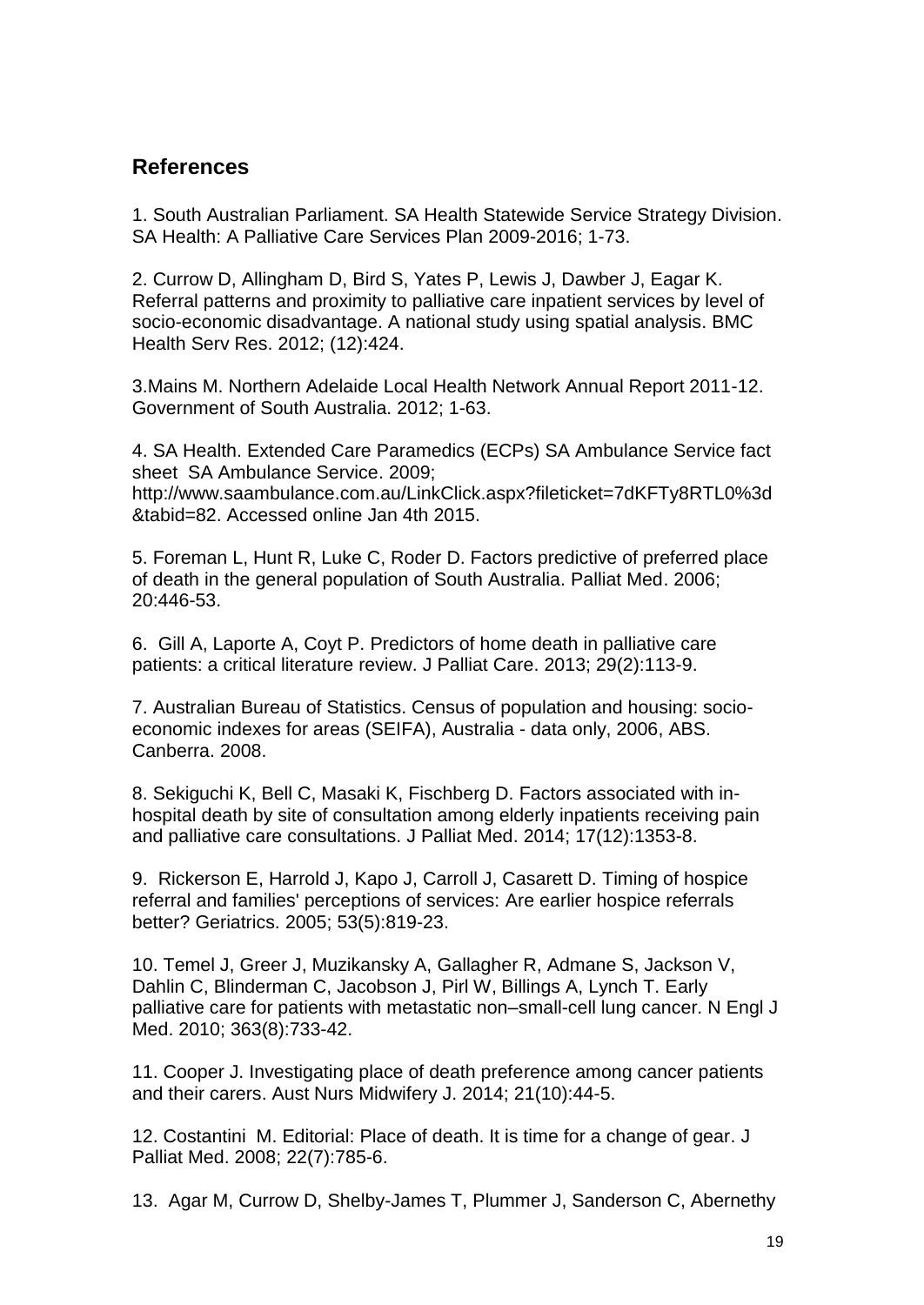A. [Preference for place of care and place of death in palliative care: Are these](http://flinders-primo.hosted.exlibrisgroup.com/primo_library/libweb/action/display.do?tabs=detailsTab&ct=display&fn=search&doc=FUL_DSPACE2328%2f11530&indx=1&recIds=FUL_DSPACE2328%2f11530&recIdxs=0&elementId=0&renderMode=poppedOut&displayMode=full&frbrVersion=&dscnt=0&frbg=&scp.scps=scope%3A%2861FUL%29%2Cscope%3A%28FUL_METALIB%29%2Cscope%3A%28FUL_DSPACE%29%2Cprimo_central_multiple_fe&tab=default_tab&dstmp=1415690311533&srt=rank&mode=Basic&&dum=true&vl(freeText0)=Preference%20for%20place%20of%20care%20and%20place%20of%20death%20in%20palliative%20care%3A%20are%20these%20different%20questions%3F&vid=FUL)  [different questions?](http://flinders-primo.hosted.exlibrisgroup.com/primo_library/libweb/action/display.do?tabs=detailsTab&ct=display&fn=search&doc=FUL_DSPACE2328%2f11530&indx=1&recIds=FUL_DSPACE2328%2f11530&recIdxs=0&elementId=0&renderMode=poppedOut&displayMode=full&frbrVersion=&dscnt=0&frbg=&scp.scps=scope%3A%2861FUL%29%2Cscope%3A%28FUL_METALIB%29%2Cscope%3A%28FUL_DSPACE%29%2Cprimo_central_multiple_fe&tab=default_tab&dstmp=1415690311533&srt=rank&mode=Basic&&dum=true&vl(freeText0)=Preference%20for%20place%20of%20care%20and%20place%20of%20death%20in%20palliative%20care%3A%20are%20these%20different%20questions%3F&vid=FUL) J Palliat Med. 2010; 22(7):787-95.

14. Janssen D, Spruit M, Schols J, Wouters E. Dynamic preferences for site of death among patients with advanced chronic obstructive pulmonary disease, chronic heart failure, or chronic renal failure. J Pain Symptom Manage. 2013; 46(6):826.

15. Sundararajan V, Bohensky M, Moore G, Brand C, Lethborg C, Gold M, Murphy M, Collins A, Philip J. [Mapping the patterns of care, the receipt of](http://flinders-primo.hosted.exlibrisgroup.com/primo_library/libweb/action/display.do?frbrVersion=7&tabs=detailsTab&ct=display&fn=search&doc=TN_medline24078175&indx=3&recIds=TN_medline24078175&recIdxs=2&elementId=2&renderMode=poppedOut&displayMode=full&frbrVersion=7&dscnt=0&frbg=&scp.scps=scope%3A%2861FUL%29%2Cscope%3A%28FUL_METALIB%29%2Cscope%3A%28FUL_DSPACE%29%2Cprimo_central_multiple_fe&tab=default_tab&dstmp=1415665389405&srt=rank&mode=Basic&&dum=true&vl(freeText0)=site%20of%20death%2C%20palliative&vid=FUL)  [palliative care and the site of death for patients with malignant glioma.](http://flinders-primo.hosted.exlibrisgroup.com/primo_library/libweb/action/display.do?frbrVersion=7&tabs=detailsTab&ct=display&fn=search&doc=TN_medline24078175&indx=3&recIds=TN_medline24078175&recIdxs=2&elementId=2&renderMode=poppedOut&displayMode=full&frbrVersion=7&dscnt=0&frbg=&scp.scps=scope%3A%2861FUL%29%2Cscope%3A%28FUL_METALIB%29%2Cscope%3A%28FUL_DSPACE%29%2Cprimo_central_multiple_fe&tab=default_tab&dstmp=1415665389405&srt=rank&mode=Basic&&dum=true&vl(freeText0)=site%20of%20death%2C%20palliative&vid=FUL) J Neuro-Onco. 2014; 116(1):119-26.

16. McVey P, McKenzie H, White K. A community‐of‐care: The integration of a palliative approach within residential aged care facilities in Australia. Health Soc Care Community. 2014; 22(2):197-209.

17. Wright A, Keating N, Balboni T, Matulonis U, Block S, Prigerson H. [Place](http://flinders-primo.hosted.exlibrisgroup.com/primo_library/libweb/action/display.do?frbrVersion=5&tabs=detailsTab&ct=display&fn=search&doc=TN_medline20837950&indx=1&recIds=TN_medline20837950&recIdxs=0&elementId=0&renderMode=poppedOut&displayMode=full&frbrVersion=5&dscnt=0&frbg=&scp.scps=scope%3A%2861FUL%29%2Cscope%3A%28FUL_METALIB%29%2Cscope%3A%28FUL_DSPACE%29%2Cprimo_central_multiple_fe&tab=default_tab&dstmp=1415688107064&srt=rank&mode=Basic&&dum=true&vl(freeText0)=Place%20of%20Death%3A%20Correlations%20With%20Quality%20of%20Life%20of%20Patients%20With%20Cancer%20and%20Predictors%20of%20Bereaved%20Caregivers%E2%80%99%20Mental%20Health&vid=FUL)  [of death: correlations with quality of life of patients with cancer and predictors](http://flinders-primo.hosted.exlibrisgroup.com/primo_library/libweb/action/display.do?frbrVersion=5&tabs=detailsTab&ct=display&fn=search&doc=TN_medline20837950&indx=1&recIds=TN_medline20837950&recIdxs=0&elementId=0&renderMode=poppedOut&displayMode=full&frbrVersion=5&dscnt=0&frbg=&scp.scps=scope%3A%2861FUL%29%2Cscope%3A%28FUL_METALIB%29%2Cscope%3A%28FUL_DSPACE%29%2Cprimo_central_multiple_fe&tab=default_tab&dstmp=1415688107064&srt=rank&mode=Basic&&dum=true&vl(freeText0)=Place%20of%20Death%3A%20Correlations%20With%20Quality%20of%20Life%20of%20Patients%20With%20Cancer%20and%20Predictors%20of%20Bereaved%20Caregivers%E2%80%99%20Mental%20Health&vid=FUL)  [of bereaved caregivers' mental health.](http://flinders-primo.hosted.exlibrisgroup.com/primo_library/libweb/action/display.do?frbrVersion=5&tabs=detailsTab&ct=display&fn=search&doc=TN_medline20837950&indx=1&recIds=TN_medline20837950&recIdxs=0&elementId=0&renderMode=poppedOut&displayMode=full&frbrVersion=5&dscnt=0&frbg=&scp.scps=scope%3A%2861FUL%29%2Cscope%3A%28FUL_METALIB%29%2Cscope%3A%28FUL_DSPACE%29%2Cprimo_central_multiple_fe&tab=default_tab&dstmp=1415688107064&srt=rank&mode=Basic&&dum=true&vl(freeText0)=Place%20of%20Death%3A%20Correlations%20With%20Quality%20of%20Life%20of%20Patients%20With%20Cancer%20and%20Predictors%20of%20Bereaved%20Caregivers%E2%80%99%20Mental%20Health&vid=FUL) J Clin Oncol. 2010; 28(29):457-64.

18. Pekmezaris R, Breuer L, Zaballero A, Wolf-Klein G, Jadoon E, D'Olimpio J, Guzik H, Foley C, Weiner J, Chan S. [Predictors of site of death of end-of-life](http://flinders-primo.hosted.exlibrisgroup.com/primo_library/libweb/action/display.do?frbrVersion=4&tabs=detailsTab&ct=display&fn=search&doc=TN_medline15000779&indx=1&recIds=TN_medline15000779&recIdxs=0&elementId=0&renderMode=poppedOut&displayMode=full&frbrVersion=4&dscnt=0&frbg=&scp.scps=scope%3A%2861FUL%29%2Cscope%3A%28FUL_METALIB%29%2Cscope%3A%28FUL_DSPACE%29%2Cprimo_central_multiple_fe&tab=default_tab&dstmp=1415689577568&srt=rank&mode=Basic&&dum=true&vl(freeText0)=%20Predictors%20of%20Site%20of%20Death%20of%20End-of-Life%20Patients%3A%20The%20Importance%20of%20Specificity%20in%20Advance%20Directives&vid=FUL)  [patients: The importance of specificity in advance directives.](http://flinders-primo.hosted.exlibrisgroup.com/primo_library/libweb/action/display.do?frbrVersion=4&tabs=detailsTab&ct=display&fn=search&doc=TN_medline15000779&indx=1&recIds=TN_medline15000779&recIdxs=0&elementId=0&renderMode=poppedOut&displayMode=full&frbrVersion=4&dscnt=0&frbg=&scp.scps=scope%3A%2861FUL%29%2Cscope%3A%28FUL_METALIB%29%2Cscope%3A%28FUL_DSPACE%29%2Cprimo_central_multiple_fe&tab=default_tab&dstmp=1415689577568&srt=rank&mode=Basic&&dum=true&vl(freeText0)=%20Predictors%20of%20Site%20of%20Death%20of%20End-of-Life%20Patients%3A%20The%20Importance%20of%20Specificity%20in%20Advance%20Directives&vid=FUL) J Palliat Med. 2004; 7(1):9-17.

19. Lackan N, Eschbach K, Stimpson J, Freeman J, Goodwin J. Ethnic differences in in-hospital place of death among older adults in California: Effects of individual and contextual characteristics and medical resource supply. Med Care. 2009; 47(2):138–45.

20. Decker S, Higginson I. [A tale of two cities: Factors affecting place of cancer](http://flinders-primo.hosted.exlibrisgroup.com/primo_library/libweb/action/display.do?frbrVersion=7&tabs=detailsTab&ct=display&fn=search&doc=TN_oxford10.1093%2feurpub%2fckl243&indx=1&recIds=TN_oxford10.1093%2feurpub%2fckl243&recIdxs=0&elementId=0&renderMode=poppedOut&displayMode=full&frbrVersion=7&dscnt=0&frbg=&scp.scps=scope%3A%2861FUL%29%2Cscope%3A%28FUL_METALIB%29%2Cscope%3A%28FUL_DSPACE%29%2Cprimo_central_multiple_fe&tab=default_tab&dstmp=1415688432579&srt=rank&mode=Basic&&dum=true&vl(freeText0)=A%20tale%20of%20two%20cities%3A%20Factors%20affecting%20place%20of%20cancer%20death%20in%20London%20and%20New%20York&vid=FUL)  [death in London and New York.](http://flinders-primo.hosted.exlibrisgroup.com/primo_library/libweb/action/display.do?frbrVersion=7&tabs=detailsTab&ct=display&fn=search&doc=TN_oxford10.1093%2feurpub%2fckl243&indx=1&recIds=TN_oxford10.1093%2feurpub%2fckl243&recIdxs=0&elementId=0&renderMode=poppedOut&displayMode=full&frbrVersion=7&dscnt=0&frbg=&scp.scps=scope%3A%2861FUL%29%2Cscope%3A%28FUL_METALIB%29%2Cscope%3A%28FUL_DSPACE%29%2Cprimo_central_multiple_fe&tab=default_tab&dstmp=1415688432579&srt=rank&mode=Basic&&dum=true&vl(freeText0)=A%20tale%20of%20two%20cities%3A%20Factors%20affecting%20place%20of%20cancer%20death%20in%20London%20and%20New%20York&vid=FUL) Eur J Public Health. 2006; 17(3):285-90.

21. Van Vorst R, Crane L, Barton P, Kutner J, Kallail K, Westfall, John M. Barriers to quality care for dying patients in rural communities. J Rural Health. 2006; 22(3): 248-53.

22. Marianne M, Kamal H. There's no place like home: Oklahoman's preferences for site of death. Palliat Care Res Treat. 2008; 1:3-12.

23. Broad J, Gott M, Kim H, Boyd M, Chen H, Connolly M. Where do people die? An international comparison of the percentage of deaths occurring in hospital and residential aged care settings in 45 populations, using published and available statistics. Int J Public Health. 2013; 58(2):257-68.

24. Reich, O, Signorell A, Busato A. Place of death and health care utilization for people in the last 6 months of life in Switzerland: A retrospective analysis using administrative data. BMC Health Serv Res. 2013; 13:116.

25. Kessler D, Peters T, Lee L, Parr S. [Social class and access to specialist](http://flinders-primo.hosted.exlibrisgroup.com/primo_library/libweb/action/display.do?frbrVersion=9&tabs=detailsTab&ct=display&fn=search&doc=TN_medline15810748&indx=1&recIds=TN_medline15810748&recIdxs=0&elementId=0&renderMode=poppedOut&displayMode=full&frbrVersion=9&dscnt=0&frbg=&scp.scps=scope%3A%2861FUL%29%2Cscope%3A%28FUL_METALIB%29%2Cscope%3A%28FUL_DSPACE%29%2Cprimo_central_multiple_fe&tab=default_tab&dstmp=1415688205444&srt=rank&mode=Basic&&dum=true&vl(freeText0)=Social%20class%20and%20access%20to%20specialist%20palliative%20care%20services&vid=FUL)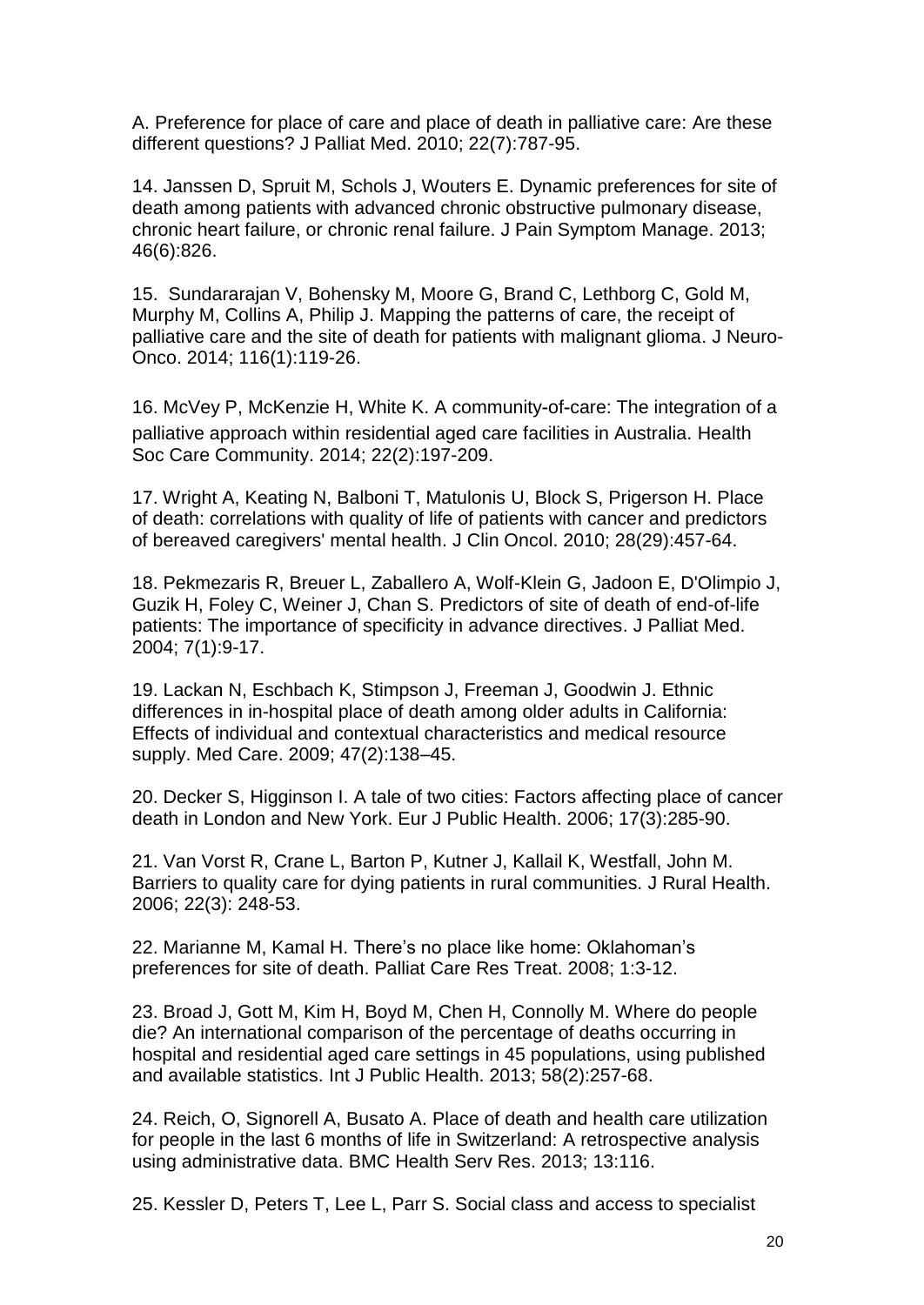[palliative care services.](http://flinders-primo.hosted.exlibrisgroup.com/primo_library/libweb/action/display.do?frbrVersion=9&tabs=detailsTab&ct=display&fn=search&doc=TN_medline15810748&indx=1&recIds=TN_medline15810748&recIdxs=0&elementId=0&renderMode=poppedOut&displayMode=full&frbrVersion=9&dscnt=0&frbg=&scp.scps=scope%3A%2861FUL%29%2Cscope%3A%28FUL_METALIB%29%2Cscope%3A%28FUL_DSPACE%29%2Cprimo_central_multiple_fe&tab=default_tab&dstmp=1415688205444&srt=rank&mode=Basic&&dum=true&vl(freeText0)=Social%20class%20and%20access%20to%20specialist%20palliative%20care%20services&vid=FUL) Palliat Med. 2005; 19(2):105-10.

26. Barclay J, Kuchibhatla M, Tulsky J, Johnson K. Association of hospice patients' income and care level with place of death. JAMA. 2013; 173(6):450-6.

27. Campbell M, Grande G, Wilson C, Caress A, Roberts D. [Exploring](http://flinders-primo.hosted.exlibrisgroup.com/primo_library/libweb/action/display.do?frbrVersion=14&tabs=detailsTab&ct=display&fn=search&doc=TN_sagej10.1177_0269216309354032&indx=1&recIds=TN_sagej10.1177_0269216309354032&recIdxs=0&elementId=0&renderMode=poppedOut&displayMode=full&frbrVersion=14&dscnt=0&frbg=&scp.scps=scope%3A%2861FUL%29%2Cscope%3A%28FUL_METALIB%29%2Cscope%3A%28FUL_DSPACE%29%2Cprimo_central_multiple_fe&tab=default_tab&dstmp=1415688311802&srt=rank&mode=Basic&&dum=true&vl(freeText0)=Exploring%20differences%20in%20referrals%20to%20a%20hospice%20at%20home%20service%20in%20two%20socio-economically%20distinct%20areas%20of%20Manchester%2C%20UK&vid=FUL)  [differences in referrals to a hospice at home service in two socio-economically](http://flinders-primo.hosted.exlibrisgroup.com/primo_library/libweb/action/display.do?frbrVersion=14&tabs=detailsTab&ct=display&fn=search&doc=TN_sagej10.1177_0269216309354032&indx=1&recIds=TN_sagej10.1177_0269216309354032&recIdxs=0&elementId=0&renderMode=poppedOut&displayMode=full&frbrVersion=14&dscnt=0&frbg=&scp.scps=scope%3A%2861FUL%29%2Cscope%3A%28FUL_METALIB%29%2Cscope%3A%28FUL_DSPACE%29%2Cprimo_central_multiple_fe&tab=default_tab&dstmp=1415688311802&srt=rank&mode=Basic&&dum=true&vl(freeText0)=Exploring%20differences%20in%20referrals%20to%20a%20hospice%20at%20home%20service%20in%20two%20socio-economically%20distinct%20areas%20of%20Manchester%2C%20UK&vid=FUL)  [distinct areas of Manchester, UK.](http://flinders-primo.hosted.exlibrisgroup.com/primo_library/libweb/action/display.do?frbrVersion=14&tabs=detailsTab&ct=display&fn=search&doc=TN_sagej10.1177_0269216309354032&indx=1&recIds=TN_sagej10.1177_0269216309354032&recIdxs=0&elementId=0&renderMode=poppedOut&displayMode=full&frbrVersion=14&dscnt=0&frbg=&scp.scps=scope%3A%2861FUL%29%2Cscope%3A%28FUL_METALIB%29%2Cscope%3A%28FUL_DSPACE%29%2Cprimo_central_multiple_fe&tab=default_tab&dstmp=1415688311802&srt=rank&mode=Basic&&dum=true&vl(freeText0)=Exploring%20differences%20in%20referrals%20to%20a%20hospice%20at%20home%20service%20in%20two%20socio-economically%20distinct%20areas%20of%20Manchester%2C%20UK&vid=FUL) Palliat Med. 2010; 24(4):403-9.

28. Cassel J, Hager M, Clark R, Retchin S, Dimartino J, Coyne P, Riggins J, Smith T. [Concentrating hospital-wide deaths in a palliative care unit: the effect](http://flinders-primo.hosted.exlibrisgroup.com/primo_library/libweb/action/display.do?frbrVersion=4&tabs=detailsTab&ct=display&fn=search&doc=TN_medline20235873&indx=1&recIds=TN_medline20235873&recIdxs=0&elementId=0&renderMode=poppedOut&displayMode=full&frbrVersion=4&dscnt=0&frbg=&scp.scps=scope%3A%2861FUL%29%2Cscope%3A%28FUL_METALIB%29%2Cscope%3A%28FUL_DSPACE%29%2Cprimo_central_multiple_fe&tab=default_tab&dstmp=1415689242889&srt=rank&mode=Basic&&dum=true&vl(freeText0)=Concentrating%20Hospital-Wide%20Deaths%20in%20a%20Palliative%20Care%20Unit%3A%20The%20Effect%20on%20Place%20of%20Death%20and%20System-Wide%20Mortality&vid=FUL)  [on place of death and system-wide mortality.](http://flinders-primo.hosted.exlibrisgroup.com/primo_library/libweb/action/display.do?frbrVersion=4&tabs=detailsTab&ct=display&fn=search&doc=TN_medline20235873&indx=1&recIds=TN_medline20235873&recIdxs=0&elementId=0&renderMode=poppedOut&displayMode=full&frbrVersion=4&dscnt=0&frbg=&scp.scps=scope%3A%2861FUL%29%2Cscope%3A%28FUL_METALIB%29%2Cscope%3A%28FUL_DSPACE%29%2Cprimo_central_multiple_fe&tab=default_tab&dstmp=1415689242889&srt=rank&mode=Basic&&dum=true&vl(freeText0)=Concentrating%20Hospital-Wide%20Deaths%20in%20a%20Palliative%20Care%20Unit%3A%20The%20Effect%20on%20Place%20of%20Death%20and%20System-Wide%20Mortality&vid=FUL) J Pall Med. 2010; 13(4):371-4.

29. Liverpool Care Pathway. LCP generic version 12 - International Marie Curie Palliative Care Institute Liverpool (MCPCIL). 2009. http://centreforpallcare.org/assets/uploads/Victorian%20LCP(1).pdf. Accessed online January 4th 2015

30. Aoun S, Kristjanson L, Hudson P, Currow D, Rosenberg J. The experience of supporting a dying relative: reflections of caregivers. Prog Palliat Care. 2005; 13(6):319-25.

31. Koffman J, Higginson I. [Dying to be home? Preferred location of death of](http://flinders-primo.hosted.exlibrisgroup.com/primo_library/libweb/action/display.do?frbrVersion=4&tabs=detailsTab&ct=display&fn=search&doc=TN_medline15588353&indx=1&recIds=TN_medline15588353&recIdxs=0&elementId=0&renderMode=poppedOut&displayMode=full&frbrVersion=4&dscnt=0&frbg=&scp.scps=scope%3A%2861FUL%29%2Cscope%3A%28FUL_METALIB%29%2Cscope%3A%28FUL_DSPACE%29%2Cprimo_central_multiple_fe&tab=default_tab&dstmp=1415688657552&srt=rank&mode=Basic&&dum=true&vl(freeText0)=Dying%20to%20be%20Home%3F%20Preferred%20Location%20of%20Death%20of%20First-Generation%20Black%20Caribbean%20and%20Native-Born%20White%20Patients%20in%20the%20United%20Kingdom&vid=FUL)  [first-generation black Caribbean and native-born white patients in the United](http://flinders-primo.hosted.exlibrisgroup.com/primo_library/libweb/action/display.do?frbrVersion=4&tabs=detailsTab&ct=display&fn=search&doc=TN_medline15588353&indx=1&recIds=TN_medline15588353&recIdxs=0&elementId=0&renderMode=poppedOut&displayMode=full&frbrVersion=4&dscnt=0&frbg=&scp.scps=scope%3A%2861FUL%29%2Cscope%3A%28FUL_METALIB%29%2Cscope%3A%28FUL_DSPACE%29%2Cprimo_central_multiple_fe&tab=default_tab&dstmp=1415688657552&srt=rank&mode=Basic&&dum=true&vl(freeText0)=Dying%20to%20be%20Home%3F%20Preferred%20Location%20of%20Death%20of%20First-Generation%20Black%20Caribbean%20and%20Native-Born%20White%20Patients%20in%20the%20United%20Kingdom&vid=FUL)  [Kingdom.](http://flinders-primo.hosted.exlibrisgroup.com/primo_library/libweb/action/display.do?frbrVersion=4&tabs=detailsTab&ct=display&fn=search&doc=TN_medline15588353&indx=1&recIds=TN_medline15588353&recIdxs=0&elementId=0&renderMode=poppedOut&displayMode=full&frbrVersion=4&dscnt=0&frbg=&scp.scps=scope%3A%2861FUL%29%2Cscope%3A%28FUL_METALIB%29%2Cscope%3A%28FUL_DSPACE%29%2Cprimo_central_multiple_fe&tab=default_tab&dstmp=1415688657552&srt=rank&mode=Basic&&dum=true&vl(freeText0)=Dying%20to%20be%20Home%3F%20Preferred%20Location%20of%20Death%20of%20First-Generation%20Black%20Caribbean%20and%20Native-Born%20White%20Patients%20in%20the%20United%20Kingdom&vid=FUL) J Palliat Med. 2004; 7(5):628-36.

32. Howat A, Veitch C, Cairns W. [A retrospective review of place of death of](http://flinders-primo.hosted.exlibrisgroup.com/primo_library/libweb/action/display.do?frbrVersion=13&tabs=detailsTab&ct=display&fn=search&doc=TN_medline17169959&indx=1&recIds=TN_medline17169959&recIdxs=0&elementId=0&renderMode=poppedOut&displayMode=full&frbrVersion=13&dscnt=0&frbg=&scp.scps=scope%3A%2861FUL%29%2Cscope%3A%28FUL_METALIB%29%2Cscope%3A%28FUL_DSPACE%29%2Cprimo_central_multiple_fe&tab=default_tab&dstmp=1415689006979&srt=rank&mode=Basic&&dum=true&vl(freeText0)=A%20retrospective%20review%20of%20place%20of%20death%20of%20palliative%20care%20patients%20in%20regional%20north%20Queensland&vid=FUL)  [palliative care patients in regional north Queensland.](http://flinders-primo.hosted.exlibrisgroup.com/primo_library/libweb/action/display.do?frbrVersion=13&tabs=detailsTab&ct=display&fn=search&doc=TN_medline17169959&indx=1&recIds=TN_medline17169959&recIdxs=0&elementId=0&renderMode=poppedOut&displayMode=full&frbrVersion=13&dscnt=0&frbg=&scp.scps=scope%3A%2861FUL%29%2Cscope%3A%28FUL_METALIB%29%2Cscope%3A%28FUL_DSPACE%29%2Cprimo_central_multiple_fe&tab=default_tab&dstmp=1415689006979&srt=rank&mode=Basic&&dum=true&vl(freeText0)=A%20retrospective%20review%20of%20place%20of%20death%20of%20palliative%20care%20patients%20in%20regional%20north%20Queensland&vid=FUL) Palliat Med. 2007; 21(1):41-7.

33. South Australian Government. Health Performance Council. Improving end-of-life care for South Australians: A report by the Health Performance Council of SA. 2013.

www.hpcsa.com.au/files/381 improving end of life care.pdf. Accessed online 18th August 2014.

34. Aoun S, Kristjanson L, Currow D, Skett K, Oldham L, Yates P. [Terminally-ill](http://flinders-primo.hosted.exlibrisgroup.com/primo_library/libweb/action/display.do?frbrVersion=10&tabs=detailsTab&ct=display&fn=search&doc=TN_medline17169957&indx=2&recIds=TN_medline17169957&recIdxs=1&elementId=1&renderMode=poppedOut&displayMode=full&frbrVersion=10&dscnt=0&frbg=&scp.scps=scope%3A%2861FUL%29%2Cscope%3A%28FUL_METALIB%29%2Cscope%3A%28FUL_DSPACE%29%2Cprimo_central_multiple_fe&tab=default_tab&dstmp=1415688549210&srt=rank&mode=Basic&&dum=true&vl(freeText0)=Terminally-ill%20people%20living%20alone%20without%20a%20caregiver%3A%20an%20Australian%20national%20scoping%20study%20of%20palliative%20care%20needs&vid=FUL)  [people living alone without a caregiver: an Australian national scoping study of](http://flinders-primo.hosted.exlibrisgroup.com/primo_library/libweb/action/display.do?frbrVersion=10&tabs=detailsTab&ct=display&fn=search&doc=TN_medline17169957&indx=2&recIds=TN_medline17169957&recIdxs=1&elementId=1&renderMode=poppedOut&displayMode=full&frbrVersion=10&dscnt=0&frbg=&scp.scps=scope%3A%2861FUL%29%2Cscope%3A%28FUL_METALIB%29%2Cscope%3A%28FUL_DSPACE%29%2Cprimo_central_multiple_fe&tab=default_tab&dstmp=1415688549210&srt=rank&mode=Basic&&dum=true&vl(freeText0)=Terminally-ill%20people%20living%20alone%20without%20a%20caregiver%3A%20an%20Australian%20national%20scoping%20study%20of%20palliative%20care%20needs&vid=FUL)  [palliative care needs.](http://flinders-primo.hosted.exlibrisgroup.com/primo_library/libweb/action/display.do?frbrVersion=10&tabs=detailsTab&ct=display&fn=search&doc=TN_medline17169957&indx=2&recIds=TN_medline17169957&recIdxs=1&elementId=1&renderMode=poppedOut&displayMode=full&frbrVersion=10&dscnt=0&frbg=&scp.scps=scope%3A%2861FUL%29%2Cscope%3A%28FUL_METALIB%29%2Cscope%3A%28FUL_DSPACE%29%2Cprimo_central_multiple_fe&tab=default_tab&dstmp=1415688549210&srt=rank&mode=Basic&&dum=true&vl(freeText0)=Terminally-ill%20people%20living%20alone%20without%20a%20caregiver%3A%20an%20Australian%20national%20scoping%20study%20of%20palliative%20care%20needs&vid=FUL) Palliat Med. 2007; 21(1):29-34.

35. Ikegami N, Ikezaki S. Japan's policy of promoting end-of-life care in nursing homes: Impact on facility and resident characteristics associated with the site of death. Health Policy. 2012; 105(2):303-9.

36. McGregor M, Tate R, Ronald L, McGrail K. [Variation in site of death among](http://flinders-primo.hosted.exlibrisgroup.com/primo_library/libweb/action/display.do?frbrVersion=4&tabs=detailsTab&ct=display&fn=search&doc=TN_medline17985969&indx=1&recIds=TN_medline17985969&recIdxs=0&elementId=0&renderMode=poppedOut&displayMode=full&frbrVersion=4&dscnt=0&frbg=&scp.scps=scope%3A%2861FUL%29%2Cscope%3A%28FUL_METALIB%29%2Cscope%3A%28FUL_DSPACE%29%2Cprimo_central_multiple_fe&tab=default_tab&dstmp=1415689394925&srt=rank&mode=Basic&&dum=true&vl(freeText0)=%20Variation%20in%20Site%20of%20Death%20among%20Nursing%20Home%20Residents%20in%20British%20Columbia%2C%20Canada&vid=FUL)  [nursing home residents in British Columbia, Canada.](http://flinders-primo.hosted.exlibrisgroup.com/primo_library/libweb/action/display.do?frbrVersion=4&tabs=detailsTab&ct=display&fn=search&doc=TN_medline17985969&indx=1&recIds=TN_medline17985969&recIdxs=0&elementId=0&renderMode=poppedOut&displayMode=full&frbrVersion=4&dscnt=0&frbg=&scp.scps=scope%3A%2861FUL%29%2Cscope%3A%28FUL_METALIB%29%2Cscope%3A%28FUL_DSPACE%29%2Cprimo_central_multiple_fe&tab=default_tab&dstmp=1415689394925&srt=rank&mode=Basic&&dum=true&vl(freeText0)=%20Variation%20in%20Site%20of%20Death%20among%20Nursing%20Home%20Residents%20in%20British%20Columbia%2C%20Canada&vid=FUL) J Palliat Med. 2007; 10(5):1128-36.

37. Handley M, Goodman C, Froggatt K, Mathie E, Gage H, Manthorpe J, Barclay S, Crang C, Iliffe S. [Living and dying: responsibility for end-of-life care](http://flinders-primo.hosted.exlibrisgroup.com/primo_library/libweb/action/display.do?frbrVersion=3&tabs=detailsTab&ct=display&fn=search&doc=TN_gale_ofa352116827&indx=1&recIds=TN_gale_ofa352116827&recIdxs=0&elementId=0&renderMode=poppedOut&displayMode=full&frbrVersion=3&dscnt=0&frbg=&scp.scps=scope%3A%2861FUL%29%2Cscope%3A%28FUL_METALIB%29%2Cscope%3A%28FUL_DSPACE%29%2Cprimo_central_multiple_fe&tab=default_tab&dstmp=1415689899692&srt=rank&mode=Basic&&dum=true&vl(freeText0)=Living%20and%20dying%3A%20responsibility%20for%20end-of-life%20care%20in%20care%20homes%20without%20on-site%20nursing%20provision%20-%20a%20prospective%20study.%28Clinical%20report%29&vid=FUL)  [in care homes without on-site nursing provision -](http://flinders-primo.hosted.exlibrisgroup.com/primo_library/libweb/action/display.do?frbrVersion=3&tabs=detailsTab&ct=display&fn=search&doc=TN_gale_ofa352116827&indx=1&recIds=TN_gale_ofa352116827&recIdxs=0&elementId=0&renderMode=poppedOut&displayMode=full&frbrVersion=3&dscnt=0&frbg=&scp.scps=scope%3A%2861FUL%29%2Cscope%3A%28FUL_METALIB%29%2Cscope%3A%28FUL_DSPACE%29%2Cprimo_central_multiple_fe&tab=default_tab&dstmp=1415689899692&srt=rank&mode=Basic&&dum=true&vl(freeText0)=Living%20and%20dying%3A%20responsibility%20for%20end-of-life%20care%20in%20care%20homes%20without%20on-site%20nursing%20provision%20-%20a%20prospective%20study.%28Clinical%20report%29&vid=FUL) a prospective study. Health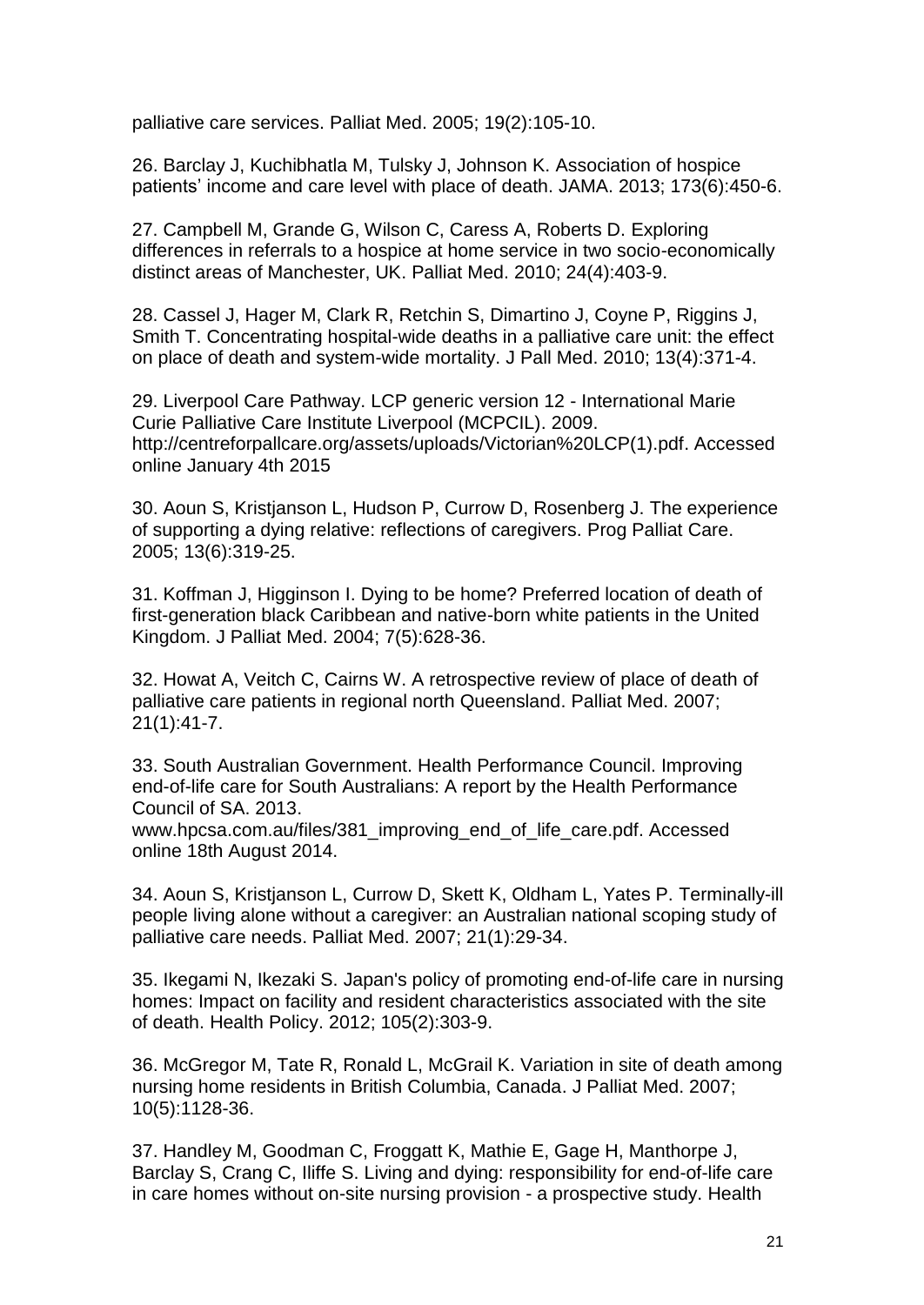Soc Care Community. 2014; 22(1):22-30.

38. Palliative Care Outcomes Collaboration. Palliative Care Outcomes Collaboration Assessment Tools. 2014. http://ahsri.uow.edu.au/pcoc/assessmenttools/index.html. Accessed online January 4th 2015.

39. Cárdenas-Turanzas M, Grimes R, Bruera E, Quill B, Tortolero-Luna G. [Clinical, socio-demographic, and local system factors associated with a](http://flinders-primo.hosted.exlibrisgroup.com/primo_library/libweb/action/display.do?frbrVersion=5&tabs=detailsTab&ct=display&fn=search&doc=TN_springer_jour10.1007%2fs00520-005-0819-2&indx=1&recIds=TN_springer_jour10.1007%2fs00520-005-0819-2&recIdxs=0&elementId=0&renderMode=poppedOut&displayMode=full&frbrVersion=5&dscnt=0&frbg=&scp.scps=scope%3A%2861FUL%29%2Cscope%3A%28FUL_METALIB%29%2Cscope%3A%28FUL_DSPACE%29%2Cprimo_central_multiple_fe&tab=default_tab&dstmp=1415689725475&srt=rank&mode=Basic&&dum=true&vl(freeText0)=Clinical%2C%20sociodemographic%2C%20and%20local%20system%20factors%20associated%20with%20a%20hospital%20death%20among%20cancer%20patients&vid=FUL)  [hospital death among cancer patients.](http://flinders-primo.hosted.exlibrisgroup.com/primo_library/libweb/action/display.do?frbrVersion=5&tabs=detailsTab&ct=display&fn=search&doc=TN_springer_jour10.1007%2fs00520-005-0819-2&indx=1&recIds=TN_springer_jour10.1007%2fs00520-005-0819-2&recIdxs=0&elementId=0&renderMode=poppedOut&displayMode=full&frbrVersion=5&dscnt=0&frbg=&scp.scps=scope%3A%2861FUL%29%2Cscope%3A%28FUL_METALIB%29%2Cscope%3A%28FUL_DSPACE%29%2Cprimo_central_multiple_fe&tab=default_tab&dstmp=1415689725475&srt=rank&mode=Basic&&dum=true&vl(freeText0)=Clinical%2C%20sociodemographic%2C%20and%20local%20system%20factors%20associated%20with%20a%20hospital%20death%20among%20cancer%20patients&vid=FUL) Support Care Cancer. 2006; 14(1):71-7.

40. Van Vorst R, Crane L, Barton P, Kutner J, Kallail K, Westfall J. Barriers to quality care for dying patients in rural communities. J Rural Health. 2006; 22(3):248-53.

41. Crawford G. Palliative Care on Kangaroo Island. Aust J Rural Health. 2000; 8:35-40.

42. Cantwell P, Turco S, Brenneis C, Hanson J, Neumann C, Bruera E. [Predictors of home death in palliative care cancer patients.](http://flinders-primo.hosted.exlibrisgroup.com/primo_library/libweb/action/display.do?frbrVersion=6&tabs=detailsTab&ct=display&fn=search&doc=TN_gale_ofa30365904&indx=2&recIds=TN_gale_ofa30365904&recIdxs=1&elementId=1&renderMode=poppedOut&displayMode=full&frbrVersion=6&dscnt=0&frbg=&scp.scps=scope%3A%2861FUL%29%2Cscope%3A%28FUL_METALIB%29%2Cscope%3A%28FUL_DSPACE%29%2Cprimo_central_multiple_fe&tab=default_tab&dstmp=1415690398430&srt=rank&mode=Basic&&dum=true&vl(freeText0)=predictors%20of%20home%20death%20in%20palliative%20care&vid=FUL) J Palliat Care. 2000; 16(1):23-8.

43. McGrath P, Phillips E. [Insights from the Northern Territory on factors that](http://flinders-primo.hosted.exlibrisgroup.com/primo_library/libweb/action/display.do?frbrVersion=9&tabs=detailsTab&ct=display&fn=search&doc=TN_csiro10.1071%2fAH090636&indx=1&recIds=TN_csiro10.1071%2fAH090636&recIdxs=0&elementId=0&renderMode=poppedOut&displayMode=full&frbrVersion=9&dscnt=0&frbg=&scp.scps=scope%3A%2861FUL%29%2Cscope%3A%28FUL_METALIB%29%2Cscope%3A%28FUL_DSPACE%29%2Cprimo_central_multiple_fe&tab=default_tab&dstmp=1415688841059&srt=rank&mode=Basic&&dum=true&vl(freeText0)=insights%20from%20northern%20territory%20on%20factors&vid=FUL)  [facilitate effective palliative care for Aboriginal peoples.](http://flinders-primo.hosted.exlibrisgroup.com/primo_library/libweb/action/display.do?frbrVersion=9&tabs=detailsTab&ct=display&fn=search&doc=TN_csiro10.1071%2fAH090636&indx=1&recIds=TN_csiro10.1071%2fAH090636&recIdxs=0&elementId=0&renderMode=poppedOut&displayMode=full&frbrVersion=9&dscnt=0&frbg=&scp.scps=scope%3A%2861FUL%29%2Cscope%3A%28FUL_METALIB%29%2Cscope%3A%28FUL_DSPACE%29%2Cprimo_central_multiple_fe&tab=default_tab&dstmp=1415688841059&srt=rank&mode=Basic&&dum=true&vl(freeText0)=insights%20from%20northern%20territory%20on%20factors&vid=FUL) Aust Health Rev. 2009; 33(4):636-44.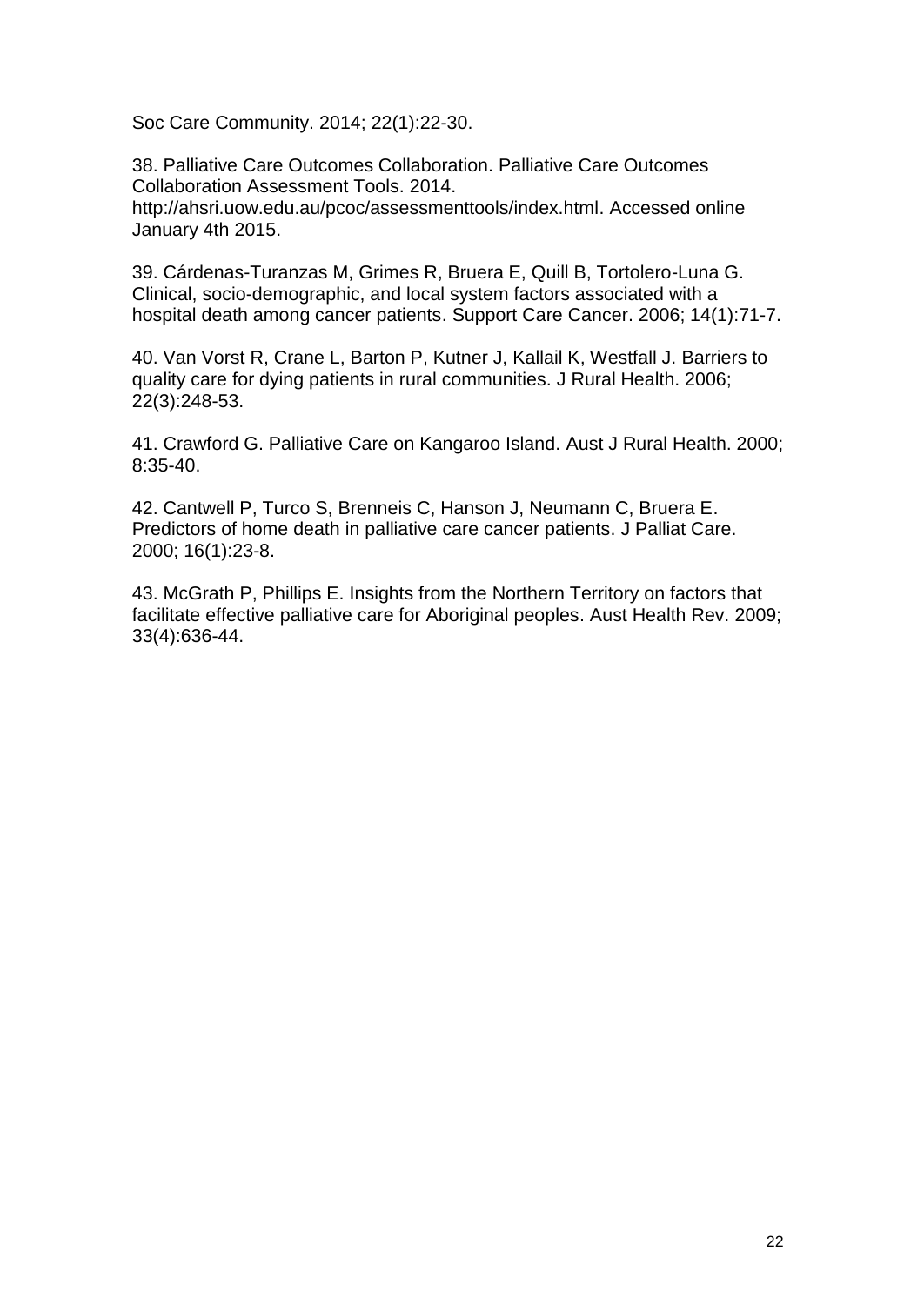#### **Appendix 1: Literature Search**

Medline, Embase, PsychInfo, CINAHL, Cochrane and Caresearch databases were searched for palliative care and site or place of death. The search was limited to English language, years 2004-2014, and incorporated hospice, palliative care, attitude to death, death and dying, site and place of death, death attitudes, geography and socioeconomic factors. An initial 41951 palliative care articles and 841 site or place of death articles were reduced to 171 articles. An additional 30 articles were included utilising geographical and socioeconomic search terms; 201 abstracts were reviewed and 50 articles downloaded.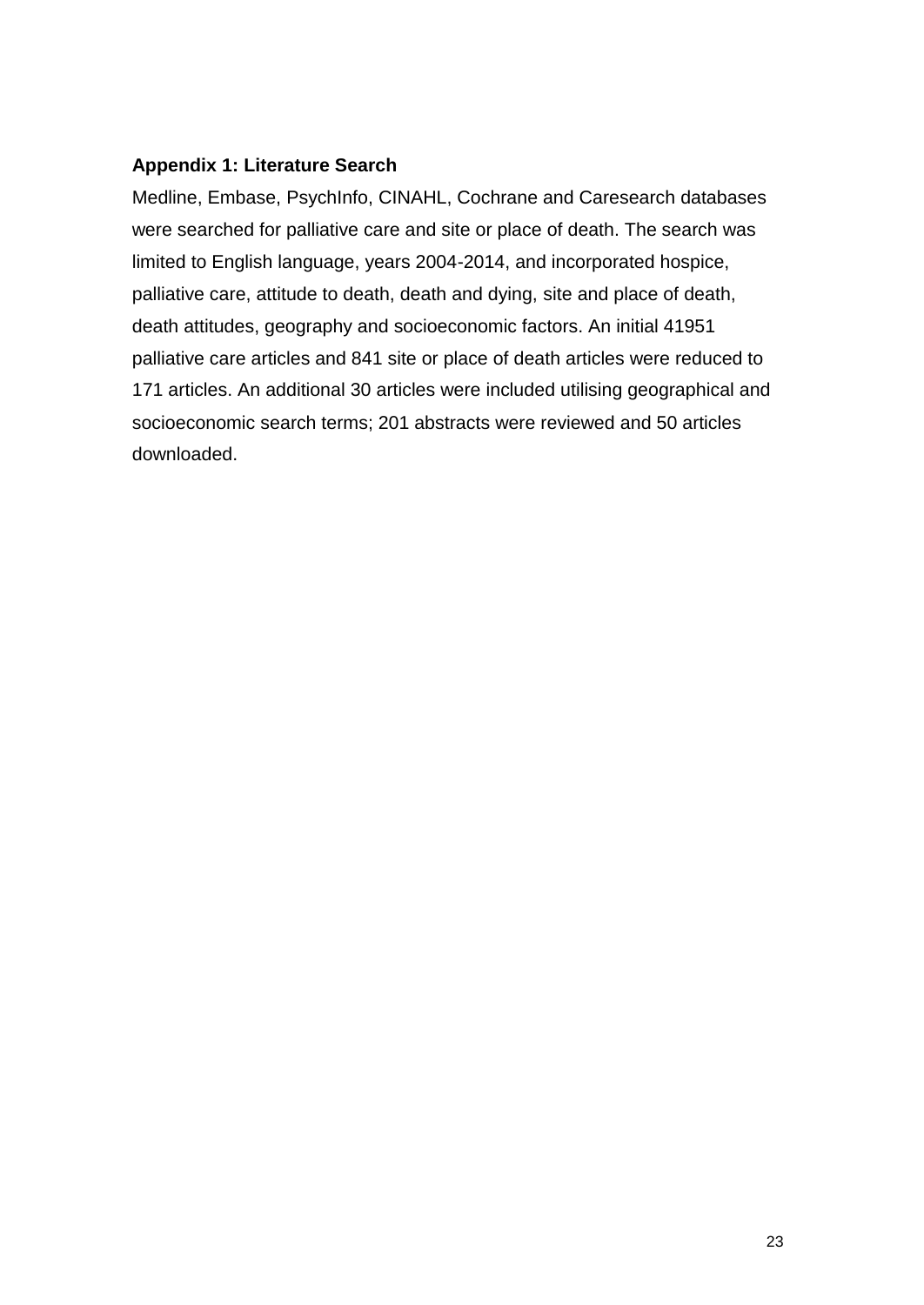## **Appendix 2: Tables**

#### **Table 1: Geographical Area Distribution 2009, 2013**

| Area                                | 2009 | 2013 | Total |  |  |
|-------------------------------------|------|------|-------|--|--|
| E/C                                 | 280  | 330  | 610   |  |  |
| NE/NW                               | 296  | 331  | 627   |  |  |
| <b>Year Total</b>                   | 576  | 661  | 1237  |  |  |
| $x^2$ =0.21 (df =1, N=1237), p=0.64 |      |      |       |  |  |

#### **Table 2: Sex Distribution 2009, 2013**

| Year   | 2009 |       |       | 2013 |       |       |
|--------|------|-------|-------|------|-------|-------|
| Area   | E/C  | NE/NW | Total | E/C  | NE/NW | Total |
| Male   | 155  | 160   | 315   | 163  | 155   | 318   |
| Female | 125  | 136   | 261   | 167  | 176   | 343   |
| Total  | 280  | 296   | 576   | 330  | 331   | 661   |

NAPS Area 2009, 2013: χ²=5.33 (*df* =1, *N*=1237), p=0.02 E/C Area 2009, 2013: χ²=2.16 (*df* =1, *N*=610), p=0.14 NE/NW Area 2009, 2013: χ²=3.26 (*df* =1, *N*=627), p=0.07

#### **Table 3: Age Distribution 2009, 2013**

|                        | M   |       | Median   Std Deviation   Range |       |
|------------------------|-----|-------|--------------------------------|-------|
| 2009                   | 576 | 76.01 | 13.43                          | 83.6  |
| $\vert$ 2013           | 661 | 76.18 | 13.92                          | 100.7 |
| Overall   1237   76.09 |     |       |                                |       |

Mann-Whitney U (U=185285, Z=0.856, p=0.39)

#### **Table 4: Length of time between referral to death**

|              | N    |       | Median   Std Deviation   Range |     | M   |
|--------------|------|-------|--------------------------------|-----|-----|
|              |      |       |                                |     |     |
| 2009         | 563  | 51    | 145.41                         | 757 | 109 |
| 2013         | 653  | 38    | 122.59                         | 797 | 81  |
| Missing data | 21   |       |                                |     |     |
| Total        | 1237 | 43.50 |                                |     |     |

Mann-Whitney U (U=161233.5, Z= 3.699, p<0.01)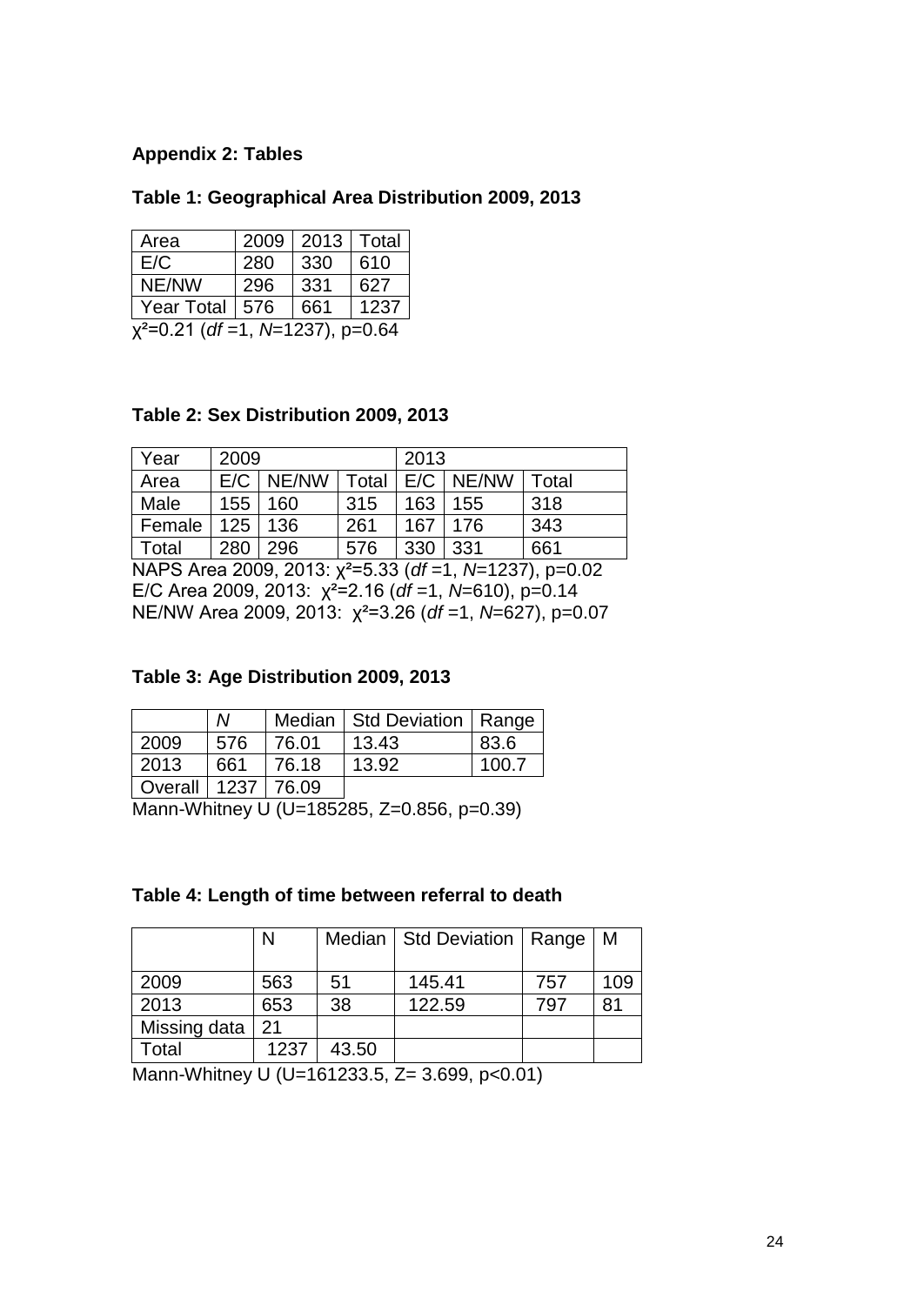#### **Table 5: Length of time between referral to death excluding referrals <28 days**

|          |     |     | Median   Std Deviation   Range |     | M      |
|----------|-----|-----|--------------------------------|-----|--------|
| 2009 352 |     | 109 | 156.56                         | 728 | 168.14 |
| 2013 367 |     | 88  | 139.55                         | 797 | 138.02 |
| Total    | 719 |     |                                |     |        |

Mann-Whitney U (U=56536, Z= 2.89, p<0.01)

#### **Table 6: Marital Status**

| <b>Marital Status</b> | 2009                                                 |       |              | 2013 |       |       |
|-----------------------|------------------------------------------------------|-------|--------------|------|-------|-------|
| Area                  | E/C                                                  | NE/NW | <b>Total</b> | E/C  | NE/NW | Total |
| <b>Divorced</b>       | 15                                                   | 21    | 36           | 18   | 20    | 38    |
| Married               | 173                                                  | 171   | 344          | 148  | 168   | 316   |
| <b>Never Married</b>  | 17                                                   | 14    | 31           | 15   | 14    | 29    |
| Separated             |                                                      | 8     | 15           | 8    | 19    | 27    |
| Widowed               | 54                                                   | 73    | 127          | 54   | 63    | 117   |
| Unknown (excl)        | 14                                                   | 9     | 23           | 77   | 57    | 134   |
| Overall               | 280                                                  | 296   | 576          | 320  | 341   | 661   |
| MAPS Area 2009        | $2013 \cdot y^2 = 0$ 47 (df $-A$ N-1086)<br>$n=0.07$ |       |              |      |       |       |

NAPS Area 2009, 2013: χ²=0.47 (*df* =4, *N*=1086), p=0.97 E/C Area 2009, 2013: χ²=1.37 (*df* =1, *N*=553), p=0.85 NE/NW Area 2009, 2013: χ²=5.25 (*df* =1, *N*=533), p=0.26

## **Table 7: Living Arrangements**

| Living<br>Arrangements | 2009 |       |       | 2013 |       |       |
|------------------------|------|-------|-------|------|-------|-------|
| Area t                 | E/C  | NE/NW | Total | E/C  | NE/NW | Total |
| Alone                  | 35   | 79    | 114   | 44   | 53    | 97    |
| Other relative         | 41   | 47    | 88    | 38   | 57    | 95    |
| <b>RACF</b>            | 23   | 16    | 39    | 55   | 44    | 99    |
| Spouse                 | 139  | 149   | 288   | 125  | 142   | 267   |
| Unknown(excl)          | 42   | 5     | 47    | 68   | 35    | 103   |
| Overall                | 280  | 296   | 576   | 330  | 331   | 661   |

NAPS Area 2009, 2013: χ²=27.39 (*df* =3, *N*=1087), p<0.01 E/C Area 2009, 2013: χ²=13.89 (*df* =3, *N*=500), p<0.01 NE/NW Area 2009, 2013: χ²=19.27 (*df* =3, *N*=587), p<0.01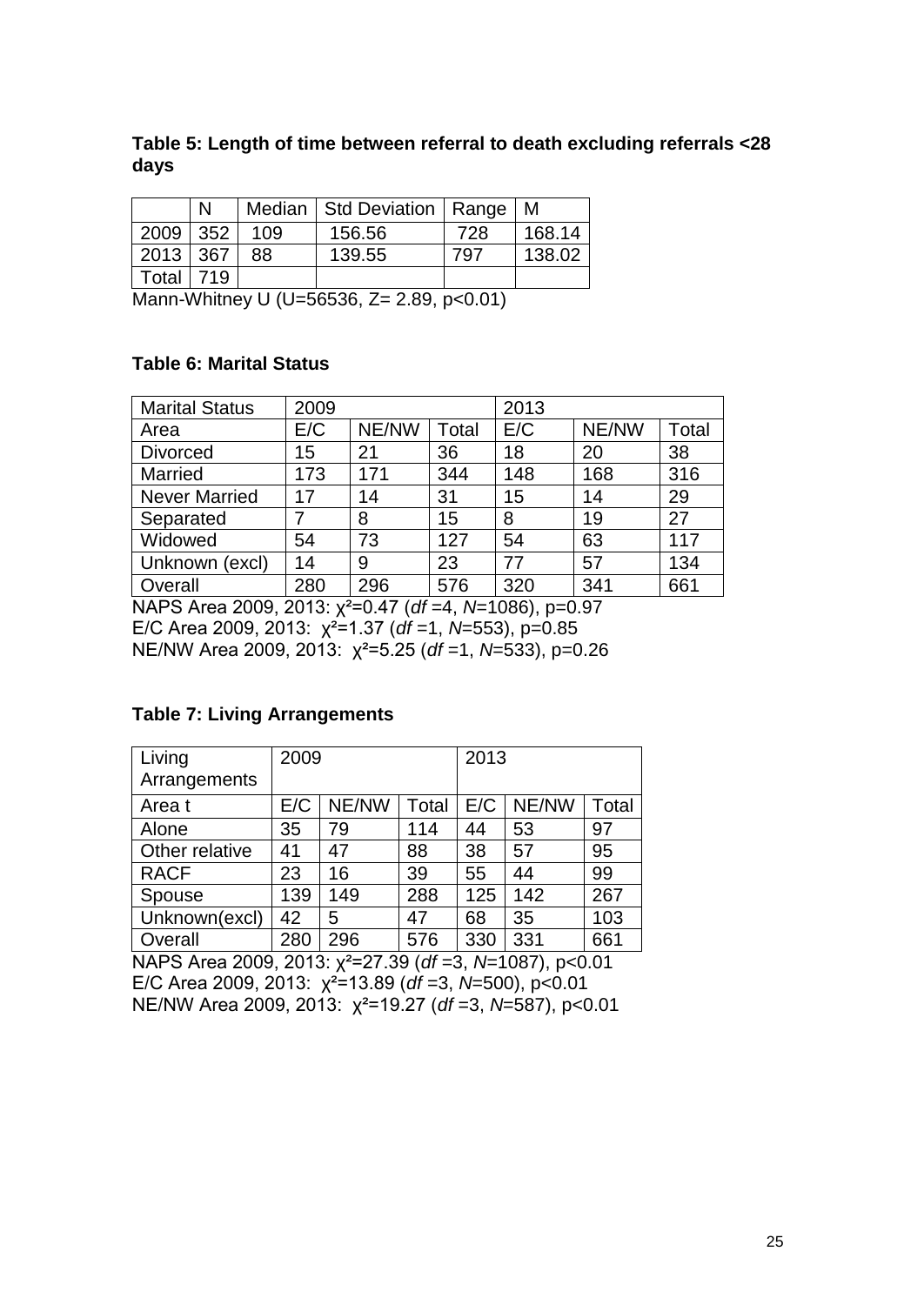#### **Table 8: NAPS living arrangements 2009, 2013: observed (expected)[Chi contribution]**

| Living         | 2009                   | 2013                   |
|----------------|------------------------|------------------------|
| Arrangements   | Observed(expected)[Chi | Observed(expected)[Chi |
|                | square contribution]   | square contribution]   |
| Alone          | 114(102)[1.31]         | 97(108)[1.24]          |
| Other relative | 88(88.8)[0.01]         | 95(94.2)[0.01]         |
| <b>RACF</b>    | 39(66.9)[11.7]         | 99(71.0)[11.0]         |
| Spouse         | 288(270)[1.09]         | 267(287)[1.0]          |
| <b>Unknown</b> | 47                     | 103                    |

## **Table 9: Diagnosis**

| Diagnosis      | 2009 |       |       | 2013 |       |       |
|----------------|------|-------|-------|------|-------|-------|
| Catchment      | E/C  | NE/NW | Total | E/C  | NE/NW | Total |
| Malignant      | 202  | 225   | 427   | 193  | 209   | 402   |
| Cardiovascular | 13   | 13    | 26    | 4    | 2     | 6     |
| Respiratory    | 8    | 11    | 19    | 11   | 16    | 27    |
| <b>CNS</b>     | 10   | 7     | 17    | 6    | 9     | 15    |
| Renal          | 7    | 7     | 14    | 1    | 3     | 4     |
| Haematological | 11   | 6     | 17    | 15   | 7     | 22    |
| Unspecified    | 25   | 24    | 49    | 64   | 39    | 103   |
| Non-malignant  |      |       |       |      |       |       |
| Unknown        | 4    | 3     | 7     | 36   | 46    | 82    |
| Overall        | 280  | 296   | 576   | 330  | 331   | 661   |

## **Table 10: Malignant/Non-malignant diagnosis**

|               | 2009 |       |       | 2013 |       |       |
|---------------|------|-------|-------|------|-------|-------|
| Area          | E/C  | NE/NW | Total | E/C  | NE/NW | Total |
| Malignant     | 202  | 225   | 427   | 193  | 209   | 402   |
| Unspecified   | 74   | 71    | 141   | 101  | 76    | 177   |
| Non-malignant |      |       |       |      |       |       |
| Unknown       | 4    | 3     |       | 36   | 46    | 82    |
| Overall       | 280  | 296   | 576   | 330  | 331   | 661   |

Entire NAPS Area 2009, 2013: χ²=4.72 (*df* =1, *N*=1148), p=0.03 E/C Area 2009, 2013: χ²=3.80 (*df* =1, *N*=576), p=0.05 NE/NW Area 2009, 2013: χ²=1.07 (*df* =1, *N*=578), p=0.3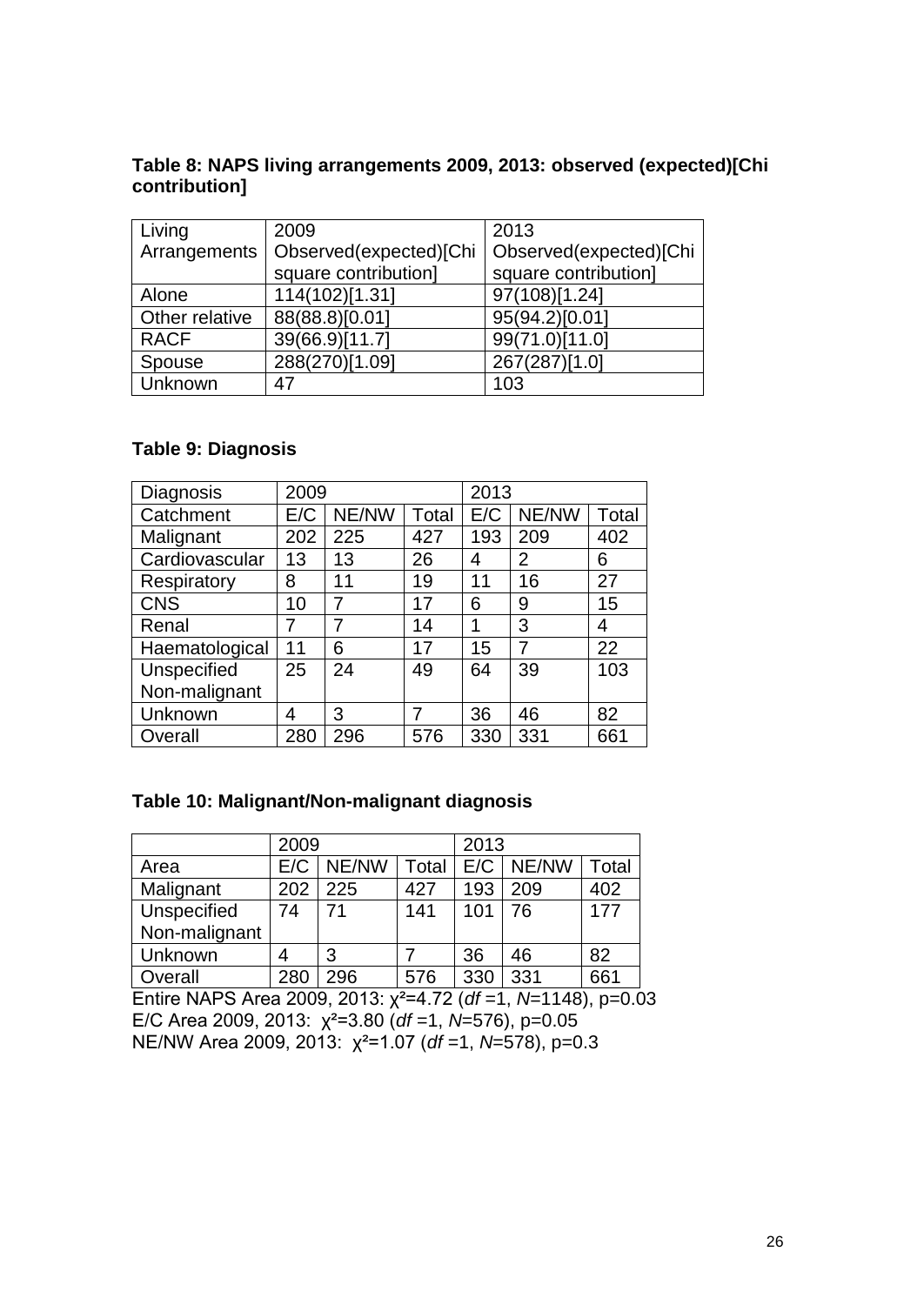| Area         | Mean SEIFA Decile | <b>SEIFA</b> | Socioeconomic |
|--------------|-------------------|--------------|---------------|
|              | Score             | Ranking      | Advantage     |
| E            | 6.36              | $7 - 10$     | High          |
| $\mathsf{C}$ | 4.0               | $4-6$        | Moderate      |
| <b>NE</b>    | 2.8               | $1 - 3$      | LOW           |
| <b>NW</b>    | つ フ               | $1 - 3$      | <b>LOW</b>    |

#### **Table 11: SEIFA\* decile ranking applied to geographical area**

\* Australian Bureau of Statistics 2011 Census Socio-Economic Indexes for areas report

#### **Table 12: Direct linear distance (km) to palliative care bed.**

| Area          | 2009 | 2013 |
|---------------|------|------|
| E             | 2.57 | 2.57 |
| $\mathcal{C}$ | 6.0  | 6.0  |
| NE            | 6.6  | 14.0 |
|               |      |      |

#### **Table 13: Site of Death: NAPS**

| Site Of     | 2009           |       |       | 2013 |       |       |
|-------------|----------------|-------|-------|------|-------|-------|
| Death       |                |       |       |      |       |       |
| Area        | E/C            | NE/NW | Total | E/C  | NE/NW | Total |
| Home        | 26             | 54    | 80    | 68   | 70    | 138   |
| <b>RACF</b> | 45             | 46    | 91    | 48   | 47    | 95    |
| Public      | 6              | 83    | 89    | 27   | 89    | 116   |
| hospital    |                |       |       |      |       |       |
| General     |                |       |       |      |       |       |
| bed         |                |       |       |      |       |       |
| Palliative  | 193            | 98    | 291   | 178  | 103   | 281   |
| care bed    |                |       |       |      |       |       |
| Private     | $\overline{2}$ | 14    | 16    | 4    | 16    | 20    |
| hospital    |                |       |       |      |       |       |
| No Record   | 8              | 1     | 9     | 5    | 6     | 11    |
| Overall     | 280            | 296   | 576   | 330  | 331   | 661   |

NAPS Area 2009, 2013: χ²=12.3 (*df* =3, *N*=1089), p<0.01 E/C Area 2009, 2013: χ²=28.6 (*df* =3, *N*=499) p<0.01 NE/NW Area 2009, 2013: χ²=1.08 (*df* =3, *N*=586), p=0.78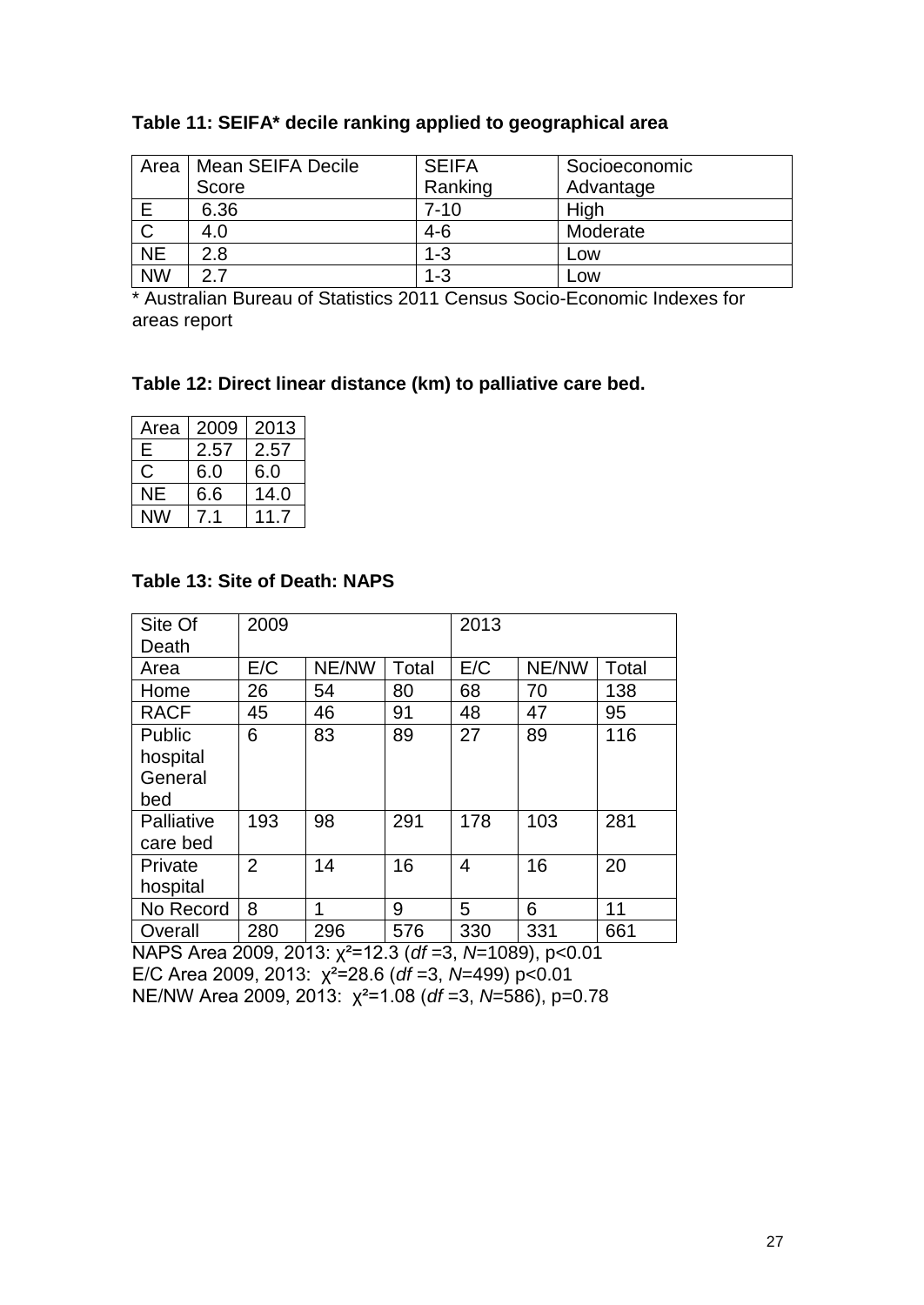#### **Table 14: Site of Death: NE/NW geographical area**

| Site Of Death               | 2009      |           |       | 2013           |           |       |
|-----------------------------|-----------|-----------|-------|----------------|-----------|-------|
| Catchment                   | <b>NE</b> | <b>NW</b> | Total | <b>NE</b>      | <b>NW</b> | Total |
| Home                        | 27        | 27        | 54    | 36             | 34        | 70    |
| <b>RACF</b>                 | 28        | 18        | 46    | 18             | 30        | 48    |
| Public hospital general bed | 32        | 51        | 83    | 35             | 54        | 89    |
| Palliative care bed         | 40        | 58        | 98    | 39             | 64        | 103   |
| Private hospital            | 7         | 7         | 14    | 8              | 8         | 16    |
| No Record                   | 0         |           |       | $\overline{2}$ | 3         | 5     |
| Overall                     | 134       | 162       | 296   | 138            | 193       | 331   |

NE Area 2009, 2013: χ²=3.60 (*df* =3, *N*=255), p=0.31

NW Area 2009, 2013: χ²=1.86 (*df* =3, *N*=336), p=0.60

#### **Table 15**: **Site of Death: NAPS: Removing referrals under 28 days**

| Site Of Death               | 2009 |       |       | 2013 |       |       |
|-----------------------------|------|-------|-------|------|-------|-------|
| Removing referrals under 28 |      |       |       |      |       |       |
| days                        |      |       |       |      |       |       |
| Area                        | E/C  | NE/NW | Total | E/C  | NE/NW | Total |
| Home                        | 20   | 41    | 61    | 45   | 44    | 89    |
| <b>RACF</b>                 | 29   | 22    | 51    | 21   | 23    | 44    |
| Public Hospital general bed | 0    | 37    | 37    | 4    | 37    | 41    |
| Palliative care bed         | 116  | 78    | 194   | 101  | 72    | 173   |
| Private hospital            | 2    | 10    | 12    |      | 13    | 14    |
| No Record                   | 5    | 21    | 26    | 2    | 3     | 5     |
| Overall                     | 172  | 209   | 381   | 174  | 192   | 366   |

NAPS Area 2009, 2013: χ²=10.67 (*df* =3, *N*=621), p=0.01 E/C Area 2009, 2013: χ²=15.83 (*df* =3, *N*=289), p<0.01 NE/NW Area 2009, 2013: χ²=0.36 (*df* =3, *N*=332), p=0.94

#### **Table 16: Site of death: NE/NW 2009, 2013: observed (expected)[Chi contribution]**

| Area                                                                                                                                                                                                                                                                                                                               | 2009                              | 2013                                |
|------------------------------------------------------------------------------------------------------------------------------------------------------------------------------------------------------------------------------------------------------------------------------------------------------------------------------------|-----------------------------------|-------------------------------------|
| Home                                                                                                                                                                                                                                                                                                                               | 54(59.1) [0.4]                    | 70(65.0) [0.4]                      |
| Public hospital general bed                                                                                                                                                                                                                                                                                                        | 83(82.0) [0.01]                   | 89(90.0) 0.06                       |
| Palliative care bed                                                                                                                                                                                                                                                                                                                |                                   | 98(95.8) [0.05]   103(105.3) [0.05] |
| <b>RACF</b>                                                                                                                                                                                                                                                                                                                        | 46(44.3) [0.07]   47(48.7) [0.06] |                                     |
| $\mathbf{A}$ $\mathbf{F}$ $\mathbf{A}$ $\mathbf{B}$ $\mathbf{A}$ $\mathbf{A}$ $\mathbf{A}$ $\mathbf{A}$ $\mathbf{A}$ $\mathbf{A}$ $\mathbf{A}$ $\mathbf{A}$ $\mathbf{A}$ $\mathbf{A}$ $\mathbf{A}$ $\mathbf{A}$ $\mathbf{A}$ $\mathbf{A}$ $\mathbf{A}$ $\mathbf{A}$ $\mathbf{A}$ $\mathbf{A}$ $\mathbf{A}$ $\mathbf{A}$ $\mathbf{$ |                                   |                                     |

NE/NW Area 2009, 2013: χ²=1.08 (*df* =3, *N*=586), p=0.78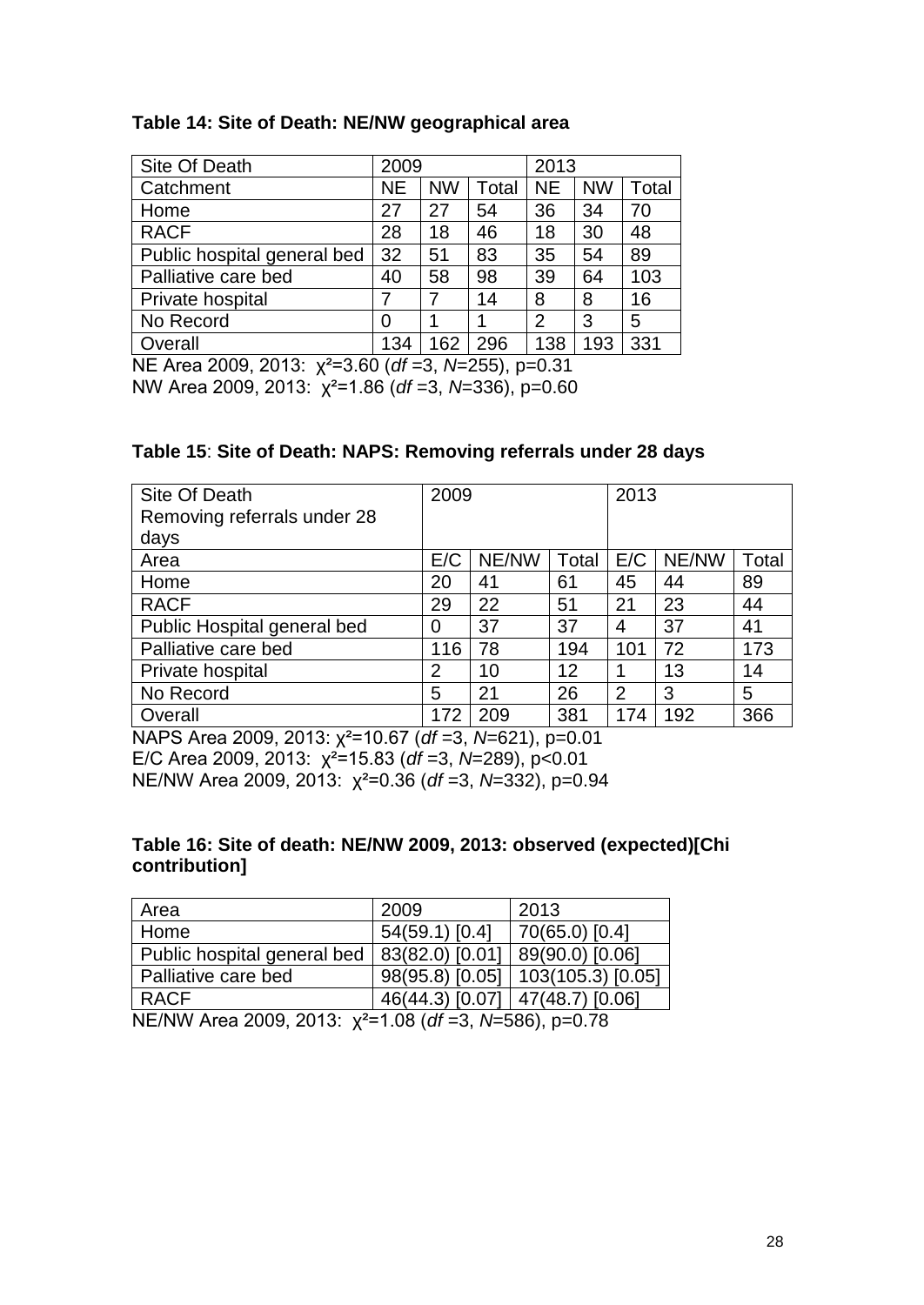## **Table 17: Site of death: E/C 2009, 2013: observed (expected)[Chi contribution]**

| Area                        | 2009              | 2013              |
|-----------------------------|-------------------|-------------------|
| Home                        | 26 (42.9) [6.7]   | 68 (51.06) [5.6]  |
| Public hospital general bed | 6(15.1)   5.5     | 27 (17.92) [4.6]  |
| Palliative care bed         | 193 (169.5) [3.3] | 178 (201.5) [2.7] |
| <b>RACF</b>                 | 45 (42.3) [0.15]  | 48 (51.1) [0.12]  |
|                             |                   |                   |

E/C Area 2009, 2013: χ²=28.6 (*df* =3, *N*=499) p<0.01

## **Table 18: Change in PSS between patient assessments.**

|       | PSS-P          |                | PSS-O   PSS-Psy |                | PSS-C   PSS Total   AKPS                                     |                | <b>RUG</b>     |
|-------|----------------|----------------|-----------------|----------------|--------------------------------------------------------------|----------------|----------------|
|       |                |                |                 |                |                                                              |                |                |
|       |                |                |                 |                | Wished to die at home. Died at hospital. (Data 5/8 patients) |                |                |
|       | -1             | 0              | -2              | 0              | -3                                                           |                | 4              |
|       | $\overline{2}$ | $-2$           | $-1$            | 0              | $-1$                                                         | $-20$          | 12             |
|       | 1              | 1              | 0               | 1              | 3                                                            | $-50$          | 14             |
|       | 1              | 0              | 1               | 0              | $\overline{2}$                                               | $-30$          | 8              |
|       | $-1$           | $\overline{0}$ | $\overline{2}$  | 1              | $\overline{2}$                                               | $-30$          | $\overline{0}$ |
| Total | $\overline{2}$ | $-1$           | 0               | $\overline{2}$ | 3                                                            | $-130$         | 38             |
| Mean  | 0.4            | $-0.2$         | 0               | 0.4            | 0.6                                                          | $-26$          | 7.6            |
|       |                |                |                 |                | Wished to die in RACF. Died in RACF. (Data 5/10 patients)    |                |                |
|       | $-1$           | 0              | $-1$            | 0              | $-2$                                                         | 0              | 0              |
|       | $-1$           | $-2$           | $\overline{0}$  | $-1$           | -4                                                           | $\overline{0}$ | $\overline{0}$ |
|       | $-2$           | $-2$           | $-1$            | $-2$           | $-7$                                                         | $\overline{0}$ | 0              |
|       | $-1$           | $\overline{1}$ | $-2$            | $-1$           | -3                                                           | $-30$          | 14             |
|       | $-2$           | $\overline{0}$ | $\overline{0}$  | $-1$           | -3                                                           | 0              | 0              |
| Total | $-7$           | $-3$           | $-4$            | -5             | $-19$                                                        | $-30$          | 14             |
| Mean  | $-1.4$         | $-0.6$         | $-0.8$          | $-1$           | $-3.8$                                                       | -6             | 2.8            |
|       |                |                |                 |                |                                                              |                |                |
|       |                |                |                 |                | Wished to die at home. Died at home (Data 13/20 patients)    |                |                |
|       | $-1$           | 1              | 0               | 0              | 0                                                            | $-10$          | 3              |
|       | $\overline{0}$ | $\overline{0}$ | $-1$            | 0              |                                                              | $-10$          | $\overline{4}$ |
|       | $\overline{1}$ | $-1$           | 1               | $-1$           | $-1$                                                         | $-30$          | $-6$           |
|       | $\overline{0}$ | 0              | 1               | $-1$           | 0                                                            | 0              | $\pmb{0}$      |
|       | 1              | 1              | 1               | 0              | 3                                                            | $\Omega$       | 0              |
|       | 1              | 0              | 1               | $\overline{0}$ | $\overline{2}$                                               | $-20$          | $\mathbf 0$    |
|       | $\overline{0}$ | 1              | 0               | $-1$           | $\overline{0}$                                               | $-50$          | 4              |
|       | -3             | -3             | -3              | $-2$           | $-11$                                                        | $-40$          | 14             |
|       | $-1$           | 1              | 1               | 0              | 1                                                            | $-10$          | 3              |
|       | 1              | $-1$           | $-1$            | 0              | $-1$                                                         | $-20$          | 8              |
|       | $-2$           | $-1$           | $\overline{0}$  | 0              | -3                                                           | $-20$          | 10             |
|       | $-1$           | $\overline{1}$ | 0               | $\mathbf 0$    | 0                                                            | $-40$          | 14             |
|       | $-1$           | $-1$           | $-1$            | $-2$           | $-5$                                                         | $-30$          | 14             |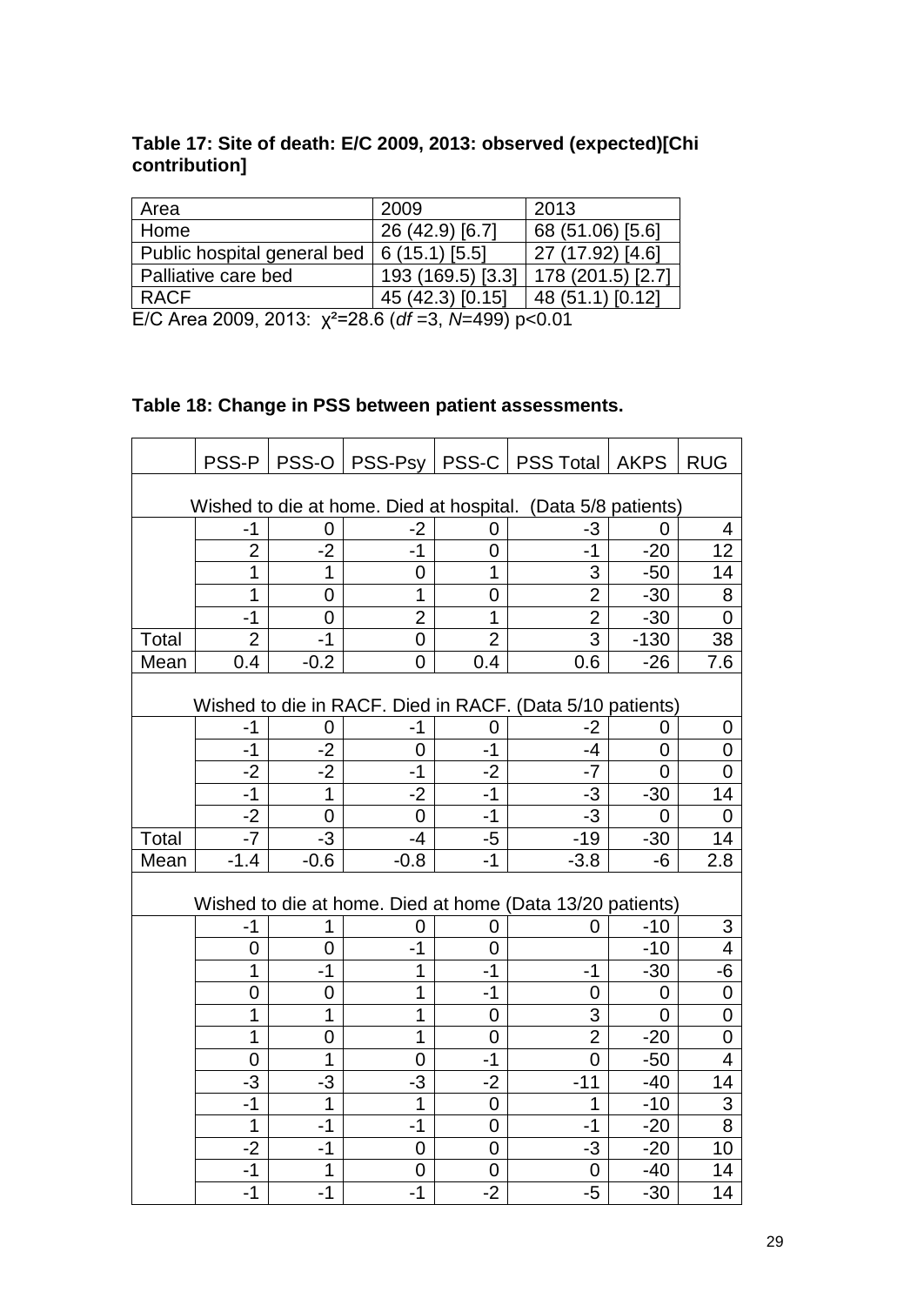| Total                                           | $-5$                                                                   | $-2$           | $-1$           | $-7$           | $-15$                                                             | $-280$         | 68             |  |
|-------------------------------------------------|------------------------------------------------------------------------|----------------|----------------|----------------|-------------------------------------------------------------------|----------------|----------------|--|
| Mean                                            | $-0.38$                                                                | $-0.15$        | $-0.08$        | $-0.54$        | $-1.15$                                                           | $-21.5$        | 5.23           |  |
|                                                 |                                                                        |                |                |                |                                                                   |                |                |  |
|                                                 | No preference for site of death. Died at hospital. (Data 3/4 patients) |                |                |                |                                                                   |                |                |  |
|                                                 |                                                                        | O)             | -1             | 0              | 0                                                                 | $-40$          | 14             |  |
|                                                 | $\overline{2}$                                                         | 0              | 0              | $\overline{2}$ | 4                                                                 | $-60$          | 11             |  |
|                                                 | 0                                                                      | -1             | -1             | -1             | -3                                                                | O              | 0              |  |
| Total                                           | 3                                                                      | $-1$           | $-2$           | 1              | 1                                                                 | $-100$         | 25             |  |
| Mean                                            | 1                                                                      | $-0.33$        | $-0.66$        | 0.33           | 0.33                                                              | $-33.33$       | 8.33           |  |
|                                                 |                                                                        |                |                |                | Refused to discuss. Died at hospital. (Data 1/2 patients)         |                |                |  |
|                                                 | $-1$                                                                   | $-1$           | 0              | $-2$           | -4                                                                | $-50$          | 14             |  |
|                                                 |                                                                        |                |                |                |                                                                   |                |                |  |
|                                                 |                                                                        |                |                |                | Wished to die at hospital. Died at hospital. (Data 8/12 patients) |                |                |  |
|                                                 |                                                                        | -1             |                | -1             | 0                                                                 | $-10$          | 4              |  |
|                                                 | 1                                                                      | 0              | -1             | 1              | 1                                                                 | 20             | 14             |  |
|                                                 | 1                                                                      | 1              | $-2$           | 1              | 1                                                                 | $-50$          | 8              |  |
|                                                 | 1                                                                      | 1              | $\overline{2}$ | $\overline{2}$ | 6                                                                 | $-30$          | 13             |  |
|                                                 | 1                                                                      | $\overline{2}$ | 1              | $\overline{2}$ | 6                                                                 | $-50$          | 14             |  |
|                                                 | 1                                                                      | $-1$           | $-1$           | -1             | $-2$                                                              | $-30$          | $\overline{2}$ |  |
|                                                 | 1                                                                      | 0              | 0              | 1              | $\overline{2}$                                                    | $-60$          | 14             |  |
|                                                 | $-1$                                                                   | 1              | $-2$           | 0              | $-2$                                                              | $-20$          | 12             |  |
| Total                                           | 6                                                                      | 3              | $-2$           | 5              | 12                                                                | $-230$         | 81             |  |
| Mean                                            | 0.75                                                                   | 0.375          | $-0.25$        | 0.625          | 1.5                                                               | $-28.75$       | 10.12          |  |
|                                                 |                                                                        |                |                |                |                                                                   |                |                |  |
|                                                 |                                                                        |                |                |                | Refused to discuss. Died at home (Data 1/1 patients)              |                |                |  |
|                                                 | $-1$                                                                   | -0             | $-1$           | $-1$           | -3                                                                | $\overline{0}$ | 1              |  |
|                                                 |                                                                        |                |                |                |                                                                   |                |                |  |
|                                                 | Still alive (Data 0/8 patients)                                        |                |                |                |                                                                   |                |                |  |
|                                                 |                                                                        |                |                |                |                                                                   |                |                |  |
| Died under active treatment (Data 0/3 patients) |                                                                        |                |                |                |                                                                   |                |                |  |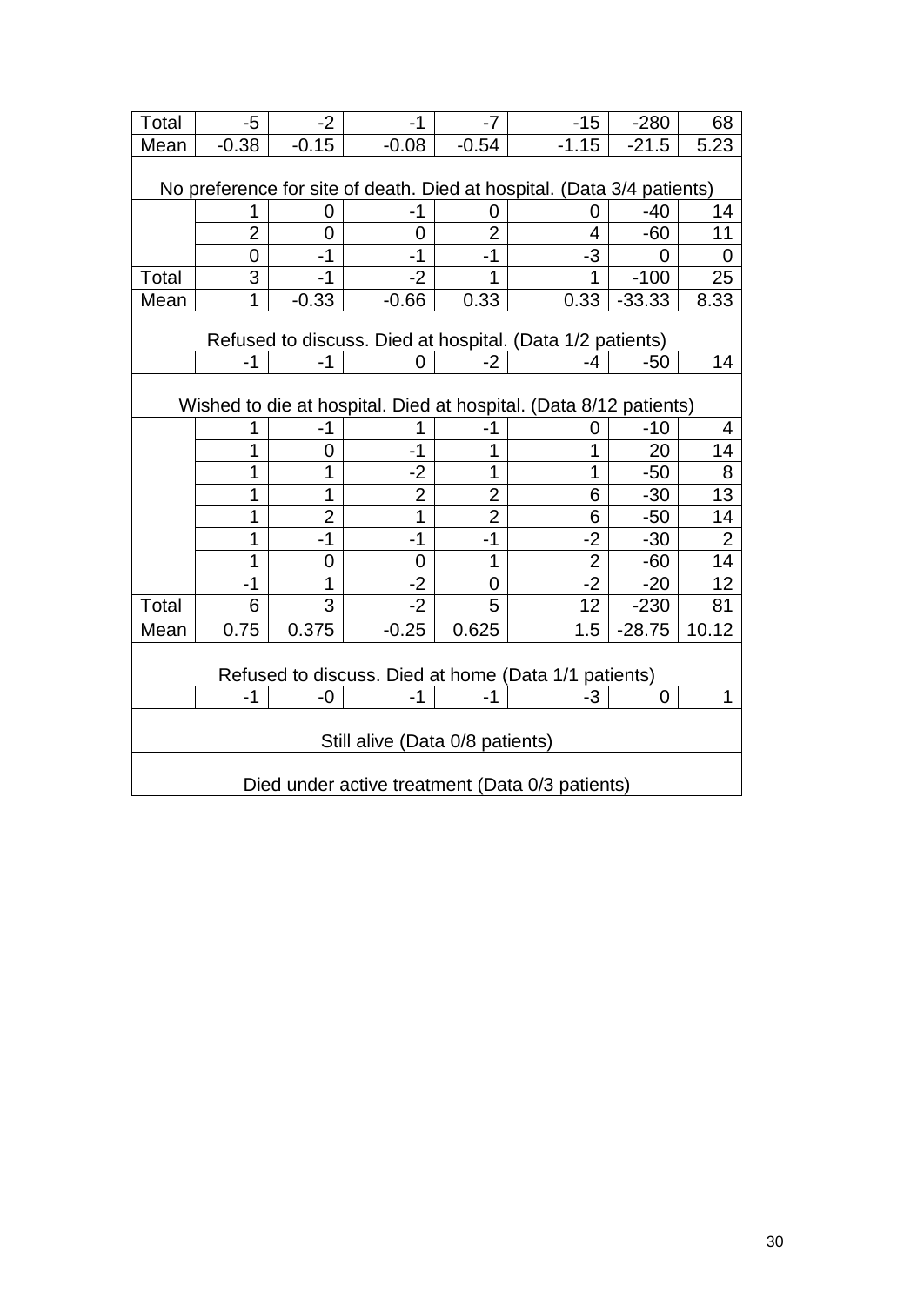## **Appendix 3: Palliative Care Outcome Collaborative data (PCOC)**

## **Resource Utilisation Groups- Activities of Daily Living (RUG-ADL)**

The RUG-ADL describes the level of functional dependence. It is a four-item scale measuring motor function with activities of bed mobility, toileting, transfer and eating.

**Bed mobility:** Ability to move in bed after the transfer into bed has been completed

| <b>Bed Mobility</b>                          | Score | <b>Definition</b>                                                                                                                                                                                                                        |
|----------------------------------------------|-------|------------------------------------------------------------------------------------------------------------------------------------------------------------------------------------------------------------------------------------------|
| Independent or<br>supervision only           | 1     | Able to readjust position in bed and perform<br>own pressure area relief through<br>spontaneous movement around bed or with<br>prompting from carer. No hands-on<br>assistance required. May be independent<br>with the use of a device. |
| Limited physical<br>assistance               | 3     | Able to readjust position in bed and perform<br>own pressure area relief with the assistance<br>of one person.                                                                                                                           |
| Other than two<br>persons physical<br>assist | 4     | Requires the use of a hoist or other<br>assistive device to readjust position in bed<br>and provide pressure relief. Still requires<br>the assistance of one person for task.                                                            |
| Two or more persons<br>physical assist       | 5     | Requires two or more assistants to readjust<br>position in bed, and perform pressure area<br>relief.                                                                                                                                     |

**Toileting:** includes mobilising to the toilet, adjustment of clothing before and after toileting and maintaining perineal hygiene without the incidence of incontinence or soiling of clothes. If level of assistance differs between voiding and bowel movement, record the lower performance.

| Toileting                          | Score | Definition                                                                                                                                                                                                                                                              |
|------------------------------------|-------|-------------------------------------------------------------------------------------------------------------------------------------------------------------------------------------------------------------------------------------------------------------------------|
| Independent or<br>supervision only |       | Able to mobilise to toilet, adjusts clothing,<br>cleans self, has no incontinence or soiling<br>of clothing. All tasks are performed<br>independently or with prompting from carer.<br>No hands-on assistance required. May be<br>independent with the use of a device. |
| Limited physical<br>assistance     | 3     | Requires hands-on assistance of one<br>person for one or more of the tasks.                                                                                                                                                                                             |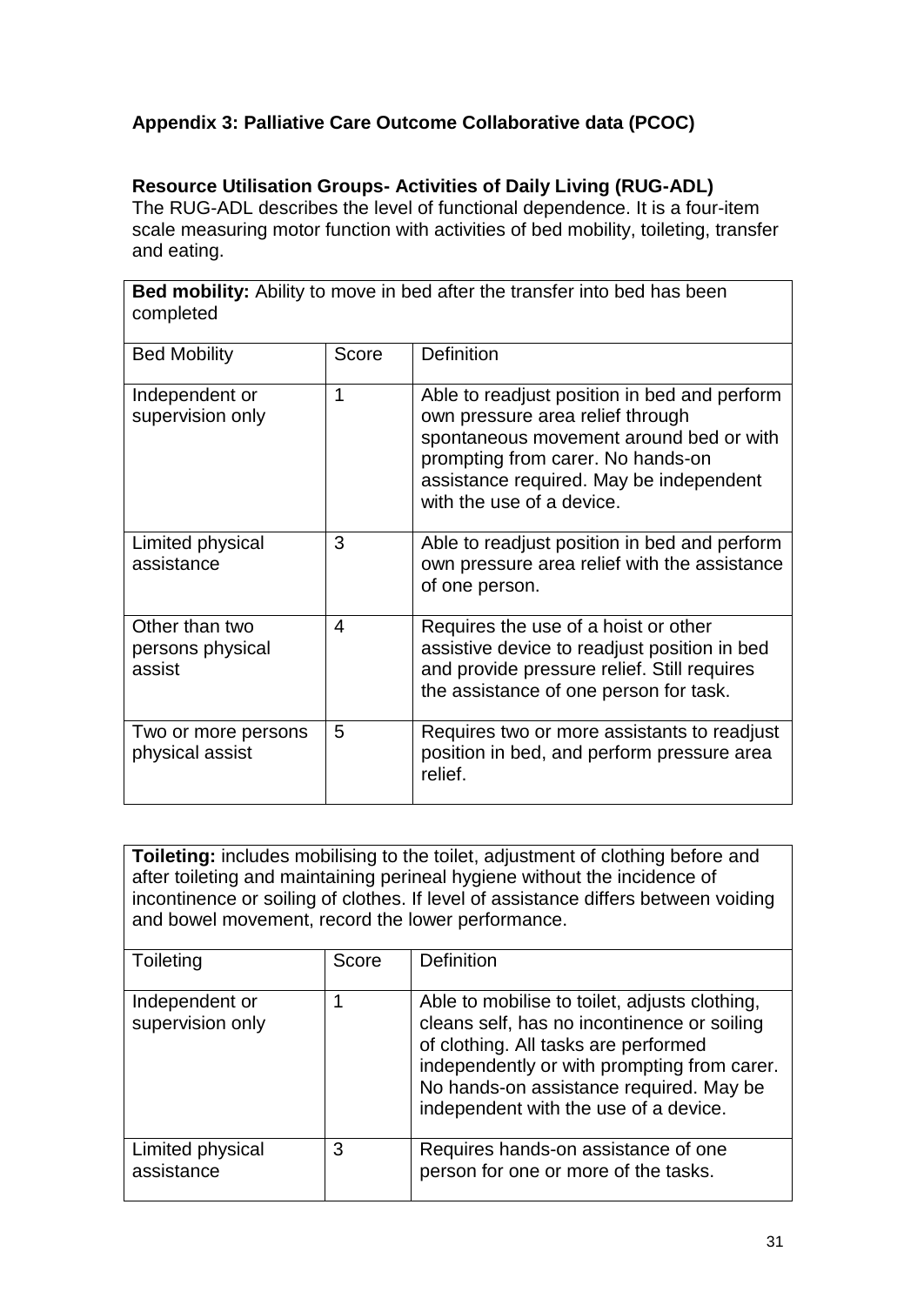| Other than two<br>persons physical<br>assist | 4 | Requires the use of a<br>catheter/uridome/urinal and/or colostomy/<br>bedpan/commode chair and/or insertion of<br>enema/suppository. Requires assistance of<br>one person for management of the device. |
|----------------------------------------------|---|---------------------------------------------------------------------------------------------------------------------------------------------------------------------------------------------------------|
| Two or more persons<br>physical assist       | 5 | Requires two or more assistants to perform<br>any step of the task.                                                                                                                                     |

**Transfer:** includes the transfer in and out of bed, bed to chair, in and out of shower/tub. Record the lowest performance of the day/night.

| Transfer                                     | Score | <b>Definition</b>                                                                                                                                              |
|----------------------------------------------|-------|----------------------------------------------------------------------------------------------------------------------------------------------------------------|
| Independent or<br>supervision only           | 1     | Able to perform all transfers independently<br>or with prompting of carer. No hands-on<br>assistance required. May be independent<br>with the use of a device. |
| Limited physical<br>assistance               | 3     | Requires hands-on assistance of one<br>person to perform any transfer of the<br>day/night.                                                                     |
| Other than two<br>persons physical<br>assist | 4     | Requires use of a device for any of the<br>transfers performed in the day/ night.<br>Requires only one person plus a device to<br>perform the task.            |
| Two or more persons<br>physical assist       | 5     | Requires 2 or more assistants to perform<br>any transfer of the day/night.                                                                                     |

| Eating: includes the tasks of cutting food, bringing food to mouth and chewing<br>and swallowing food. Does not include preparation of the meal. |       |                                                                                                                                                                                                                                                                                             |  |  |
|--------------------------------------------------------------------------------------------------------------------------------------------------|-------|---------------------------------------------------------------------------------------------------------------------------------------------------------------------------------------------------------------------------------------------------------------------------------------------|--|--|
| Eating                                                                                                                                           | Score | Definition                                                                                                                                                                                                                                                                                  |  |  |
| Independent or<br>supervision only                                                                                                               |       | Able to cut, chew and swallow food<br>independently or with supervision once<br>meal has been presented in the customary<br>fashion. No hands-on assistance required.<br>If individual relies on parenteral or<br>gastrostomy feeding that he/she<br>administers him/ herself then score 1. |  |  |
| Limited assistance                                                                                                                               | 2     | Requires hands on assistance of one<br>person to set up or assist in bringing food                                                                                                                                                                                                          |  |  |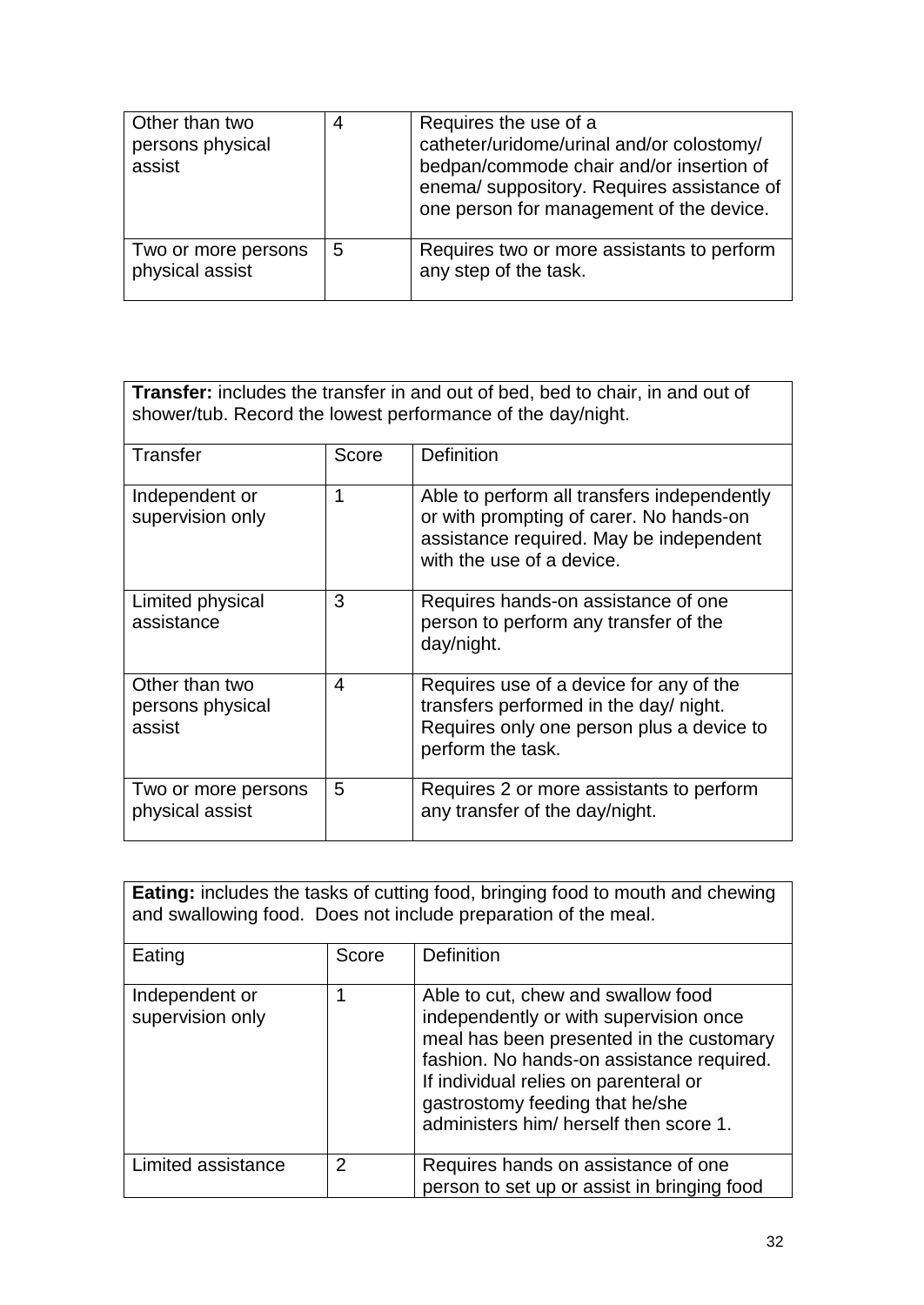|                                                      |   | to the mouth and/or requires food to be<br>modified (soft or staged diet).                                                                                                                                    |
|------------------------------------------------------|---|---------------------------------------------------------------------------------------------------------------------------------------------------------------------------------------------------------------|
| Extensive<br>assistance/total<br>dependence/tube fed | 3 | Person needs to be fed meal by assistant,<br>or the individual does not eat or drink full<br>meals by mouth but relies on parenteral/<br>gastrostomy feeding and does not<br>administer feeds by him/herself. |

## **Palliative Care Problem Severity Score (PSS)**

PSS is a screening tool used to measure the severity of physical and psychological problems. The PSS has four domains. The first three are patient specific. The fourth domain measures family/carer problems associated with the patient's condition or palliative care needs. The score triggers a more indepth assessment.

| The PSS domains |                         |  |
|-----------------|-------------------------|--|
|                 | Pain                    |  |
| $\overline{2}$  | Other symptoms          |  |
| 3               | Psychological/spiritual |  |
|                 | Family/carer            |  |

| <b>The PSS score</b> |          |  |
|----------------------|----------|--|
| ∩                    | Absent   |  |
|                      | Mild     |  |
| $\overline{2}$       | Moderate |  |
| 3                    | Severe   |  |